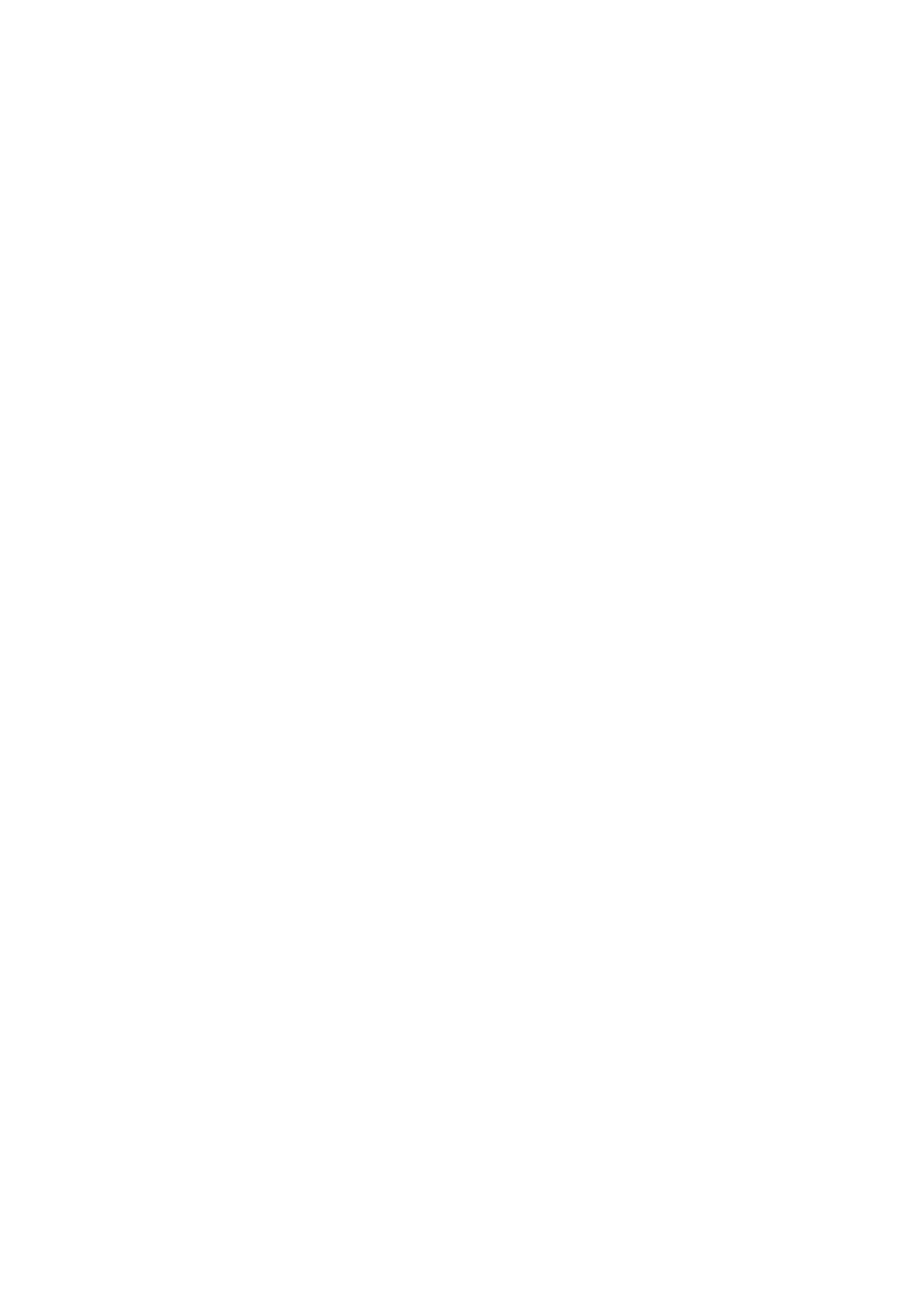## T.C. İSTANBUL AYDIN UNIVERSITY GRADUATE INSTITUTE OF SOCIAL SCIENCES ENGLISH LANGUAGE AND LITERATURE

## EXISTENTIAL ANXIETIES CREATED BY MENACE IN HAROLD PINTER'S PLAYS: THE ROOM, THE BIRTHDAY PARTY AND THE DUMB WAITER

M.A. Thesis

# BANU MUTLU YILMAZ

# SUPERVISOR PROF. DR. KEMALETTİN YİĞİTER

İstanbul, 2014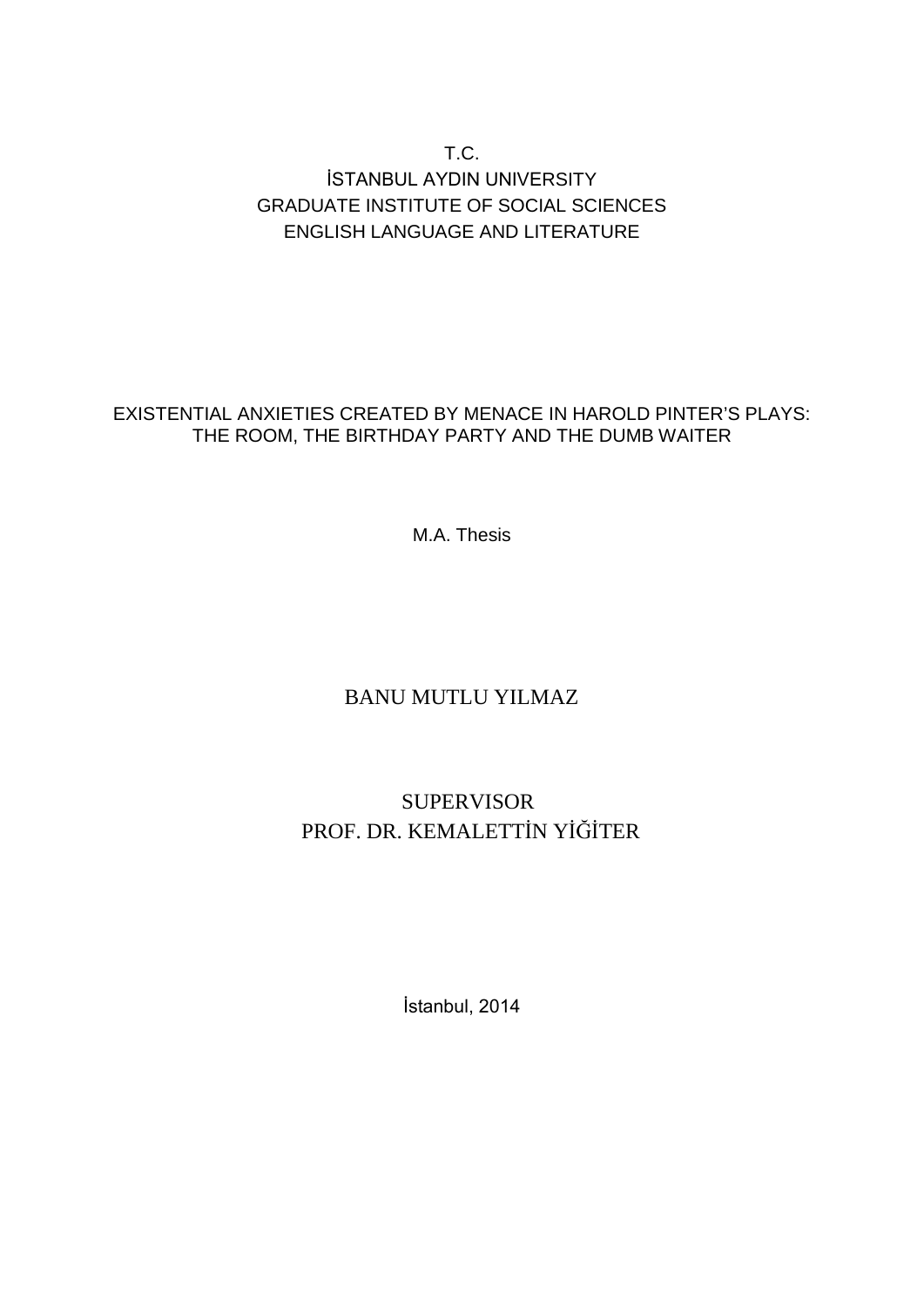

## T.C. İSTANBUL AYDIN ÜNİVERSİTESİ SOSYAL BİLİMLER ENSTİTÜSÜ MÜDÜRLÜĞÜ

#### Yüksek Lisans Tez Onay Belgesi

Enstitümüz İngiliz Dili ve Edebiyatı Ana Bilim Dalı İngiliz Dili ve Edebiyatı Tezli Yüksek Lisans Programı Y1112.020027 numaralı öğrencisi Banu MUTLU YILMAZ 'ın "EXISTENTIAL ANXIETIES CREATED BY MENACE IN HAROLD PINTER'S PLAYS; THE ROOM, THE BIRTDAY PARTY AND THE DUMB WAITER" adh tez çalışması Enstitümüz Yönetim Kurulunun 24.04.2014 tarih ve 2014/11 şayılı kararıyla oluşturulan jüri tarafından $\mathbb{Q}$ : bir (i, q) ile Tezli Yüksek Lisans tezi olarak Ka bul edilmiştir.

### Öğretim Üyesi Adı Soyadı

İmzası

Tez Savunma Tarihi: 12/06/2014

1) Tez Danışmanı: Prof. Dr. Kemalettin YİĞİTER

 $2)$  Jüri Üyesi: Doc. Dr. Türkay BULUT

 $3)$  Jüri Üvesi: Yrd. Doç. Dr. Ferma LEKESİZALIN

Not: Öğrencinin Tez savunmasında Başarılı olması halinde bu form imzalanacaktır. Aksi halde geçersizdir.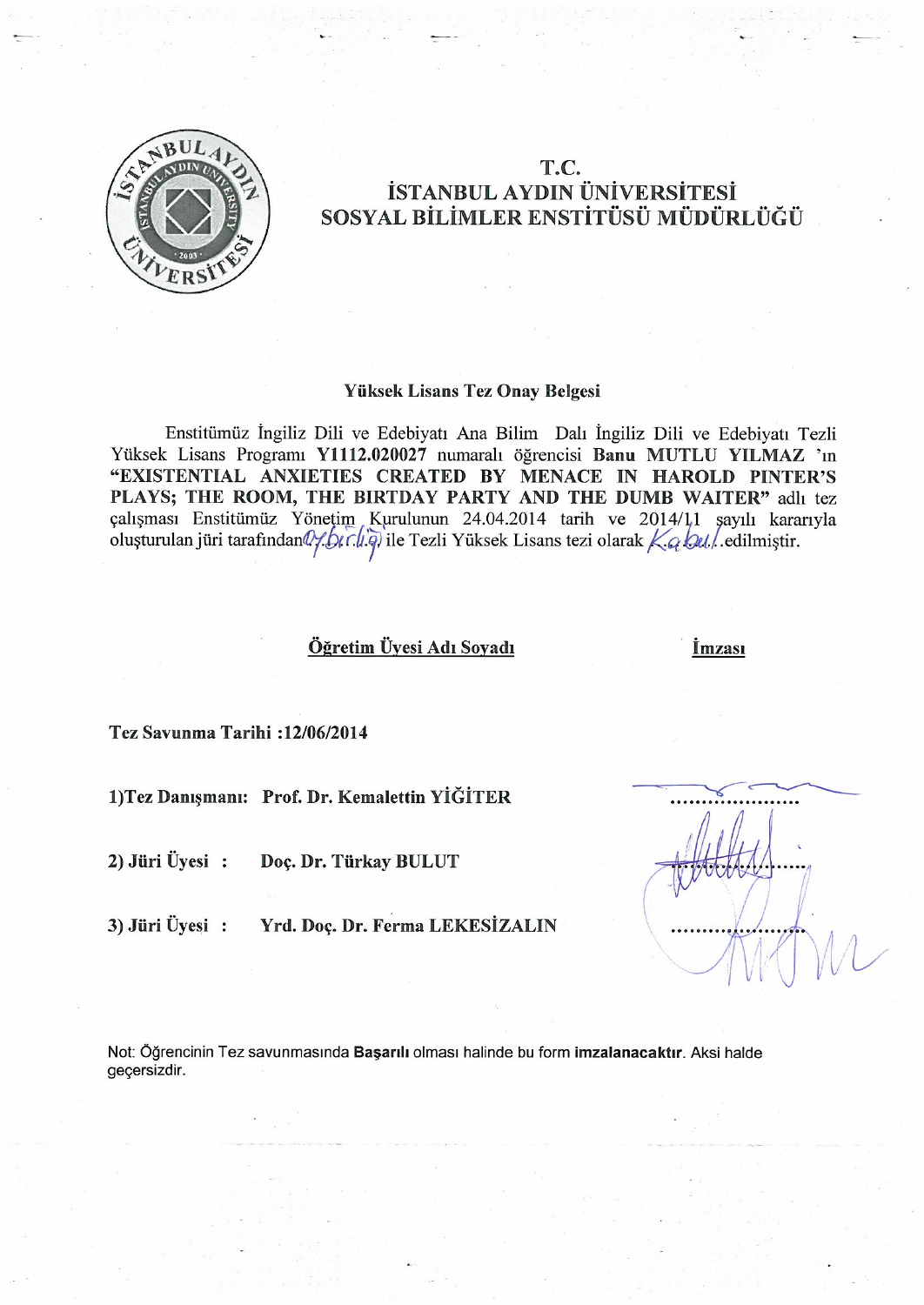### **DECLARATION**

I hereby declare that all information in this document has been obtained and presented in accordance with academic rules and ethical conduct. I also declare that, as required by these rules and conduct, I have fully cited and referenced all material and results that are not original to this work.

Name, Last Name

: Banu Mutlu Yılmaz

 $\mathbf{i}$ 

Signature

Brayan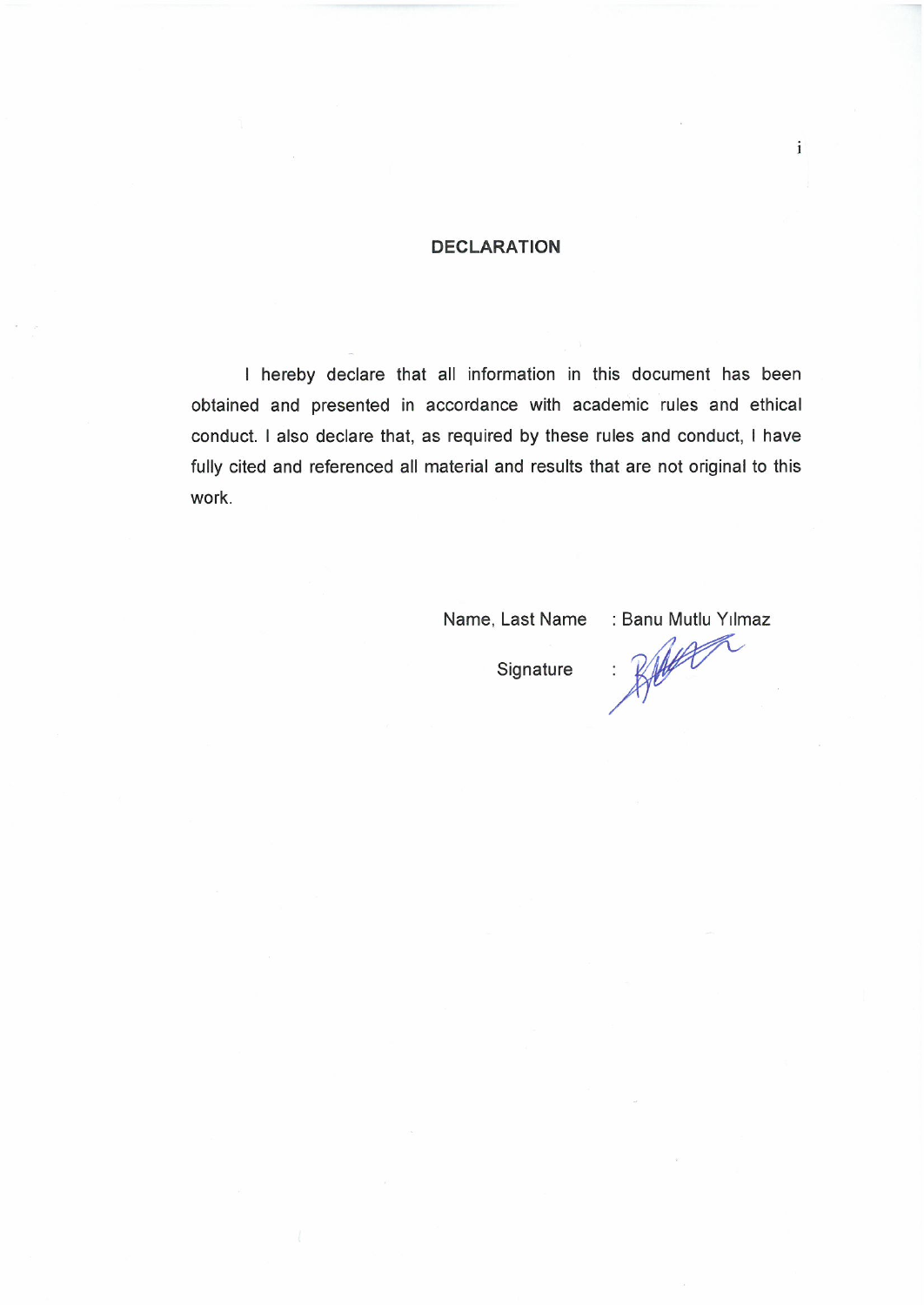#### **ACKNOWLEDGEMENTS**

<span id="page-5-0"></span>I owe a great debt of gratitude to my supervisor, Prof. Dr. Kemalettin Yiğiter for his strong support and his patience in helping me throughout my study. I cannot forget his kind attitude and encouragements for my study. I especially thank him for his being so sincere and kind. I also owe many thanks to my graduate professors, Prof. Dr. Visam Mansur, and Assist. Prof. Dr. Gamze Sabancı for contributing to my intellectual growth.

I have special thanks to my husband Fırat YILMAZ for his enormous help and patience during my study. He always believed in and encouraged me to conclude this study.

I also want to thank my colleagues and my friends Çiğdem Aktaş, Müge Sarı and Serap Işıklar who believed in and encouraged me to conclude this study.

Last but not the least; I would like to express my gratitude to my late father Muharrem MUTLU who is always with me even he passed away from this world, and to my mother Güner MUTLU for her great support, patience and constant love.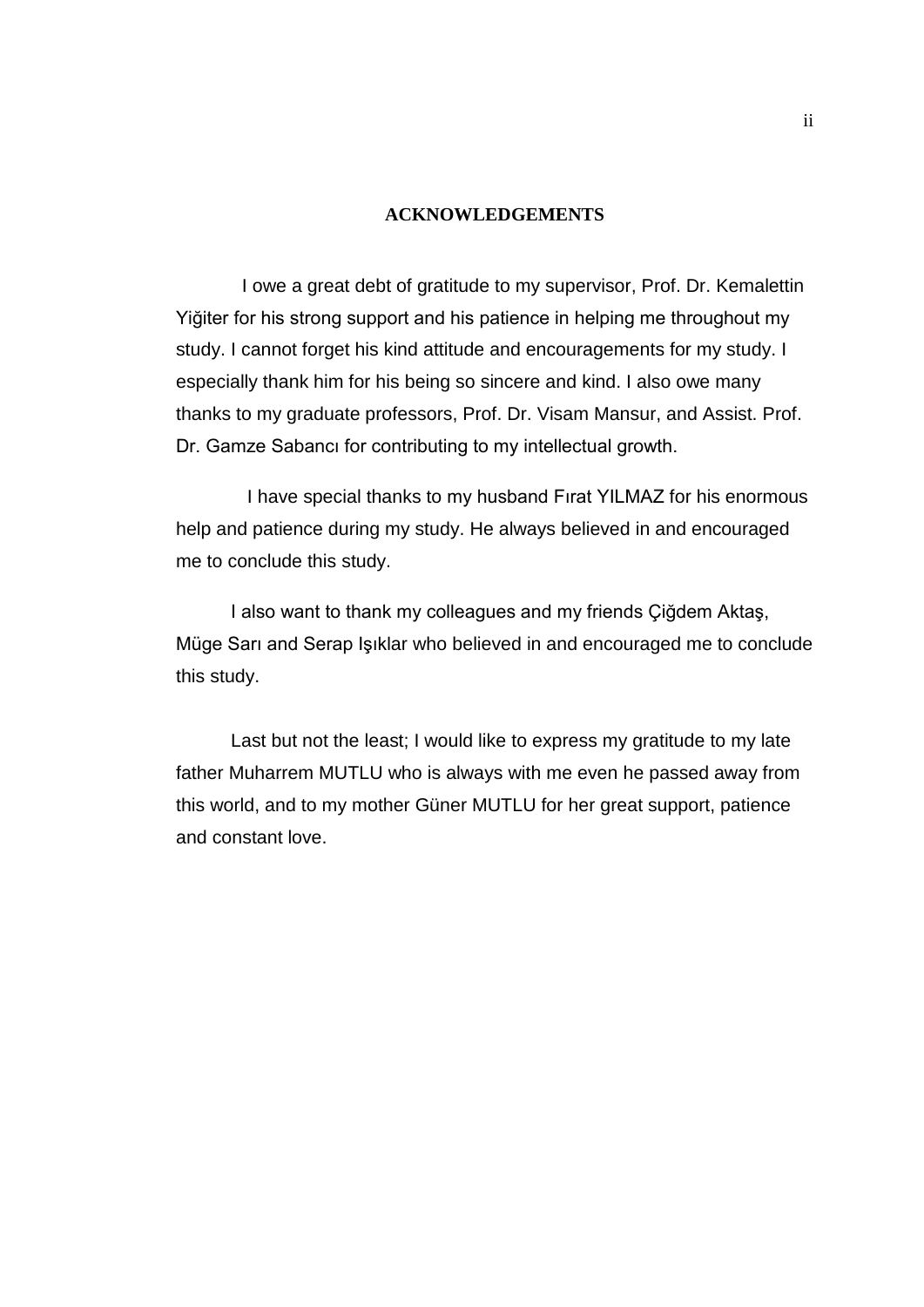## **CONTENTS**

<span id="page-6-0"></span>

| 2. THE CONCEPT OF MENACE IN PINTER'S WORKS: THE ROOM, THE |
|-----------------------------------------------------------|
| 2.1. OUTSIDE MENACE THREATENING INDIVIDUAL11              |
|                                                           |
|                                                           |
|                                                           |
|                                                           |
| 63                                                        |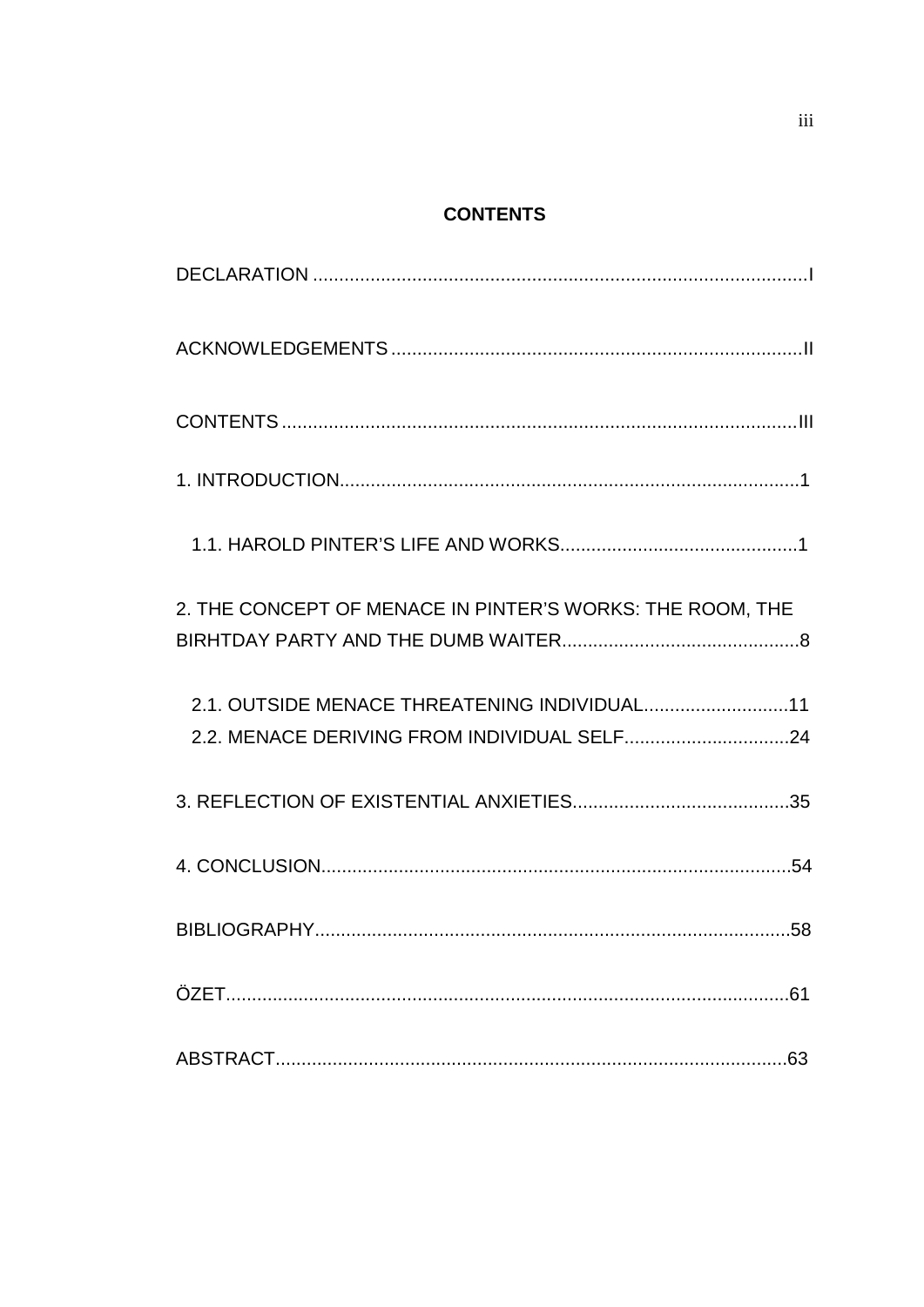#### **1. INTRODUCTION**

#### **1.1. HAROLD PINTER'S LIFE AND WORKS**

Harold Pinter is regarded as one of the most influential, admired and prolific playwrights in the English-speaking theatre since 1957 when he began his career with *The Room* and he is one of the primary representatives of the Theatre of the Absurd. After three decades of playwriting, Pinter is acknowledged as one of the major playwrights of the world.

Pinter was born in 1930 in London into a poor Jewish family that fled from persecution in Poland and Odessa. They were poor trying to live with very limited resources, like other low-class families in Hackney. He grew up in the working class area, full of bad smelling factories, and railroads. When he was nine years old (on the outbreak of WW II), he was evacuated to Cornwall and taken from his parents. This influenced his writing style and his works extremely. What he experienced before and during Blitz left Pinter with profound memories of loneliness, bewilderment, separation and loss: themes that are in all his works. At the age of 14, he returned to London. This situation combined with growing up in a time of anti-Jewish sentiment, gave him a feeling of being out of place, which is seen in many of his works.

Pinter began writing poetry and prose after he attended Hackney Downs Grammar School between 1944 and 1947. He took an interest in theatre and he took roles as Macbeth and Romeo in school productions. He got a scholarship to study at Royal Academy of Dramatic Art and he continued his education in 1948. However, he found the academy frustrating and he stayed there for two terms only. He was a conscientious objector to war ad he wanted to get this as a legal status but he was denied.

He wrote some of his poems under the name "Harold Pinta" and they were published outside of the school magazine. According to Bilington, in these poems it is possible to see his obsessive mind full of territorial displacement which is caused by the threat of the Fascists in Hackney after the war (1996:27). He also attended Central School of Speech and Drama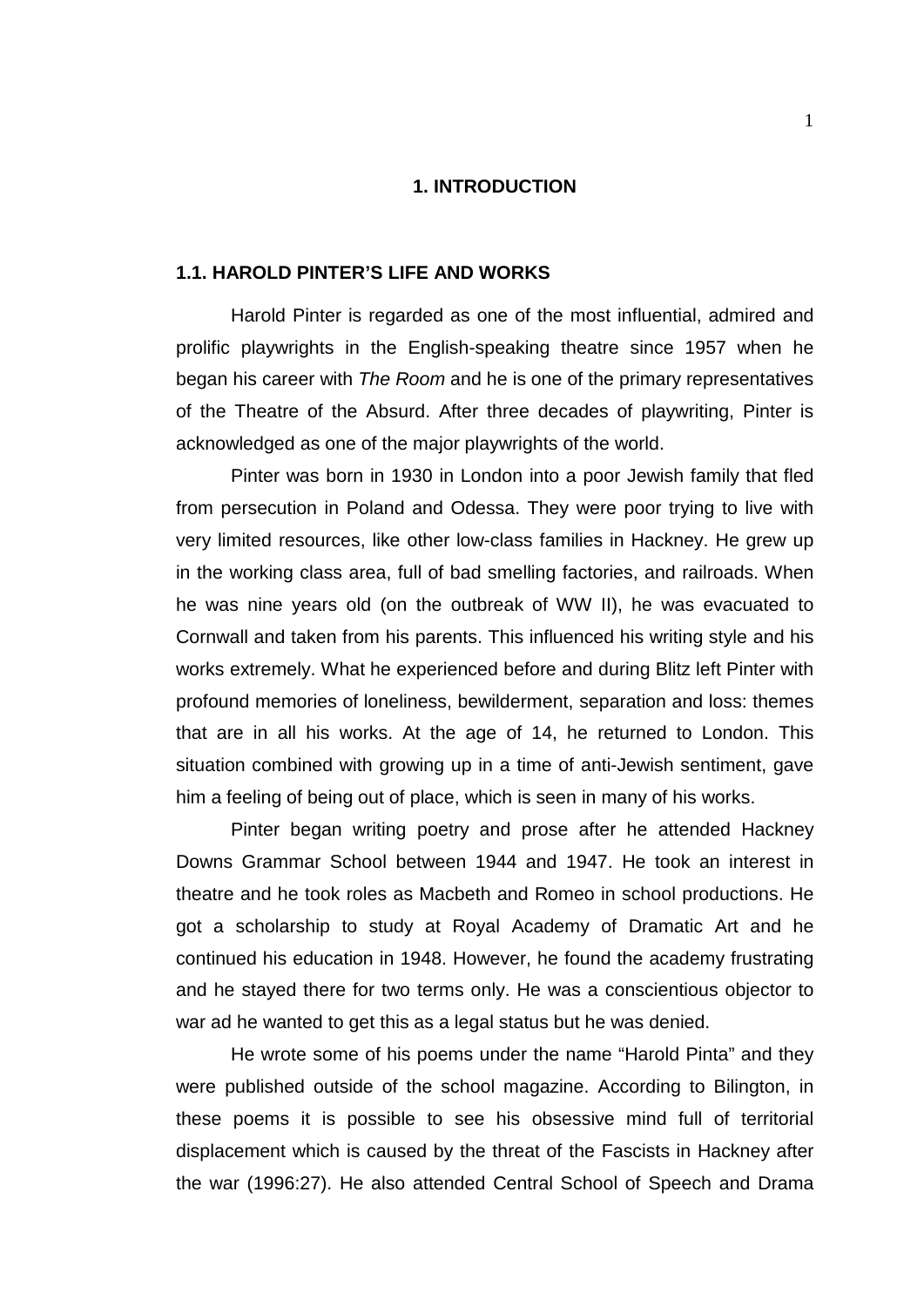and continued his academic training. On one of his tours he met the actress Vivien Merchant and he worked with her. Later, in 1956, he married her. Billington writes Pinter had an income from acting but it wasn't enough. Since they had difficulty to make a living, Pinter had to take different jobs like postman, a dishwasher, a salesman. In this period of his life, he took some roles in his works and in some others' works for radio, TV, and film and he went on to do this through his professional life (1996:38).

Pinter wrote his first plays in 1957. These plays were dealing with interior life of individuals and their experience. His first play was *The Room.* This is a one-act play. With this play he attracted many critics' notice and also this play showed Pinter's dramatic technique and talent. In that same year, he wrote *The Dumb Waiter* and *The Birthday Party. The Birthday Party*  was produced in 1958 but the performance didn't go well. The play was attacked and the critics rejected It considering it as a failure.

In spite of his failure, Pinter didn't lose his courage and continued to write more for the stage. He wrote his plays *A Slight Ache* and *The Hothouse.* In 1960, he achieved his first important stage success with *The Caretaker.* With *The Birthday Party* and *The Homecoming* (1965), *The Caretaker* Pinter became one of the important playwrights in Britain, even the most important dramatist since George Bernard Shaw (Billington, 1996:39).

In 1967, after going to Broadway, he became famous. He had various productions such as theatre and radio plays and cinema and television scripts. Billington says in the years 1968 and 1982, he wrote a different kind of plays that Billington defined as "memory play" (1996:388) which gave an insight to the ambiguities and the unknown side of man's memory. In the memory plays, dealt with dangerousness, unreliability and contradictions of man's memory.

Starting with the year 1983 and continuing until 2000, Pinter's theatre was like a means of political activism against oppression, torture, and other human rights' violations. During this period, he involved his theatre with more explicitly political matters.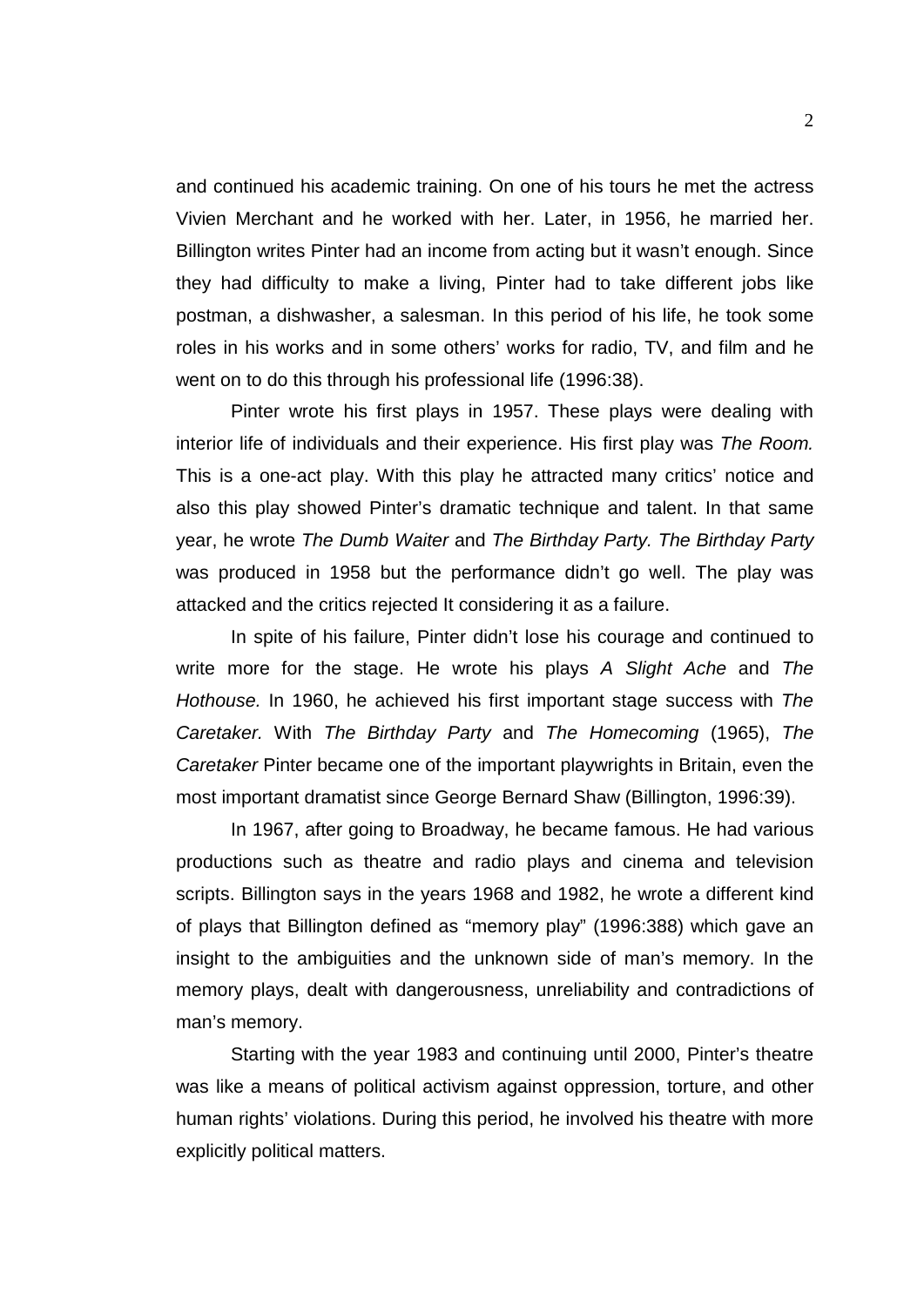Pinter wrote his last play, *The Remembrance of Things Past* in 2000. Writing film scripts and poems continued until his death in 2008. In 2005, his contributions to theatre brought him Nobel Prize for literature. Almost all 20<sup>th</sup> century drama critics agree with the idea that Harold Pinter is one of the most influential playwrights in the English theatre since the early 1960s. Although there are some critics like Esslin and Tinker who criticized Pinter's directing his focus and creative energy to other directions, in particular political activism, because they thought it reduced his stage power after 1980s, Billington claims that that being diverse contributed to the fertileness of his ingenious world and this makes him one of the greatest dramatists (1996:393).

Despite some critics who have considered Pinter's early works apolitical, Pinter's political association has always existed in unusual ways. Considering all his drama, he puts a great effort to show that the totalitarian government activities and global politics affect the smallest unit of society, the individual. Pinter told private worlds invaded by power relations in his early plays. In *The Room*, Rose, the obedient and talkative wife is mastered by her violent and silent husband. There are some clues of racism in the language of the play. In *The Dumb Waiter,* it is clear that the higher authority upstairs manipulates and eliminates Gus. Pinter wants to explain how lowclass men are used by the organization to perform dirty tasks. In *The Birthday Party,* Stanley is an individual and creative artist once but he is taken under control, frightened and turned to be nothing by McCann and Goldberg, who are parts of a secret organization. All these characters, Rose, Gus and Stanley, are the victims who are oppressed and finally given in to the authority. These plays show Pinter's political ideas that the personal and the public lives are political and controlled by powers. These plays reveal the oppression and torture that the authority (husband, secret organization, etc.) uses to control its objects. Actually, what Pinter created is a miniature version the world war, genocide and the threat of nuclear bomb from which he was affected deeply. Pinter contents that in his plays characters Bert, Wilson, and McCann and Goldberg symbolizes the forces in society that wants to destroy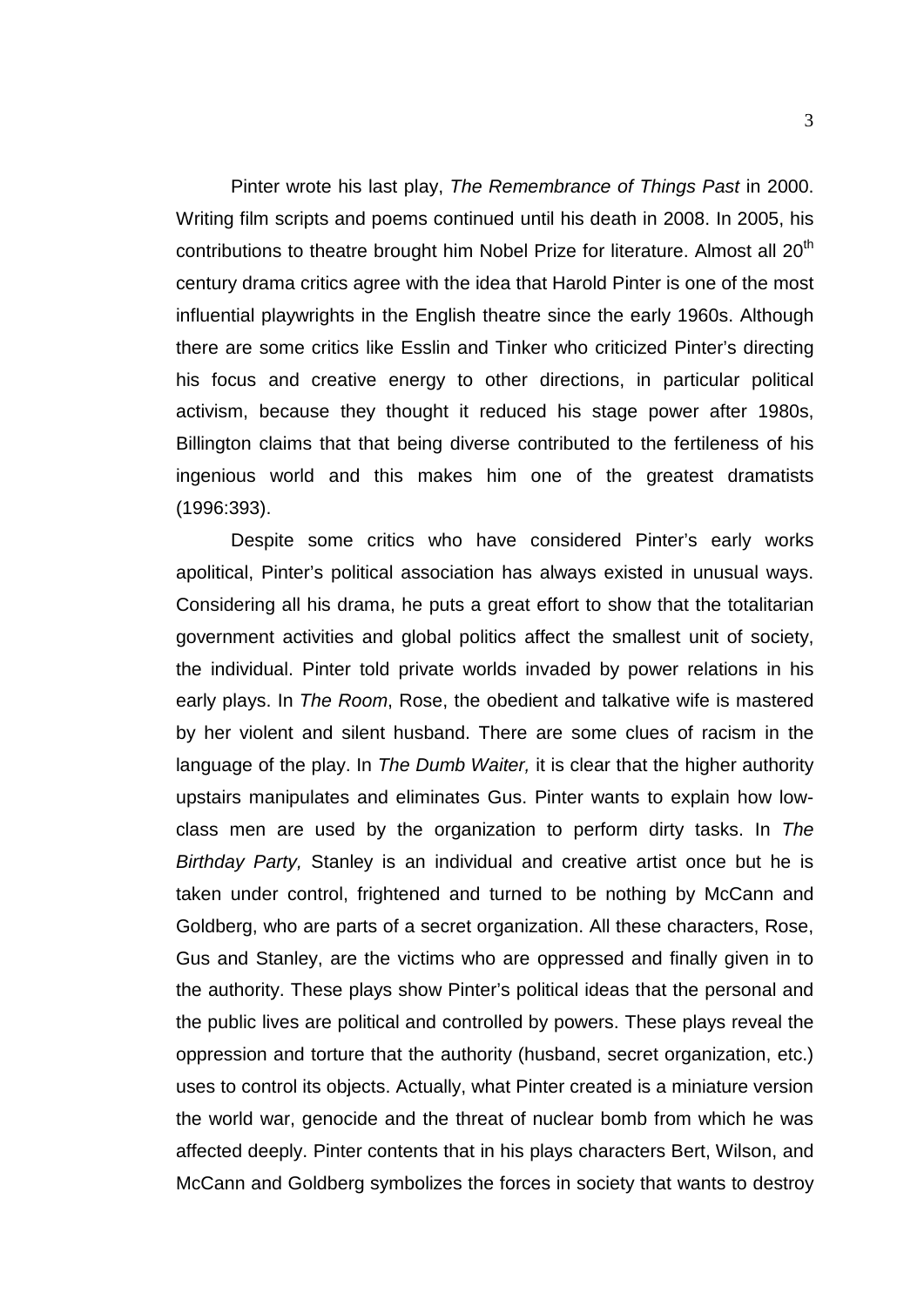any individual opposing the system in order to silence them and oppress them like the Nazis.

Apart from their political disobedience, Pinter's plays are not like traditional works. They are called in different ways such as black comedies, comedies of menace, tragic farces, plays of cruelty, memory plays, tragicomedies, etc. (Esslin, 1970:28). The literary critic Irving Wardle called Pinter's early plays, *The Room, The Dumb Waiter, The Birthday Party, The Hot House* and *The Caretaker* as "comedies of menace" (1958:28-33) since the beginning of all these plays are innocent situations but threatening for the rest of them. The plays do not relieve the viewers but they make them question themselves and feel guilty. When these plays were first staged, the received a harsh reviews.

Some critics claimed that Pinter was influenced from Samuel Beckett and suffered from this impact. However, according to Bernard Dukore, who is one of the important literary critics, although there is a similarity between Pinter and Beckett in terms of their theatres, Harold Pinter's is rather different (1962:43). Plays written by Pinter are often comic and frightening; their meanings are generally unclear, they are realistic at the same time. Characters are believable even if they seem mysterious. One can recognize them from English life. There isn't much information given about their objectives and backgrounds. Yet we recognize that there is motivation even if we are not sure of its essence (1962:44). They are like real people from real life with the given details of their daily lives and their anxieties, fears and conversations. However, the world of the play where they exist and which symbolizes the frightening and menacing world of Pinter's theatre is unusual. It is a familiar world which holds mirror to the distorted English life (1962:47). Pinter is not obviously symbolic while Beckett and Ionesco are. What he refers is always obscure. It is clear that Pinter's theatre reflects crisis in language, politics and morality. In other words, Pinter's characters are realistic but there is always a mystery about them because Pinter doesn't provide much information about them except for their visible fears but still it is not known why they have these fears. What's more, the works Pinter created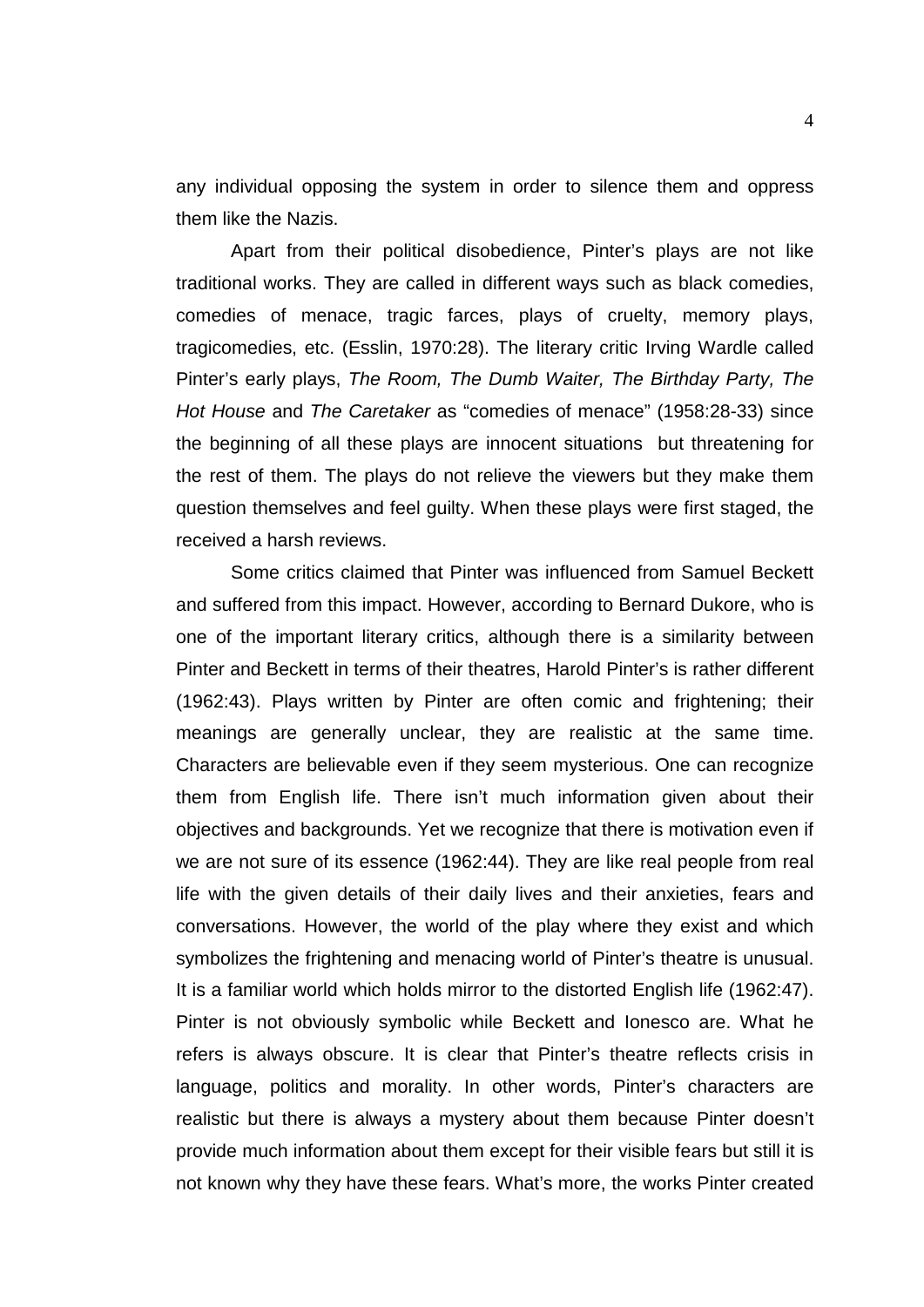touch the issues of real life but while doing this, he is not clear about what he wants to criticize. The audience is expected to understand it.

Pinter is also known with the adjectives Pinteresque and Pinterish which appeared with the use of his name to refer to his own use of language. It suggests the irrationality of everyday conversations, its bad syntax, repetitions, non-sequiturs and self-contradictions. For Pinter, real-life conversations do not proceed efficiently and logically from point to point. Regarding language, Pinter is an innovator. According to him, everyday language alienates the speakers from one another and speech is suggestive and it disturbs the right reflection of colloquial language. For example, Pinter puts the brutal and the ordinary together in the plays *The Room* and *The Birthday Party* and he created a piece of art from spare language and silence. In "Introduction" to Complete Works 1, he states:

"We have heard many times that tired, grimy phrase: 'Failure of communication'...and this phrase has been fixed to my work quite consistently. I believe the contrary. I think that we communicate only too well, in our silence, in what is unsaid, and that what takes place is continual evasion, desperate rearguard attempts to keep ourselves to ourselves. Communication is too alarming. To enter into someone else's life is too frightening. To disclose to others the poverty within us is too fearsome a possibility" (1977:15).

In relation to content of his works, Harold Pinter, like many of his contemporaries, is a playwright who deals with the existential problems of man in a hostile universe. Through his works and his idiosyncratic style, he contributed a lot in revelation of the existential problems of mankind. Alienation, sense of disintegration, evasiveness, domination, violation of identity and sense of self are major themes depicted in his plays. His plays have been studied very often. Many critics have tried to classify them depending on their intended themes as plays of menace, identity, memory, and political plays which are carrying an aim to highlight and reveal specific ideas of the human existence. In order to do this, he utilized the characteristics of the Theatre of the Absurd which "strive to express its sense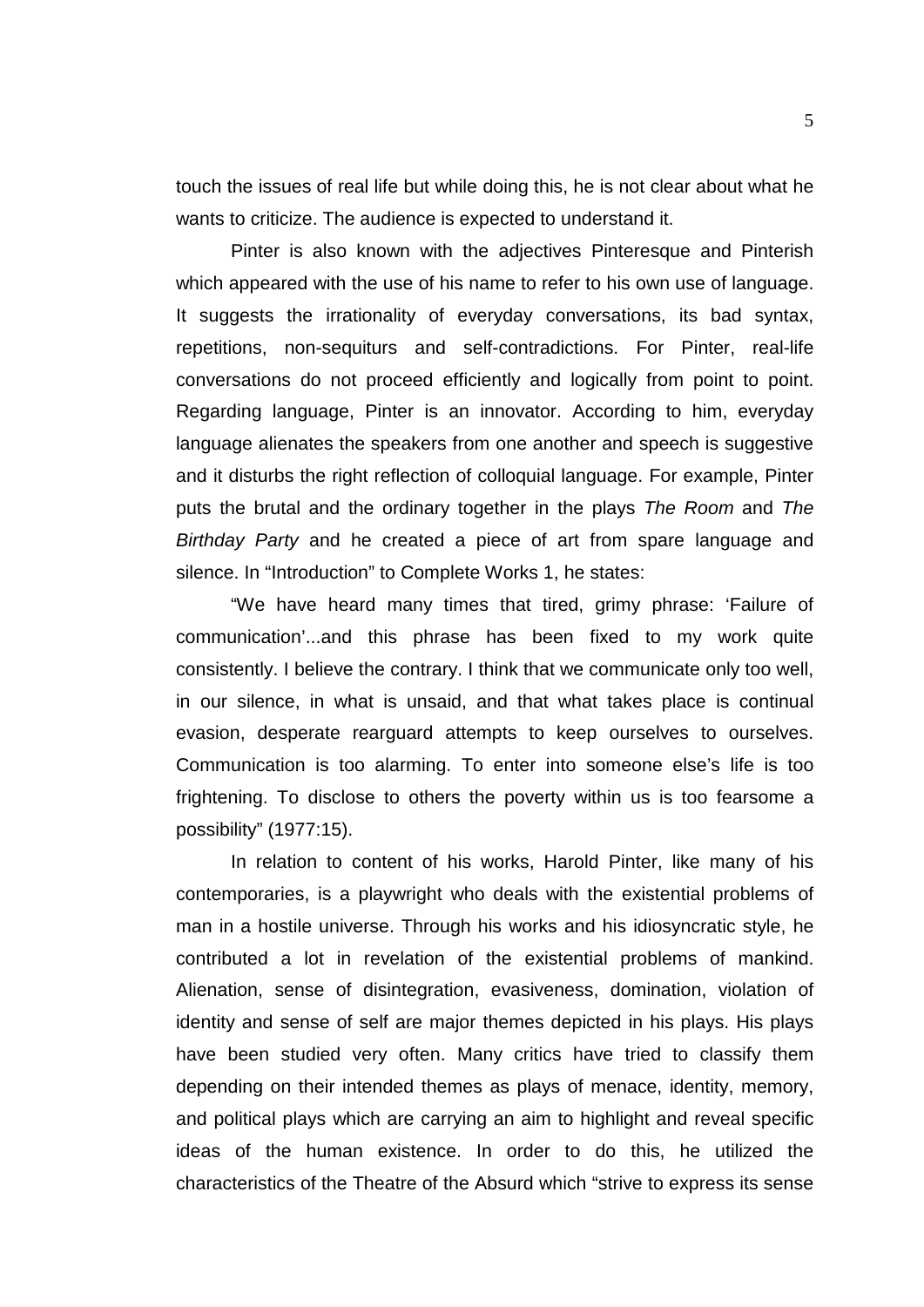of the senselessness of the human condition and the in adequacy of the rational approach by the open abandonment of the rational devices and discursive thought" (Esslin, 2004:24). Considering this, he does not only satisfy with a restatement of many familiar existential themes but he also introduces the play with a count of its every aspect so it will function according existential principles and rules. Thus, he achieves to get something much deeper than what is said on the stage despite the visible naturalism of his plays.

These existential problems of man are well reflected in Pinter's plays which are often classified as 'Comedy of Menace.' This is a term first used by David Campton for subtitling his four short plays The Lunatic View (1957). What it essentially means is a kind of play in which one or more characters feel that some force that come over the play threatens them. For Pinter, this force could be some unclear force, power, or even a character, which becomes a source of black comedy.

The phrase 'comedy of menace' evokes both negative and positive feelings. It may be thought as contradictory because comedy is something that makes people laugh while menace is something threatening. In its literal meaning, the phrase has laughing at a menacing situation. The writer uses comedy during a dangerous situation as he wants his audience to come to a conclusion about a specific character or communication. Therefore, it would be wrong to name Pinter's plays only as comedy since he creates humour in a very dramatic and anxious situation which leaves his audience with a feeling of confusion at the end.

In comedies of menace, Pinter uses very simple settings that are generally just one room. There is an unknown power threatening characters. What the audiences do is to concentrate on the communications between the characters and understand the gist of the play from the conversations.

In his plays, Pinter adds an element of comedy, provided mostly through the brilliant small-talk behind which characters hide their growing anxiety. Many of Pinter's plays involve processes of physical and mental torture. He creates figures that live in isolation in a menacing world. They do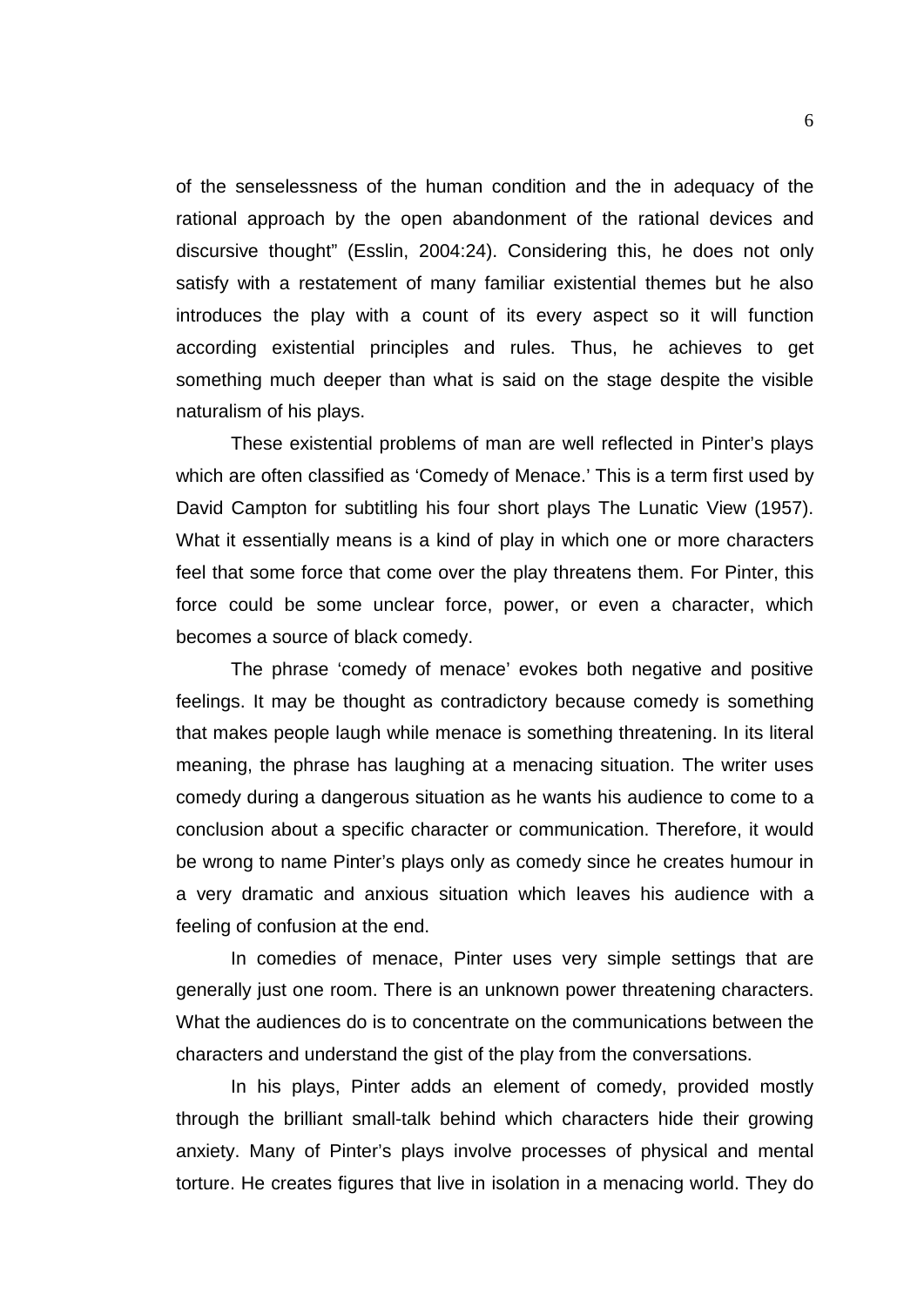not "revolt against a hostile abstract world. Instead, they look for shelter, be it physically defined, as a room, for example, or in the negotiation for psychologically safe place. They are in pursuit of the fulfilment of their emotional needs" (Olivera,1999:54). In order to fulfill these needs, they develop power relationship with each other. If the balance of this relationship is violated, changed or used in the wrong way, this relationship ends up with creation of different types of menace.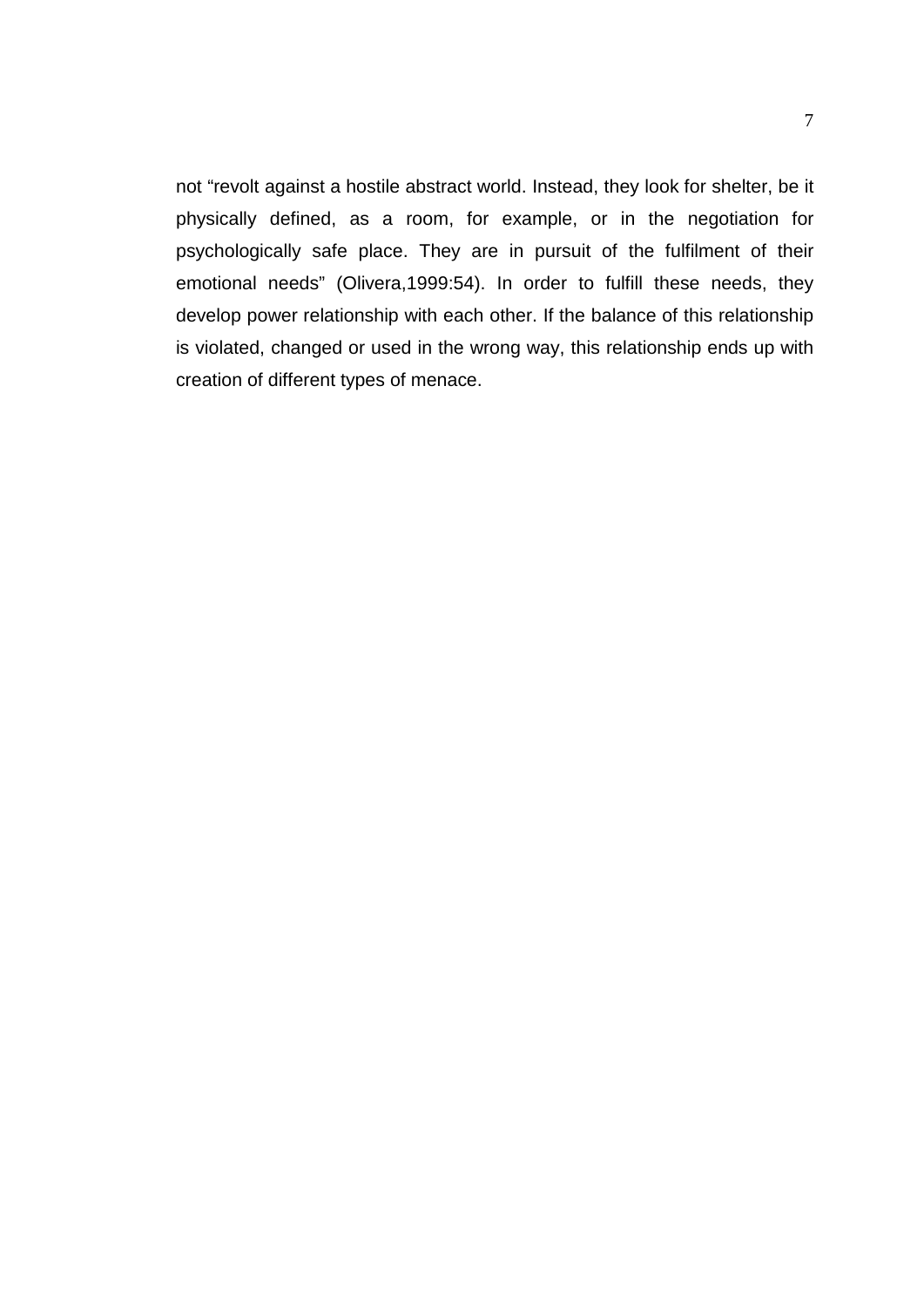#### **2. THE CONCEPT OF MENACE IN PINTER'S PLAYS:** *THE ROOM, THE BIRTHDAY PARTY* **AND** *THE DUMB WAITER*

*"I've never been able to write a happy play, but I've been able to enjoy a happy life."* 

*Harold Pinter*

Certain human feelings like fear, insecurity and hopelessness are typical Pinter subjects used in his plays. These human feelings are attached to the concept of menace. Menace is a sinister and intriguing feeling. Characters experience this feeling as their identities are threatened with this inevitable feeling. Characters who are the victims of menace feel that everything around them has an undefined intention to capture their existence and that they are surrounded by a sense of fear. Therefore, there is no certainty in their lives.

Menace may present itself in different ways like physical, psychological, and mental ways. Physical menace may show up in the shape of another entity such as an individual or organization, as it can also show itself in their behaviors and attitudes. Menace also has a psychological aspect since the characters interact with others who have objectives and these objectives can be thought as the source of menace. As for the mental aspect of menace, it occurs in the minds of characters and there the sense of self is defined. If one fails to do that, cannot define self, then this threatening feeling, menace, appears. The menacing entity is frightening because it cannot be definable. The source of menace appears in a hidden way which can be a violent sound behind closed doors, or a person who has an identity which is not easy to realize, so it is difficult to identify it.

The theme of menace is highly visible in Pinter's plays. According to Pinter, menace is unspecified. It dominates individuals and makes them helpless. However, the initial thing to know is that where this element of menace stem from in Pinter's plays. As it has already been mentioned in the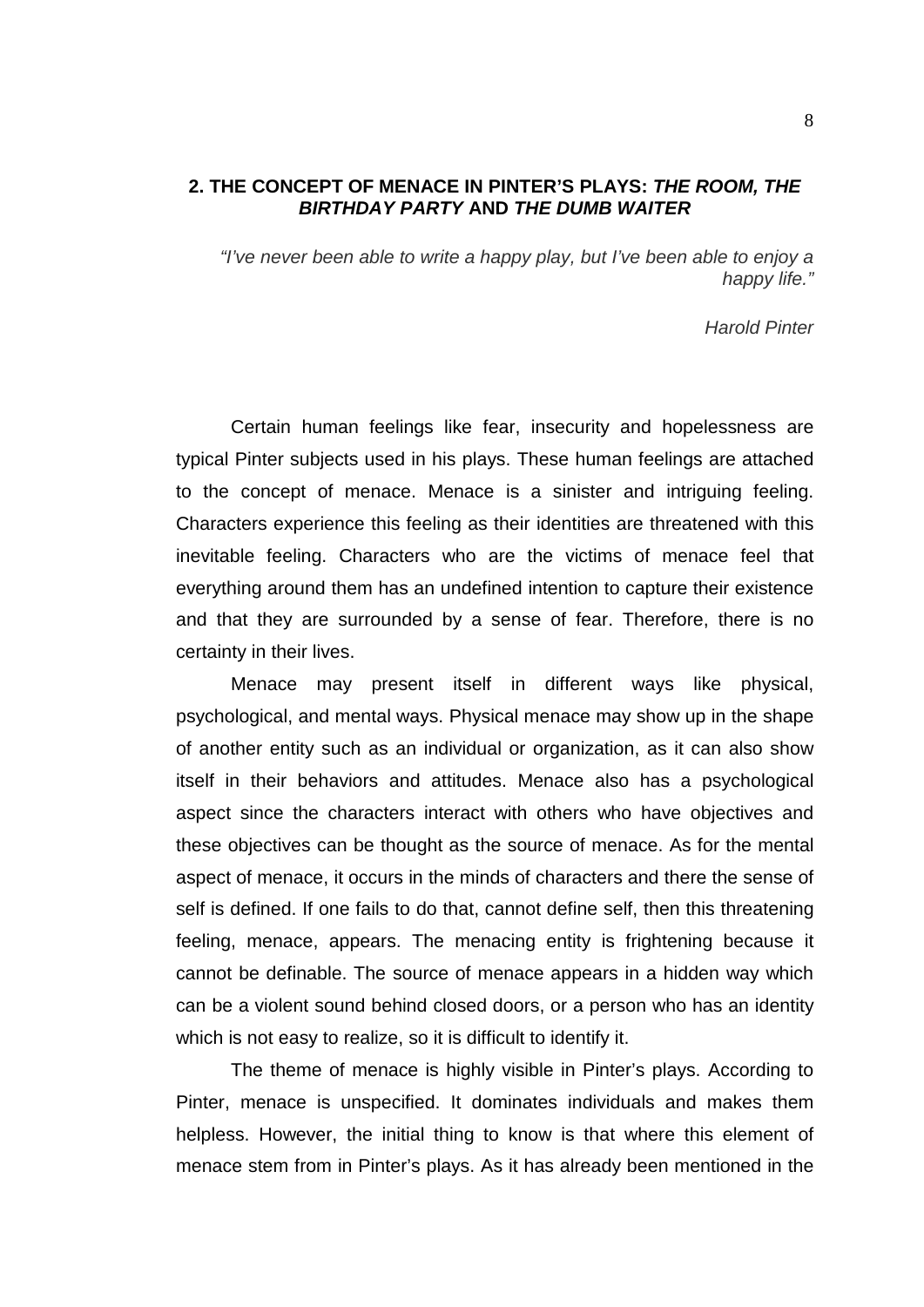previous chapter of the study, Harold Pinter is a playwright who experienced World War II and some important events of world history such as genocide and atom bombing, so it is impossible not to regard the influence of these events in Pinter's works. Especially, he was affected from WW II which brought a different, harsh and brutal atmosphere to people's life.

Even though it started in 1939 and ended in 1945, the destruction of WW II is dramatically high even after the war. It was probably the most painful experience for people. It is a destruction caused by WW II and its aftermath in every sense, indeed. However, the social aspect of it is far more considerable. The atmosphere of social life couldn't be the same as it was before. The life after the war was rough as it caused depression, tension, disillusionment, suspicion and disturbed state of minds and life was full of ambiguities, anguishes, fears and threats. Apart from the post war psychology of people, the reason why people had these feelings was that those 'isms' like fascism, racism, capitalism, McCarthyism were all around standing as a source of menace threatening people's very existence; their identities, individualities, self-esteems and confidence. Most importantly, this source of menace could be everywhere and one could not identify it easily. For instance, some unknown powers with the idea of McCarthyism emerged to interrogate individuals because of their ideas. McCarthyism was a practice of making accusations of disloyalty, rebellion or treason without any concrete evidence. Those who were accused of these crimes became the subject of aggressive interrogations and questioning before government or committees or agencies. Government employees, who were in the entertainment industry, educators and union activists were the main target of those suspicions. Their leftist associations or beliefs and the threat posed by them were generally exaggerated. There were many people who suffered loss of employment and destruction of their careers – even some of them suffered imprisonment. This side of the society is mirrored very well in Pinter's *The Birthday Party* in which audience can see an intense interrogation of Stanley carried out by the two characters Goldberg and McCann. Stanley was a pianist in past but those unknown powers destroyed the place where he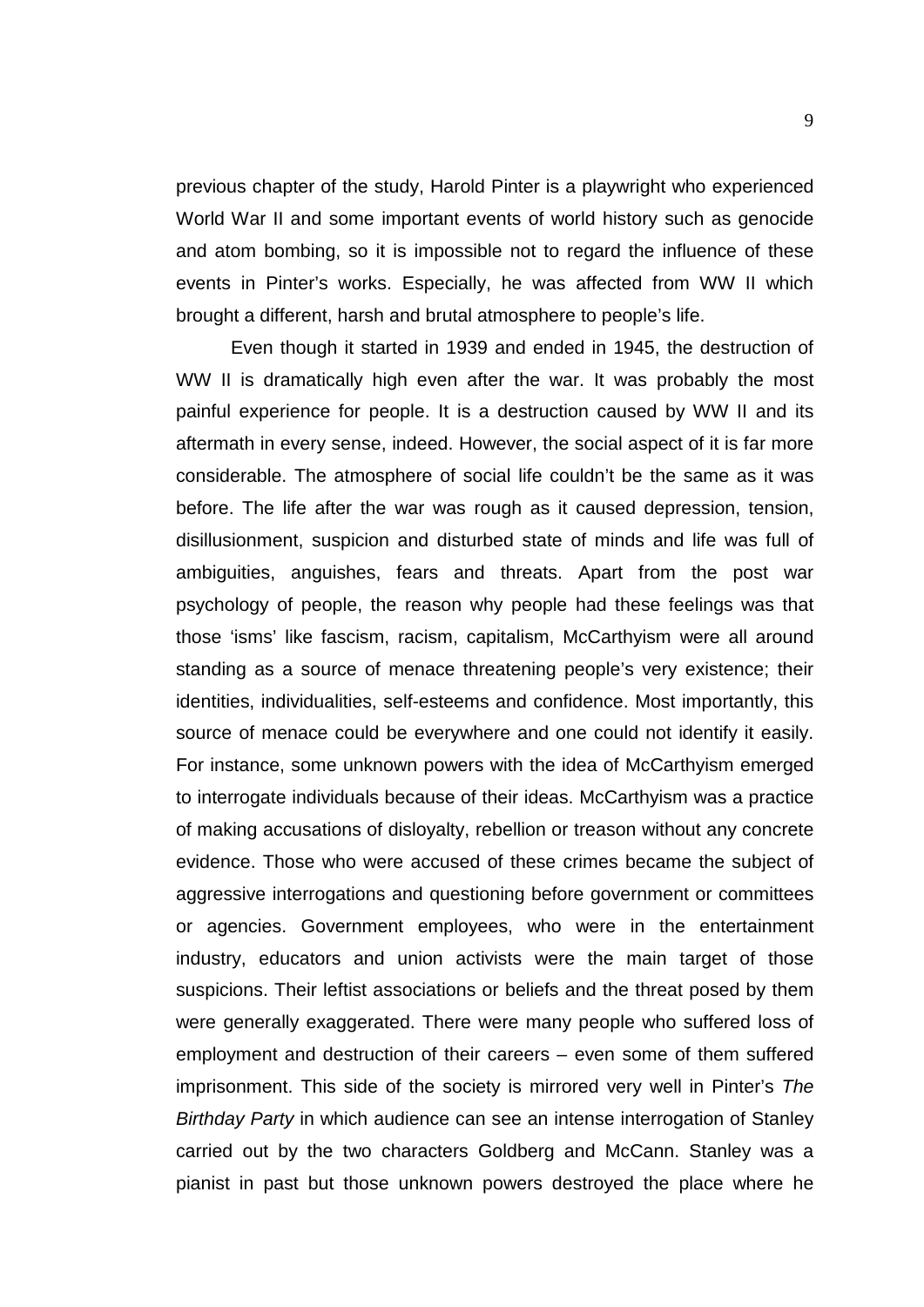played and they destroyed his musical career. In the play he is accused of many crimes with an exaggeration and without any clear evidence and given no chance to defend himself. At the end of the play, one can witness his catastrophic end as a musician and as an individual.

In a society like this, the only thing people cared about was their own existence in a world which was not safe enough for them to live comparing their past. Everything was meaningless for them apart from their own existence which was threatened by menace. Except for themselves, people started to see everything as menace because the trust they had for each other did not exist anymore. This menace could be anything or anybody from their life but it maintained its existence invisibly and the individual was afraid of this new society; that's why, he had to defend himself against this new social order.

Briefly, it can be said that this worldly event brought a rampant, complex and fragmented social life and there menace came out threatening individuals' very existence and creating anxieties of losing their existence.

Harold Pinter, who was a child during the war, felt disillusioned once the war is over. He lived in that society and witnessed many things which influenced him and gave him inspiration to create his works later on. Pinter himself, as a Jewish person, experienced menace which aroused angst in him as a denial of his existence and he reflected this in his works. In relation to this, Billington states,

"the 'sense of disruption' that Pinter experienced growing up in the world war II London allowed him to see how perilous and unknowable each moment is; it is a theme that powerfully resonates in all of his works, the 'lifeand-death intensity of daily experience'" (1996:8).

Moreover, in *Cultural Studies: A Critical Introduction*, Simon During says this of 'modern everyday life':

"It emerges in the emptiness of a rootless social order ... Nonetheless ... it remains space where people have a residual capacity to act freely, and where political dominant powers out. Hence everyday life is ambiguous: it is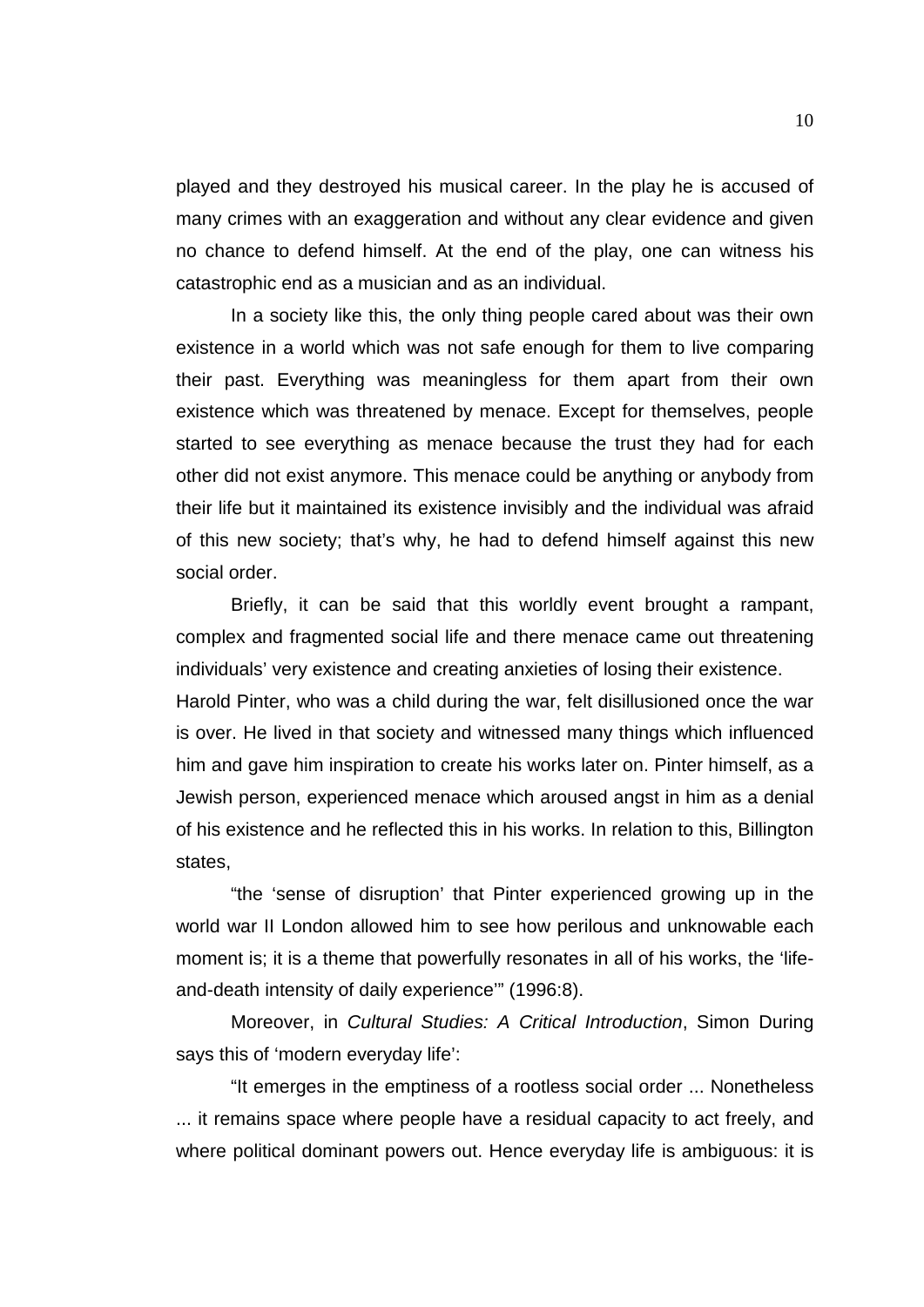less meaningful than it ought to be, but it is where autonomy and resistance to the system still have some kind of chance" (2005:28-29).

During suggests that typical everyday life can provide a defense against the external forces of "the system" (2005:28-29). For Pinter, whose everyday lives were so problematic, the "system" of which During speaks may have seemed to be present all aspects of his life. The works of Pinter support the notion that everyday life does not provide a space to "act freely." In his works, characters are confronted in their private, everyday lives, by the external forces that threaten to ruin their stability as individuals. Thus, the tension and instability of post war society, as an external force, affected Pinter's creative writing and he is successful to evoke the feelings of isolation, alienation, despair, uncertainty and uneasiness which are all the products of existential anxieties created by menace.

In the plays, *The Room, The Birthday Party and The Dumb Waiter*, it is possible to observe the concept of menace and existential anxieties it brings. Therefore, this chapter of the study is divided into two as Outside Menace Threatening Individual and Menace Deriving from Individual Self which include the analysis of the selected plays.

### **2.1. OUTSIDE MENACE THREATENING INDIVIDUAL**

WW II and its aftermath society are mentioned already. This society has its own system standing as an outside menace coming from outside forces. People live in this world of system and this system is generally presented as if it was for individuals' advantage by its creators. Most try to exist in that world by playing according to its rules but at the same time there are many who fails to keep up with the system. Those are the ones who are not really aware of their existence and identities. They are just stuck in their small world. They are not strong enough to struggle with the menace of the system which can show its face in different ways. It can be bureaucratic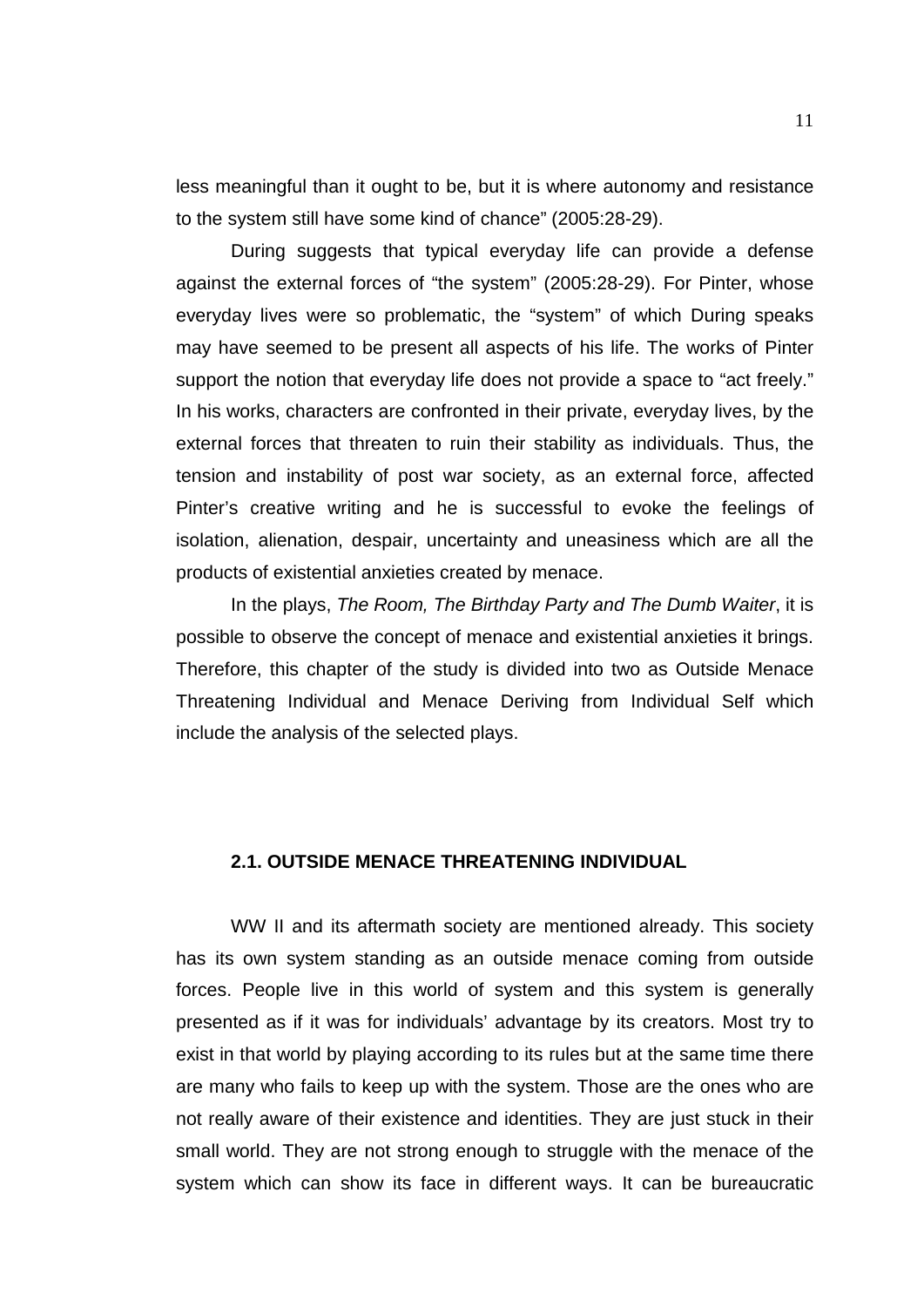forces, any character or person from their life like a landlord, a tenant, a guest or a colleague working with you or it can even be a cold weather threatening your cosy room.

Pinter's characters have these fears caused by outside world which is thought to be ready to destroy their existence. These characters are depicted within the borders of walls which they think hinder them from contact with outside world. They try to escape from menace by hiding themselves into a room or a building which is actually a threat itself. They isolate themselves as they think they will be hurt by the outside system. However, they are defeated by menace which is the unique weapon of the evil system.

Pinter uses the image of a room which can be assumed in different forms like a cell, a prison room, a refuge, or a trap. These places have something in common in terms of their ability to bring the feeling of menace. In some plays, the room may function as a refuge that is to be broken into by an outsider who is the source of the undefined menace while in others, it is the room itself where the menace originates which is once overtaken by more powerful agents. That's to say, in Pinter, the image of the room is closely related to the idea of menace. Esslin states that for Pinter the outside world is frightening, and, therefore, threatening for the individual:

"Pinter's people are in a room, and they are frightened, scared. What are they scared of? 'Obviously, they are scared of what is outside the room. Outside the room is a world bearing upon them, which frightening … [and] which is inexplicable and frightening, curious and alarming' (1970:35)."

In Pinter's *The Dumb Waiter*, the sense of menace is projected through "the room-door-suspense syndrome" (Esslin, 1970:70). Ben and Gus are two assassins. They occupy a basement room and wait their orders. The room is without windows and this image of the room reflects their sense of fear since they don't have certainty considering their condition within and outside the room. The room is enclosed by a dark, mysterious world outside. These two men feel imprisoned because their acts and chances of living are restricted into a room by the organization which they get their orders from.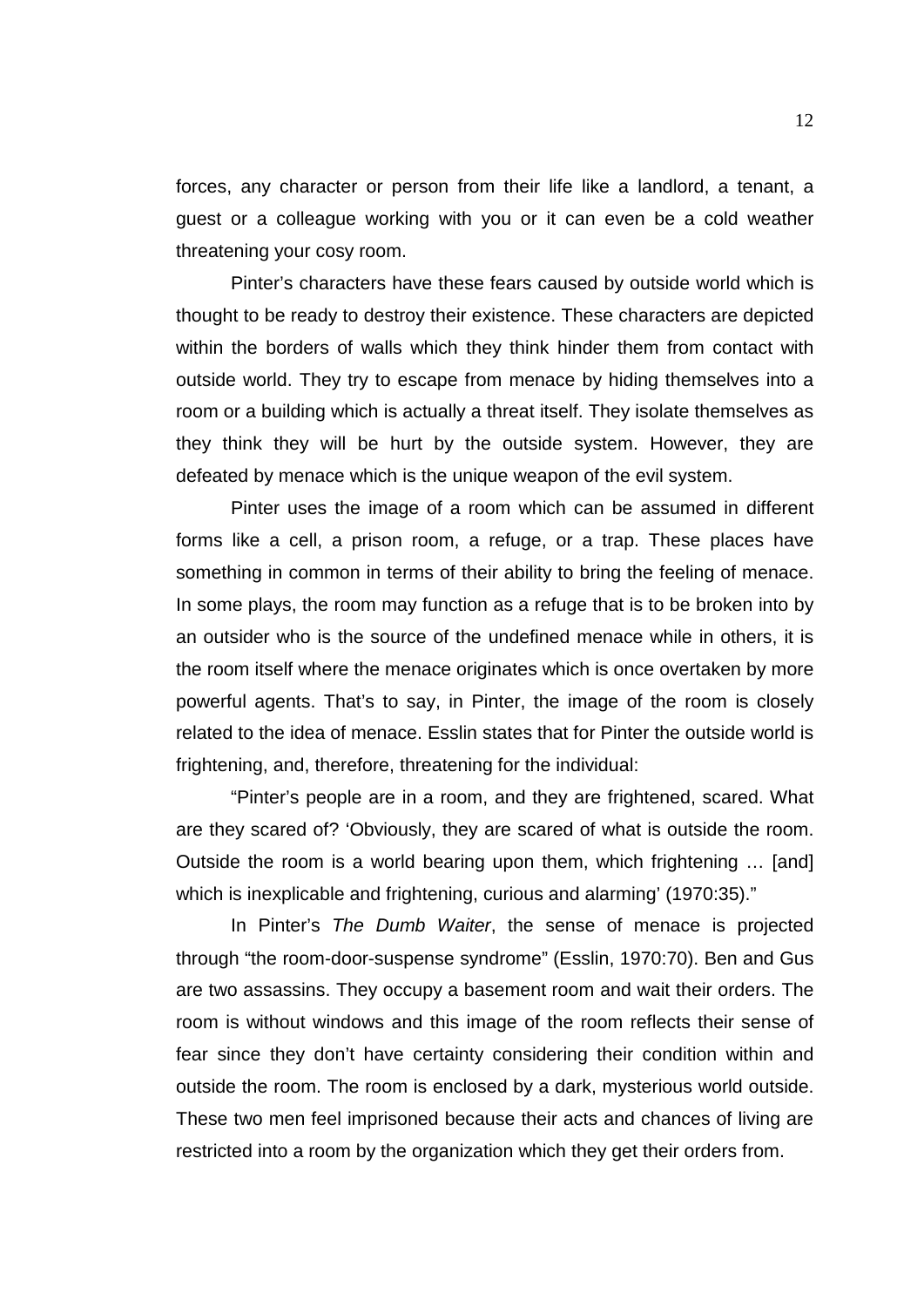In *The Birthday Party*, Stanley Webber spends most of his time inside a boarding house as outside is full of mysteries and terror. He feels free and secure from outside menace in this house. It is like his shelter. Unfortunately, his security is destroyed with the arrival of two unknown men. Stanley's fear is symbolized by "the room, the safe heaven, menaced by an intrusion from the cold outside world" (Esslin, 1970:75).

In *The Room*, characters are also trapped in a room which is a form of menace. The room which seems safe becomes unsafe. The main character of the play, Rose, is in an illusion that "This room's alright for [her] … and nobody bothers [them]" (Pinter,1983:8-9) but, after a couple who keeps telling that her is for rent visits her, she is frustrated and at the end of the play, she is shocked by the visit of a stranger who ruins her security completely.

In a nut shell, the theme of imprisonment is common in Pinter's plays and it reflects the idea of how menace appears in characters lives. Pinter uses an enclosed room in order to present fear and terror.

What's more, according to Pinter, in such a society, menace of the system shows itself through unknown organizations. This kind of menace is not specified and it maintains its existence invisibly. It is not possible to identify its form as an individual we know or group of individuals. The reason for this feeling is a threatening system and considering its function and structure, it is also indefinite and it is anonymous throughout Pinter's works. They contain much ambiguity and mystery. For Esslin, in Pinter's plays, there is a reality of characters and their dialogues; however, the general impression of them is mysterious, uncertain ad ambiguous (1970:37). Pinter's world shows his own sense of the universal reality because he "sees world as mysterious, multi-faceted and unfathomable" (Esslin, 1970:52), which represents his idea of menace. Coppa states that "the threat is somehow beyond articulation – literally unspeakable" (2001:52). That's to say, menace has an abstract nature and it is visible in the existence of a nameless authority with hidden motives in Pinter's plays. His characters are unable to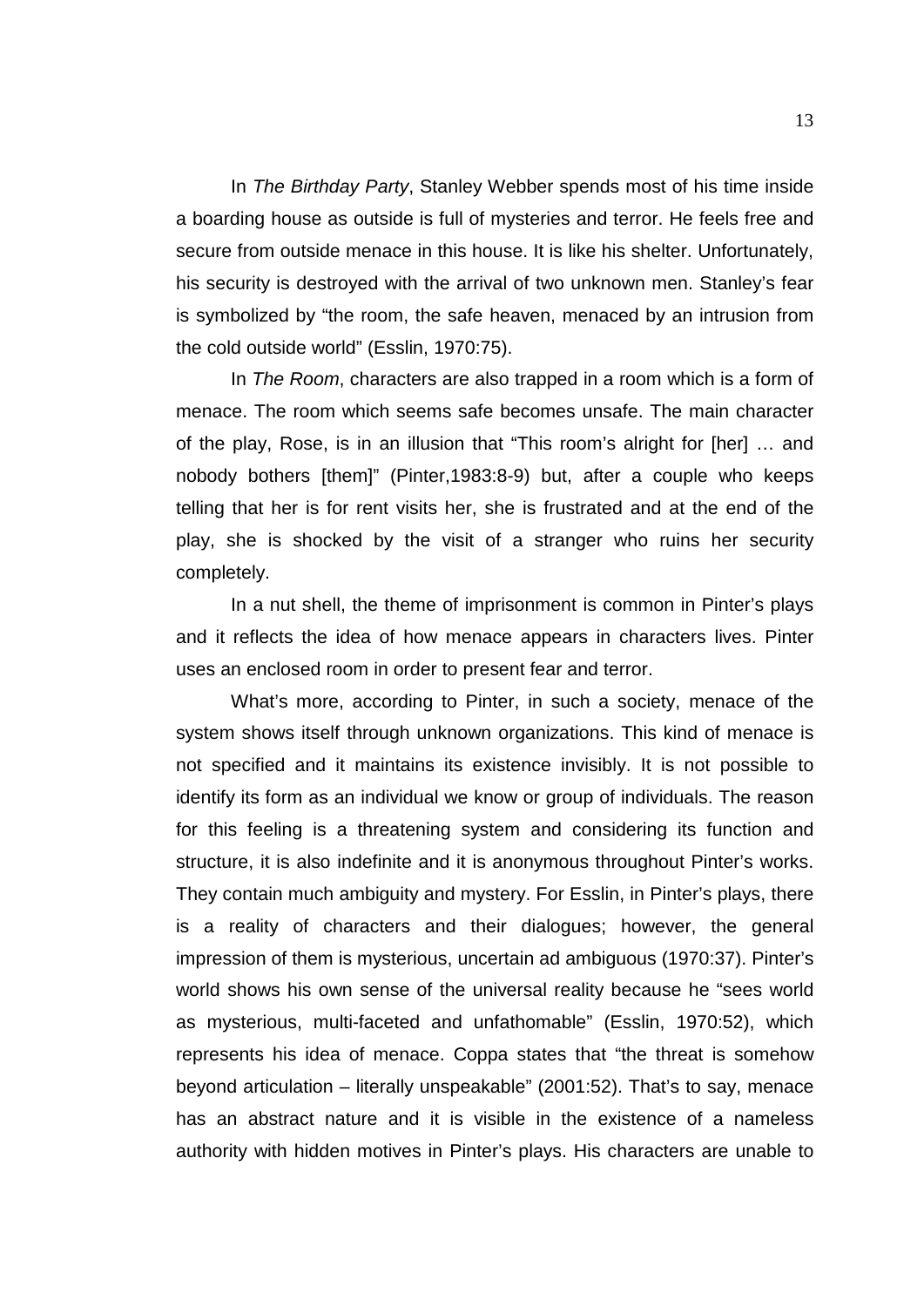understand the potential terror in the world and it decreases their capacity to survive in that world.

For Esslin, what the writer's works have in common is the factor of uncertainty about the aims of the characters, their background, and their individuality (1970:37). With an individual's past it is possible to depict his identity and real character. However, in *The Birthday Party*, Stanley doesn't have a past. Moreover, the two men entering his life provide little information about themselves; it can be understood that they have known Stanley, and Stanley has known them even though their acquaintance is not stated clearly. Pinter presents his situation in a single room, and considers this condition very typical of everyday life, where people are only able to know each other as far as this confrontation affords. Pinter accepts this in an interview: "The world is full of surprises. A door can open at any moment and someone will come in. We'd love to know who it is, we'd love to know exactly what he has on his mind and why he comes in, but how often do we know what someone has on his mind or who this somebody is?" (Esslin, 1970:38).

When Meg tells Stanley about the arrival of the two men, he gets into a panic since his attempts to identify the identity and the aims of the men are useless:

STANLEY: Who are they?

MEG: I don't know.

STANLEY: Did he [Petey] tell you their names?

MEG: No.

STANLEY: (*pacing the room*). Here? They wanted to come here? MEG: Yes, they did. (*She takes the curles out of her hair.*) STANLEY: Why?

MEG: This house is on the list.

STANLEY: But who are they? (Pinter, 1996:14)

Here "the two emissaries of a mysterious and brutal organization" are the source of menace for Stanley entirely because they remain unknown to their victim (Esslin, 1993:76). Their motives and the organization they work for is not known. Stanley's capacity to solve the mystery about these is limited.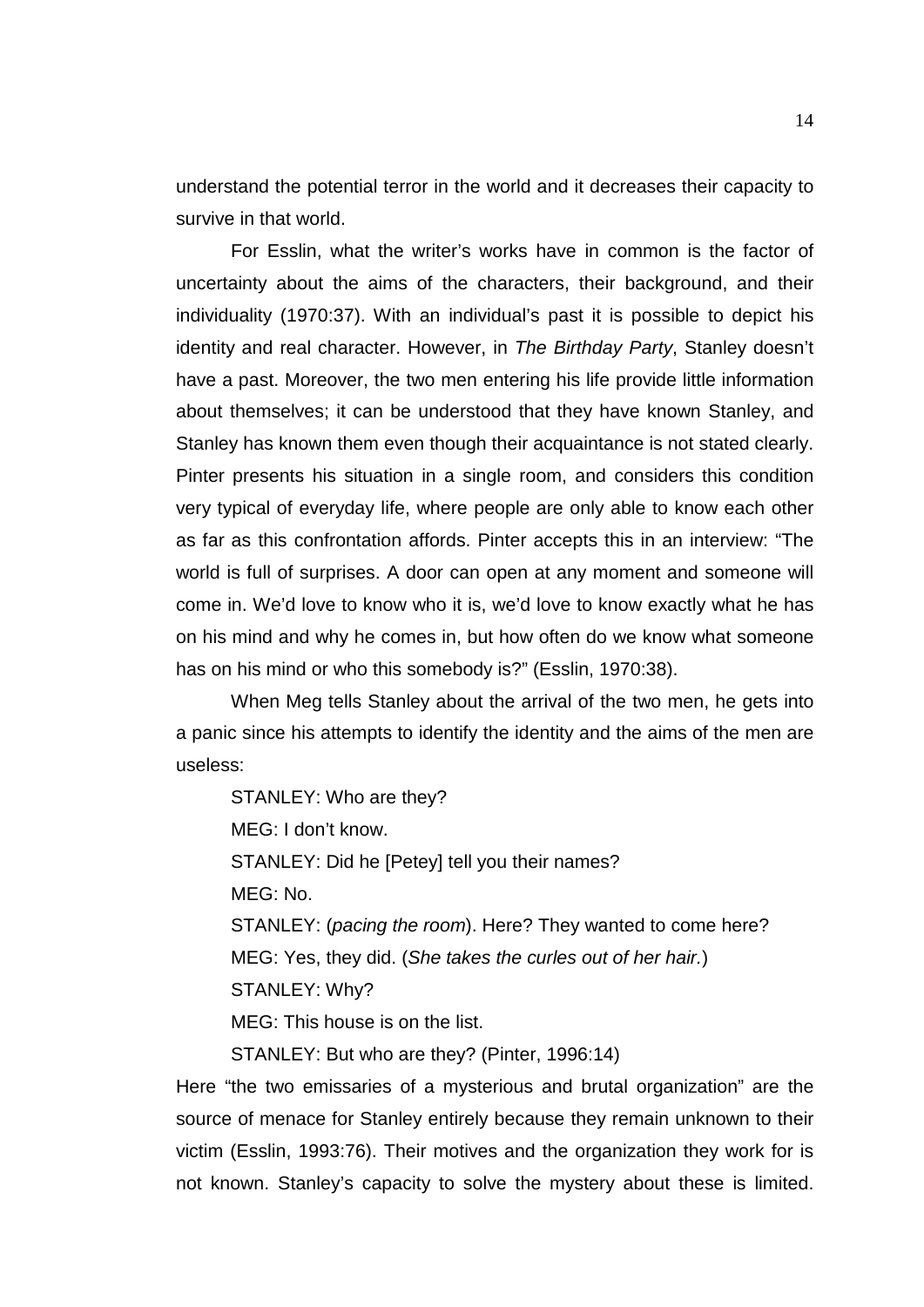Prentice states that "much critical response promotes the view that Stanley is an unwitting victim of a mysterious organization, which Goldberg and McCann represent" (1991:26).

A threatening atmosphere is presented by Pinter so as to create anxiety element in *The Birthday Party.* The inexplicit details and information supports this threatening feeling in the play. Information given by Stanley about the two men, who are possibly his pursuers, is rather confusing: "They're coming in a van. ... Do you know what they have got in that van? ... They've got a wheelbarrow in that van. ... They're looking for someone. A certain person" (Pinter,1996:18). This information given by Stanley about two agents causes a sense of tension and fear. "Ambiguity generates fear and terror" (Prentice, 1991:40). Furthermore, Meg speaks with a voice through the letter box about something not named and this increases the feeling of anxiety. Later, this thing turns out to be a birthday present for Stanley from Meg. These details may seem ordinary but they add to the mysterious atmosphere of the play.

The uncertainty about Goldberg's and McCann's motives and their occupation exists throughout the play. Though it can clearly be understood that they are representatives of some higher powers who we will never know, the task given to them by the uncertain organization is not easy to identify:

MCCANN: This job ..., is it going to be like anything we've ever done before?

...

GOLDBERG: The main issue is a singular issue and quite distinct from your previous work. Certain elements, however, might well approximate in points of procedure to some of your other activities. All is dependent on the attitude of out subject. At all events, McCann, I can assure you that the assignment will be carried out and the mission accomplished with no excessive aggravation to you or myself. (Pinter, 1996:23-4)

Why do the two characters show up in the lodging house where Stanley lives? What makes Stanley's situation unique? What do the "job", and "mission" exactly refer to? These questions are not answered. They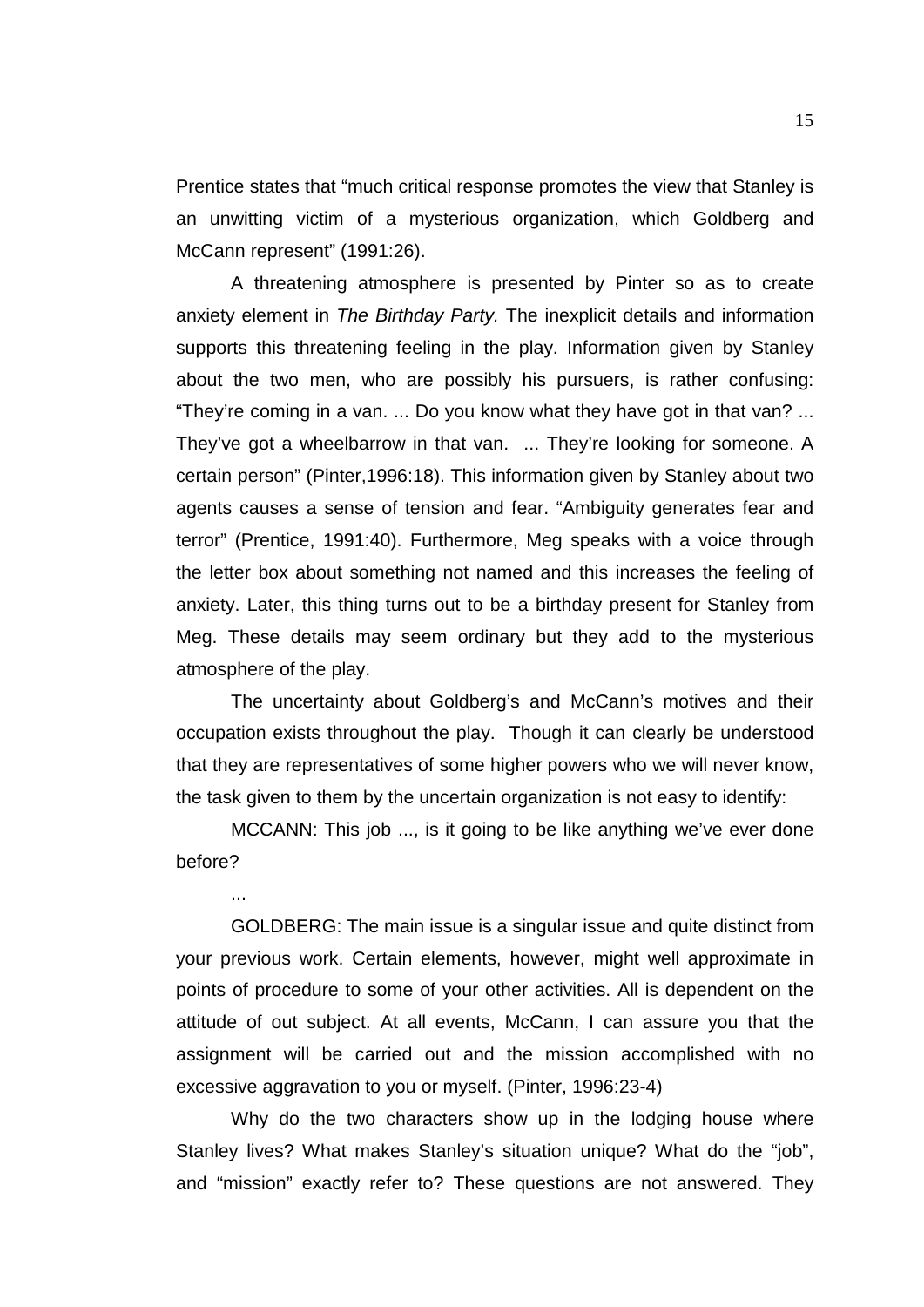treated Stanley in a weird and mysterious manner. He is oppressed by them. Moreover, his oppressors target to fulfill the secret mission perfectly. Stanley attempts to resist but it is useless because it is clear that failure is his destiny. Goldberg's celebrations of victory shows Stanley's end. Though Stanley's crime is not given, he is accused of number of crimes:

MCCANN: Why did you leave the organization?

[...] MCCANN: You betrayed the organization. [...] MCCANN: He killed his wife!  $[...]$ MCCANN: You throttled her. GOLDBERG: With arsenic.  $[...]$ MCCANN: Where's your old mum? STANLEY: In the sanatorium. [...] GOLDBERG: Why did you never get married? MCCANN: She was waiting at the porch.

GOLDBERG: You skeddadled from the wedding.

[...]

GOLDBERG: You stink of sin. (Pinter, 1996:42-3)

Nevertheless, these accusations are not proven or necessary to be punished. A feeling of guilt occurs in Stanley. Although Stanley is related to the indefinite large mechanism, this relation is not showed. He complains about an unspecified "they" because they have ruined his professional comfort and career as a pianist:

They carved me up. Carved me up. It was all arranged, it was all worked out. My next concert. Somewhere else it was. In winter. I went down there to play. Then, when I got there, the hall was closed, the place was shuttered up, not even a caretaker. They'd locked it up. ...I'd like to know who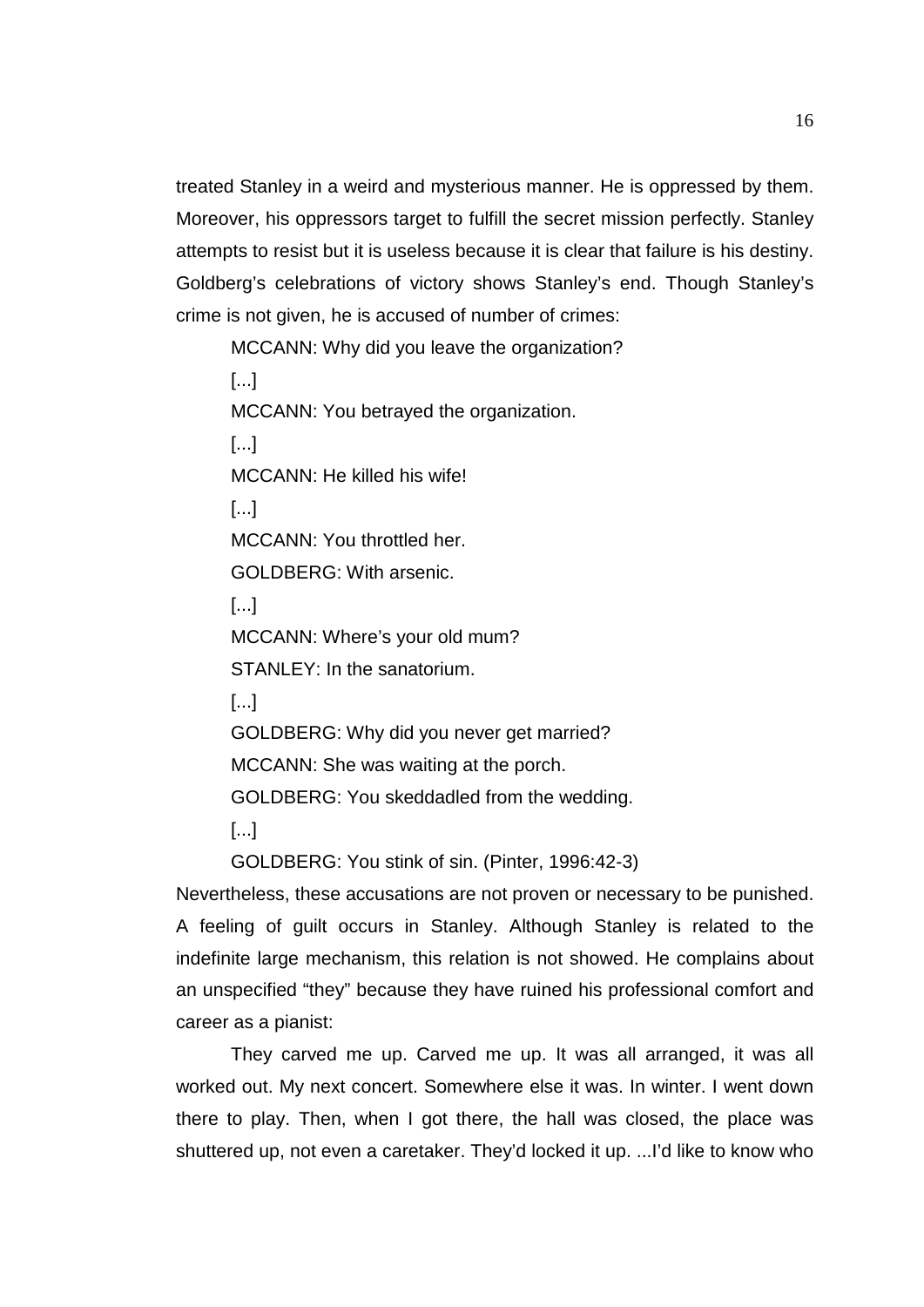was responsible for that. ... They wanted me to crawl down on my bended knees. (Pinter, 1996:17)

He is a pianist and it is not explained that what he did to a power or people he doesn't know and what is the reason for them to want him crawl on his knees.

Moreover, those mysterious men, agents probably, McCann and Goldberg use different names throughout the play, so they make it impossible for Stanley, the victim, to identify their identities. His friends call Goldberg as Nat and his family, apart from his father who calls him as Benny, calls him Simey. McCann is called Dermot by Goldberg and later, Petey also calls him by the same name. Therefore, it is not possible to know their real names.

In this play names indicates invisible off-stage characters as well as unknown individuals. Monty represents the evil, dark and unknown system and he remains a hidden source of menace. It is understood that Stanley is being taken to him to be treated completely. It is obvious that Monty is not a doctor but an important figure of authority. However, his real identity and what he is going to do with Stanley are still questions which are not answered.

In the play, *The Dumb Waiter*, it is also possible to see a mysterious organization or order. There are two assassins, Ben and Gus, and the play gives a picture of the bad situation these men involve in. They work for a big mechanism and they have no idea about what kind of organization they work for. "The ultimate Who, What, and Why remain [...] mysterious, unknown, and possibly unknowable" (Prentice, 1991:16). These two men act only according to the instructions given by the authority. They mustn't question the situation or the task given to them. They are like robots in the hands of the authority. They don't have a mutual communication with their employer and they cannot have a contact with the organization on their own. These two gunmen are just two unimportant men who are there to do the job of a powerful mechanism. Only authority can reach them and get in touch with them when it is necessary. When the organization gets in touch with them is not given.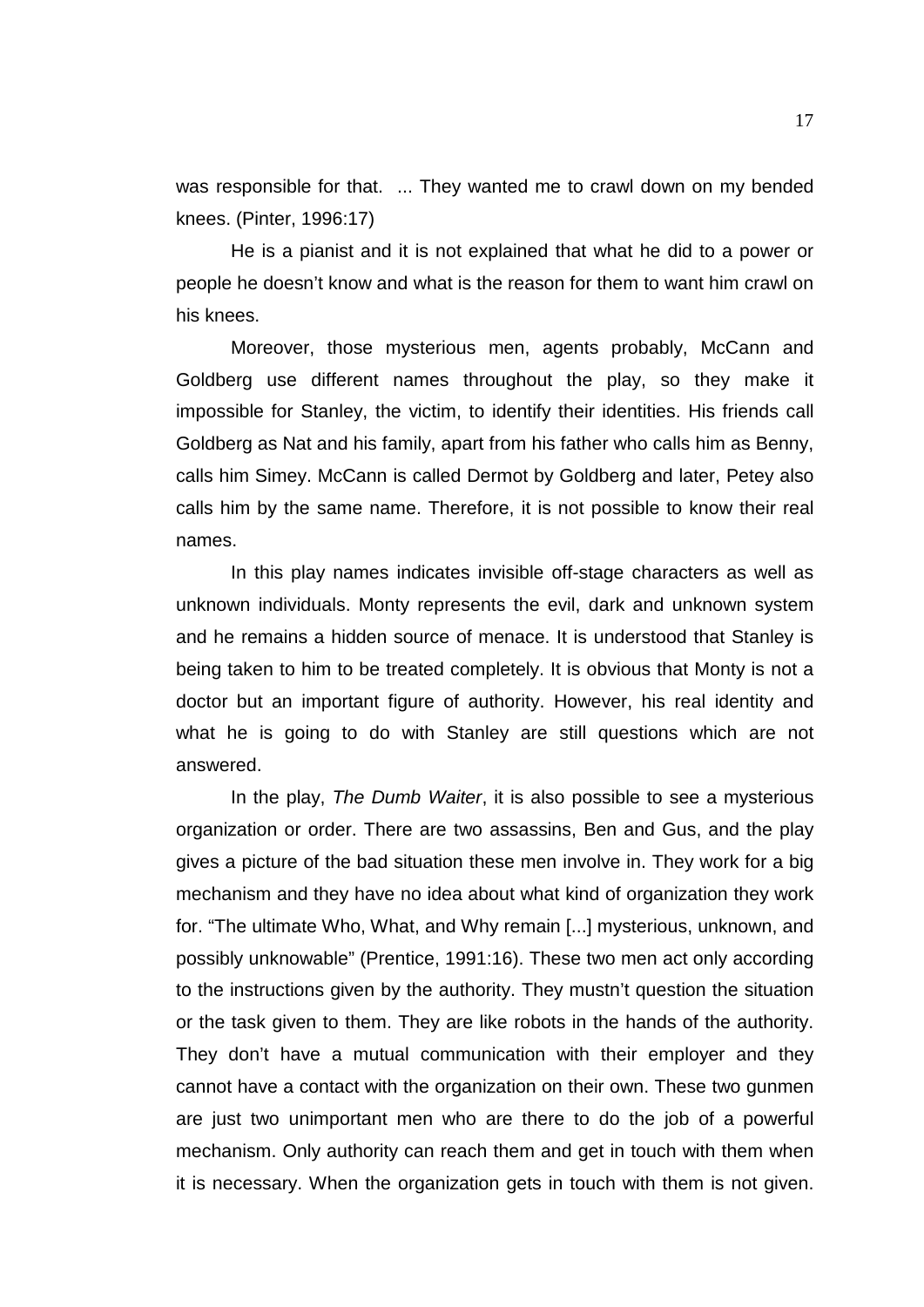However, those officials of the unspecified organization can put an end to the lives of individuals who are not powerful enough anytime. Thus, in Pinter's works, uncertainty is the most threatening source of menace:

The real menace which lies behind the struggles for expression and communication, behind the closed doors which might swing open to reveal a frightening intruder, behind the sinister gunmen and terrorists, behind the violence, the menace behind all these menacing images is the opaqueness, the uncertainty and precariousness of the human condition itself. (Esslin, 1970:51-2)

Pinter's characters are in a room where they can look for a hiding place from threatening and frightening outside world. And Pinter creates the sense of menace with an intrusion of others into his characters' so-called small but comfortable worlds. This intrusion may be expected but when it comes, it is always surprising and unwelcome. In *The Dumb Waiter*, the unwelcome coming of an envelope including about a dozen of matches increases the tension because it is not certain where it comes from. Pinter uses a door to give the feeling of threat. The matches are pushed to the room under the door and there is no one outside. Here, there is also mystery which contributes to this feeling of threat.

 It is obvious that mysterious events are intense in *The Dumb Waiter.*  In Pinter, "the dreamlike, nightmarish quality of the plays as a whole" and "their very realism is part of their menace" (Esslin, 1970:53). When the dumb waiter appears, it is something unexpected in the gloomy and empty house. Ben and Gus cannot understand who operates the dumb waiter although it is apparent that the place was used as a café before. The opening where the dumb waiter goes down is in effect "another opening, out in the dark, menacing outside world" (Esslin, 1970:70).

There is an invisible off-stage character in this play, too, who is Wilson. The name has a threatening effect and the invisible Wilson represents authority in the play. However, Wilson sends some messages on pieces of paper for food orders. Wilson doesn't often appear and he is unavailable. But he has a mysterious power and is a perfect authority figure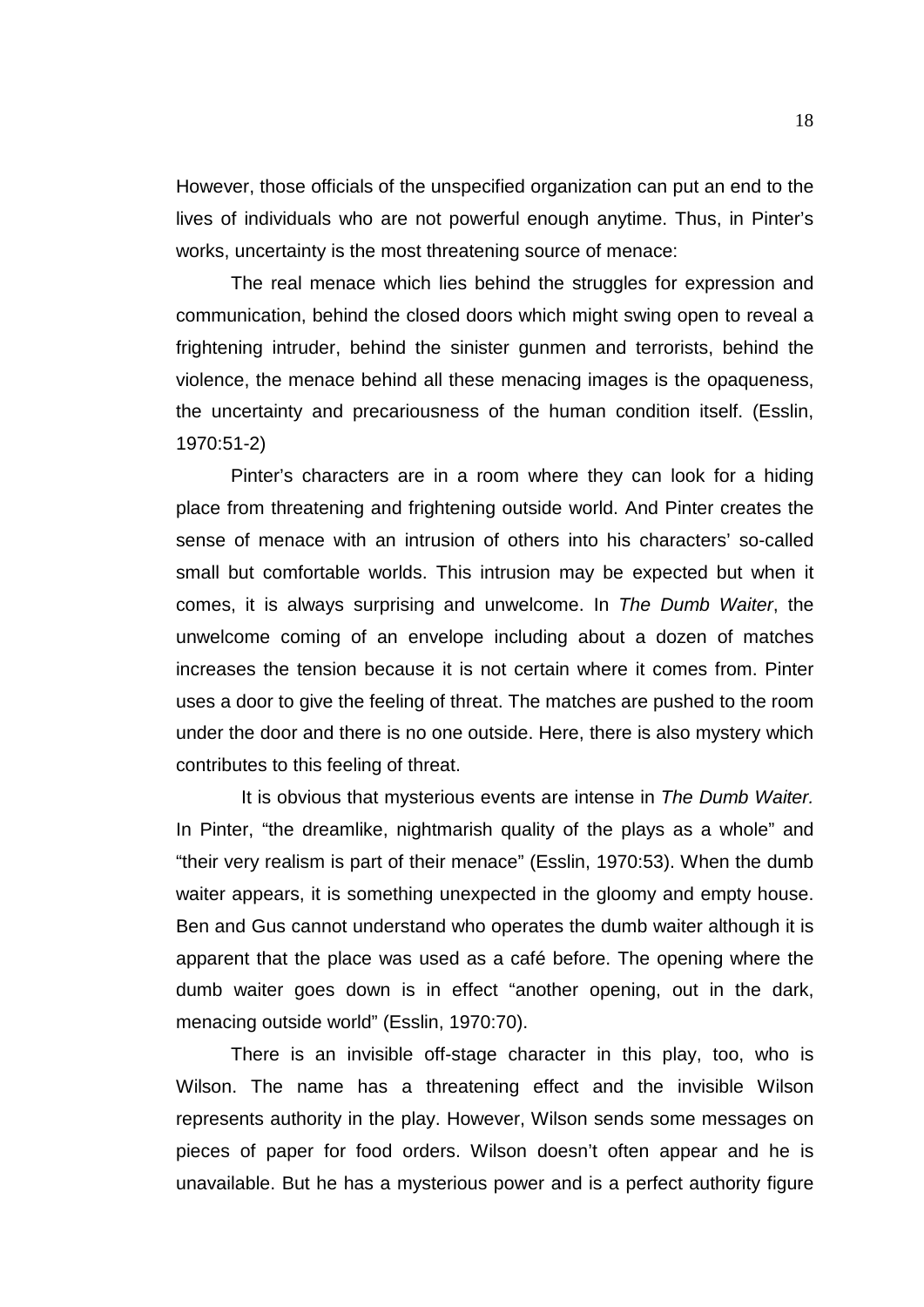thanks to his unavailability. When he talks, he does this through a speaking tube. His talking is heard neither by Gus nor the audience. Ben is the only one who can hear him because he is the senior member in the organization. It is visible that Gus puts into an inferior state. He lacks means of reaching the central mechanism. He also admits that he "finds Wilson hard to talk to". Gus thinks like this because Wilson is not reachable, even if he can be reached and he doesn't have a responsive manner. "There are a number of things I want to ask him. But I can never get round to it, when I see him" (Pinter, 1996:29-30). It can also be inferred that it is not possible to meet with that kind of unreachable authority member. This unspecified menace surrounds Pinter's characters. There is no possibility for them to know the person, who manipulates the things, in the unknown organization.

Moreover, existence of these unknown powers brings inequality as there has always been a battle between the powerful and the powerless and in this battle information which belongs to the parties' identity is a means of defense. If an individual's identity is easy to find out, this person is easy to attack and becomes the victim since he/she doesn't have any information about the enemy. The enemy, which is an unknown system, has the power to get information. It brings some uncertainties to the victimized person's life; that's why; it never lets anyone to enlighten the uncertainties. How the lack of information and menace are related is stated by Francesca Coppa: "Menace depends on ignorance; the terror of it stems from the vagueness of the threat" (2001:52). Thus, it is something highly expected to observe power inequality between the individual and the powerful mechanism since, unlike the individual who already gives in because of his/her ignorance and blindness, the powerful organization overpowers by using and keeping information and obtaining awareness.

This kind of struggle is available in Pinter's plays. Characters are already condemned to fail in this battle to be dominant because the desire they have to obtain knowledge is not fulfilled. Finding truth is the reason why his characters struggle; however, this "quest for truth [...] is quickly deflected to self-preservation, which they rarely achieve" (Prentice, 1991:27).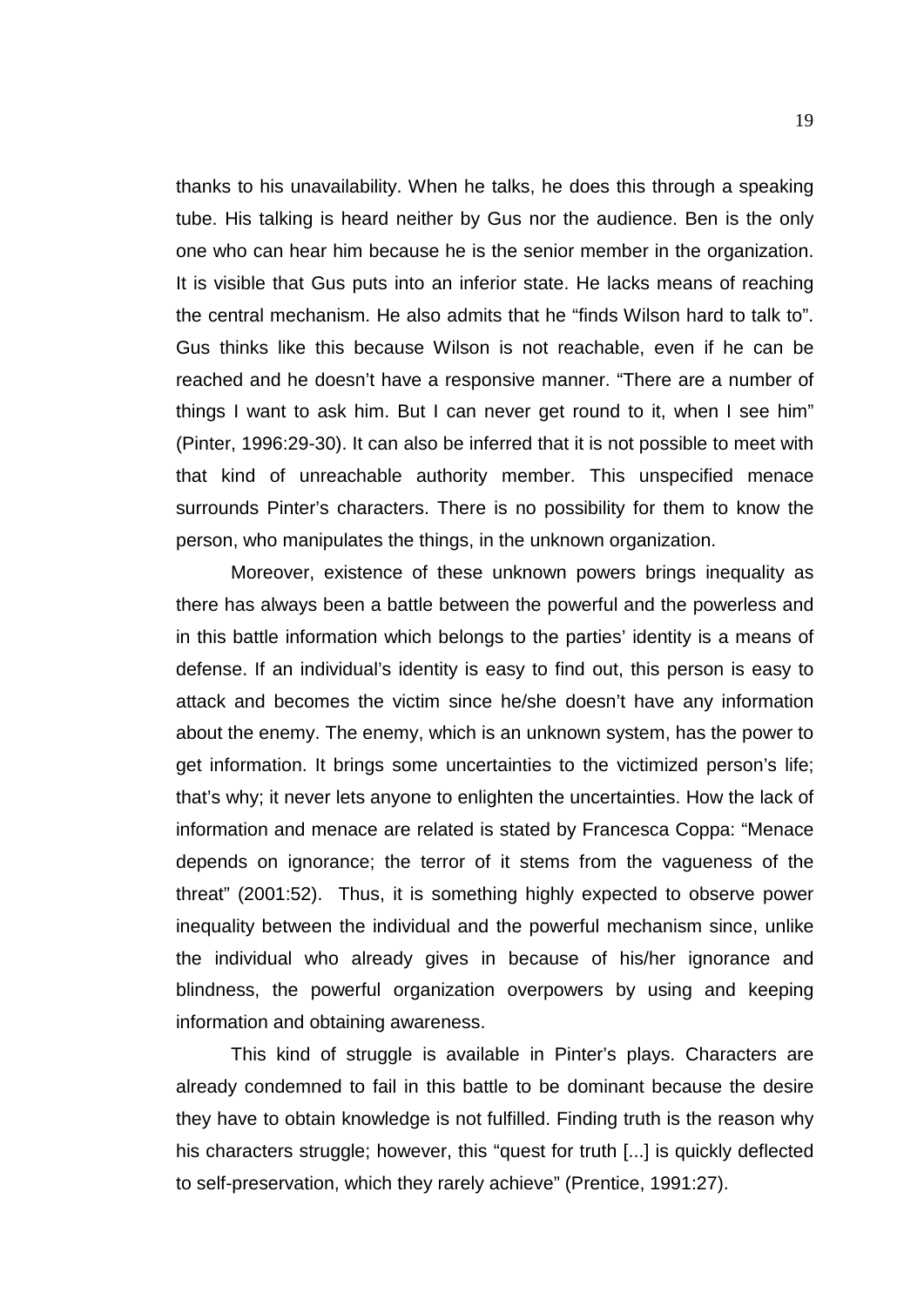It is highly visible to see the struggle for power in *The Birthday Party*  caused by the lack of information. In the play, "the power-subservience theme has more a sense of [...] bureaucratic emphasis" and "some sort of corporate threat" (Knowles, 1995:29). Stanley doesn't have the information which will cast light on the two men who are there to take him. Holding the information means power for both the attacker and the victim. Hence, there is a mutual questioning between Stanley and McCann trying to have power. It is clear that Stanley and McCann are successful to hide the truth from each other. The first attempt McCann has to make on Stanley is to stop Stanley to leave. "The first really explicit act of terror contained in the play, this action serves to substantialize the hint of menace" (Gale,1977:49). Stanley prepares a counterattack. First, he tries to understand their aim and he looks for it in McCann's papers, yet McCann gets the paper back which means the power changes hands again. Stanley tries to prove that there is familiarity with McCann but his effort to do this fails.

Instead of meeting one another's need for information, Stanley and McCann pose questions to each other as an attack. Their replies are not satisfactory, so this causes their conversation to lose its function and they repeat their questions such as Stanley's repeated question: "Why are you down here?" (Pinter, 1996:35). McCann answers this question shortly with an unimportant phrase, so his answer gives no explanation, too. "A short holiday" (Pinter, 1996:35). McCann remains unclear during their conversation and this causes the sense of threat raise more in Stanley. The state of ignorance is Stanley's fate; therefore, what he can do to protect himself is to try to distort the truth about himself. Although Stanley tries not to reveal much about himself, they are likely to know almost everything about him. McCann notices and expresses that Stanley is the one who is on his birthday but he looks depressed but Stanley tells lies. He says it isn't his birthday. His birthday is next month (Pinter, 1996:35). Although he doesn't want, they organize a birthday party for him with Meg, the landlady. Now, Stanley is under their control desperately.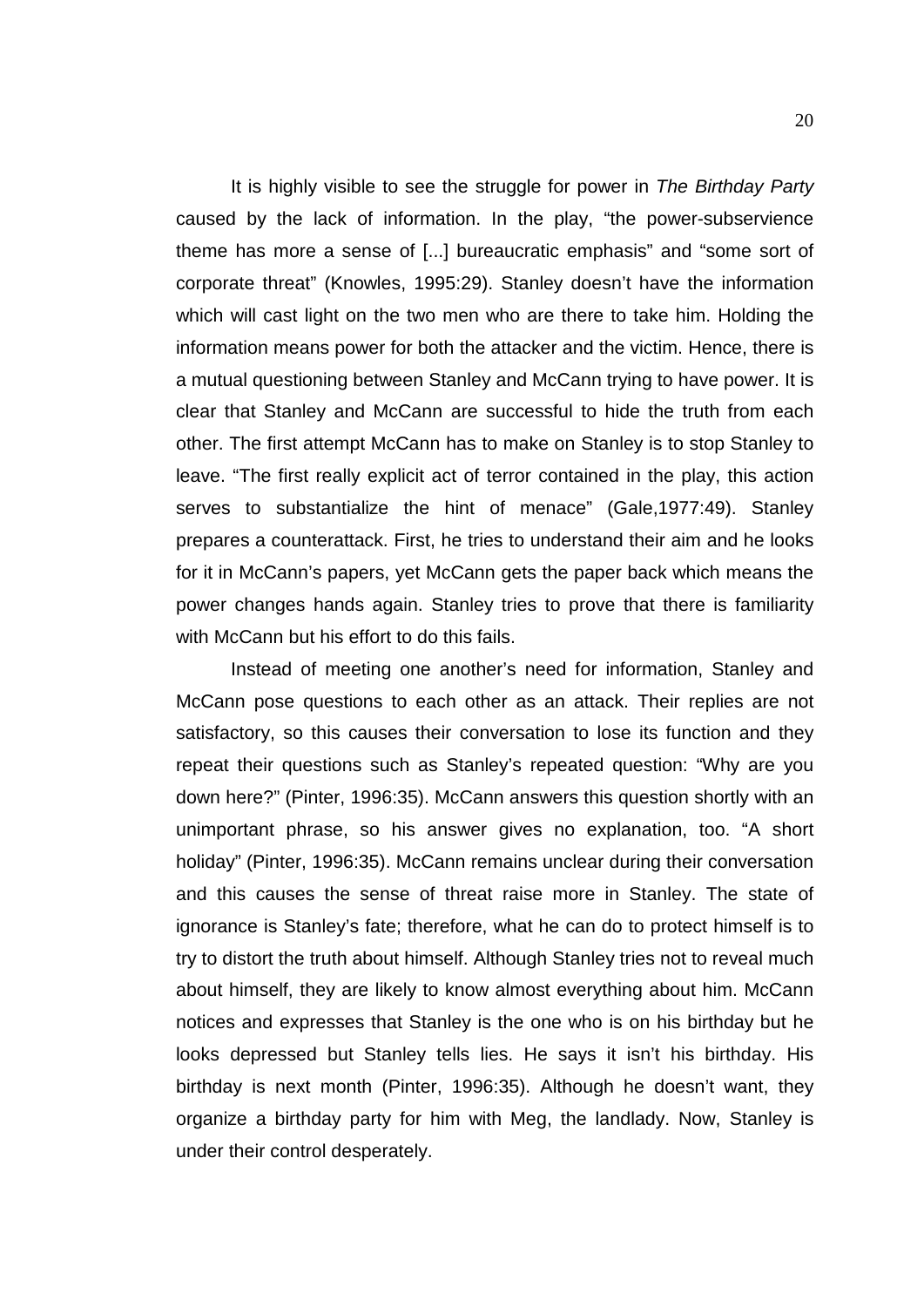Stanley Webber is questioned by Goldberg with many accusations that he cannot understand and he isn't given any chance to defend himself.

GOLDBERG: Webber, what were you doing yesterday?

STANLEY: Yesterday?

GOLDBERG: And the day before. What did you do the day before that?

STANLEY: What do you mean?

GOLDBERG: Why are you wasting everybody's time, Webber? Why are you getting everybody's way?

STANLEY: Me? What are you –

GOLDBERG: I'm telling you, Webber. You're a washout. Why are you getting on everybody's wick? Why are you driving that old lady off her conk? (Pinter, 1996:41)

It can be understood that Stanley's end is close with these questions which are used as weapons by the two men. Their questions are irrelevant and they are changing accusations in order to take Stanley, the victim, out from his covers which protect him and also to understand his life fully. Their interrogation becomes threatening for Stanley. "This progression of Stanley's inquisition is a study in psychological warfare in which the subject is assaulted from all sides at once, with varying periods of aggression and restraint" (Gale, 1977:48). McCann and Goldberg are the inquisitors:

GOLDBERG: When did you last wash up a cup?

STANLEY: The Christmas before last.

GOLDBERG: Where?

STANLEY: Lyons Corner House.

GOLDBERG: Which one?

STANLEY: Marble Arch.

GOLDBERG: Where was your wife?

 $STANIFY: In -$ 

GOLDBERG: Answer.

STANLEY: *(turning, crouching).* What wife?

GOLDBERG: What have you done with your wife?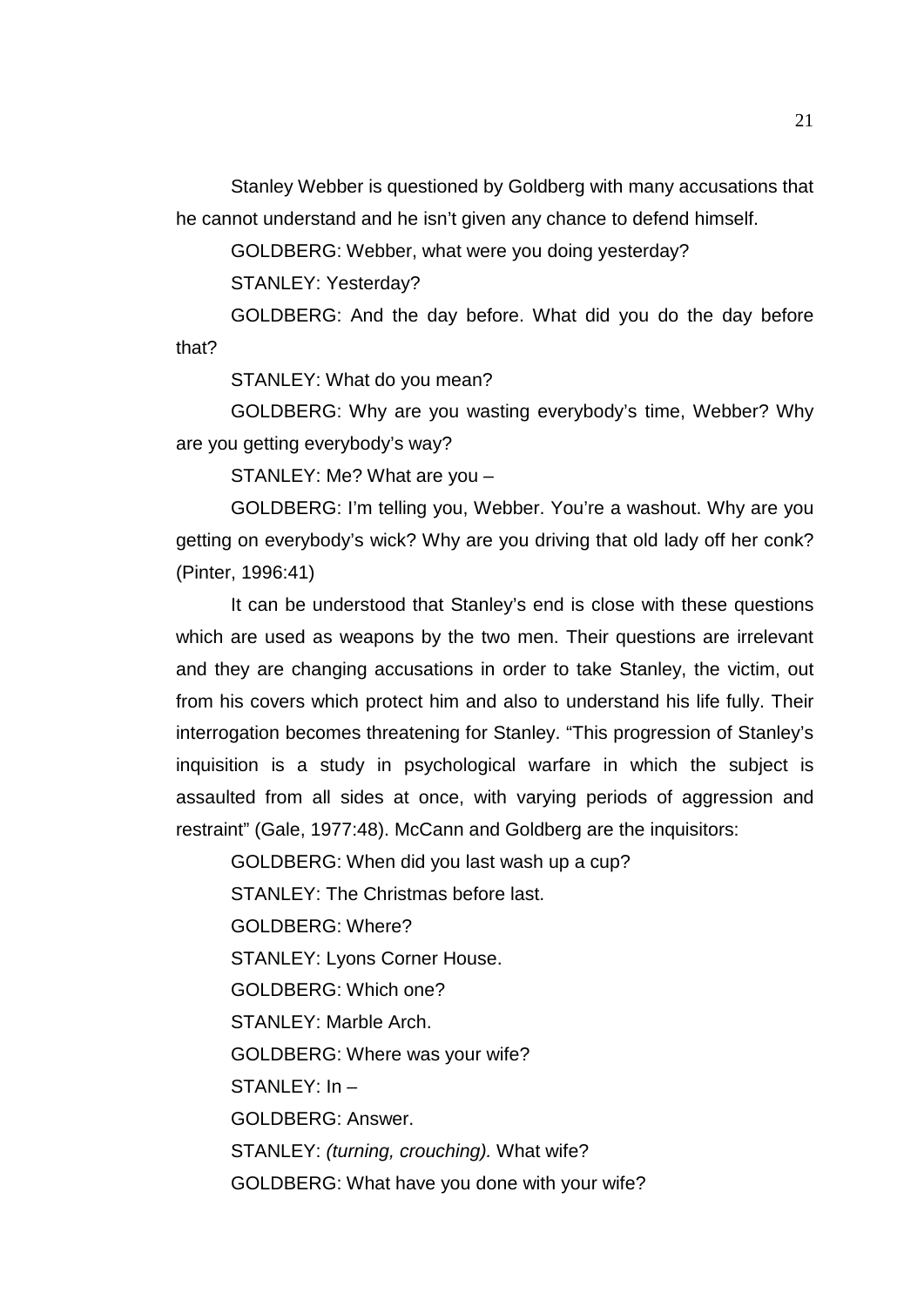MCCANN: He's killed his wife.

GOLDBERG: Why did you kill your wife? STANLEY: *(sitting, his back to the audience).* What wife? MCCANN: How did he kill her?

GOLDBERG: How did you kill her? (Pinter, 1996:43)

The inquisitors dominating the individual, who becomes the victim, force the individual to accept their reality. The victim's understanding of reality is not important. Therefore, again, the victim finds himself in a position in which he is ignored. Even his own past cannot be confirmed by him, and he is made to adopt a reality which created for him by the dominating powers. He responds to this through silence. Stanley becomes tongue-tied because of all these questions and accusations. In the end, his replies become incoherent and unreasonable. Stanley is beaten by the dominant who denies his reality and prevents him from reaching the information that can give him power.

In *The Birthday Party,* the theme of blindness is related to understanding. Stanley who gives in to the men of the system is put into an irreparable situation; that is, blindness. In its real meaning, he loses his sight. He doesn't have an ability to fight with them. The two men, who are his oppressors, punish him by taking his glasses which can be interpreted as a way of keeping him under control physically. Without his glasses Stanley is hardly a healthy person and is almost disabled. He cannot walk and is lack of ability to fight with his oppressors. They give his glasses back but they keep him blindfold since "the frames are bust" (Pinter, 1996:68). Hence, he cannot be assumed as happy to have them back. Petey suggests mending the frames with Sellotape, but Goldberg convinces him not to do like that: "Sellotape? No, no, that's all right, Mr Boles. It'll keep him quiet for the time being, keep his mind off other things" (Pinter, 1996:68). Without his glasses Stanley must struggle to see and this is what Goldberg wants. Therefore, he doesn't allow Petey to repair the glasses because he doesn't want Stanley gain his sight again.

Playing the game Blind man's bluff with Stanley is Goldberg and McCann's plan. They play it by turning off the lights and shining a torch on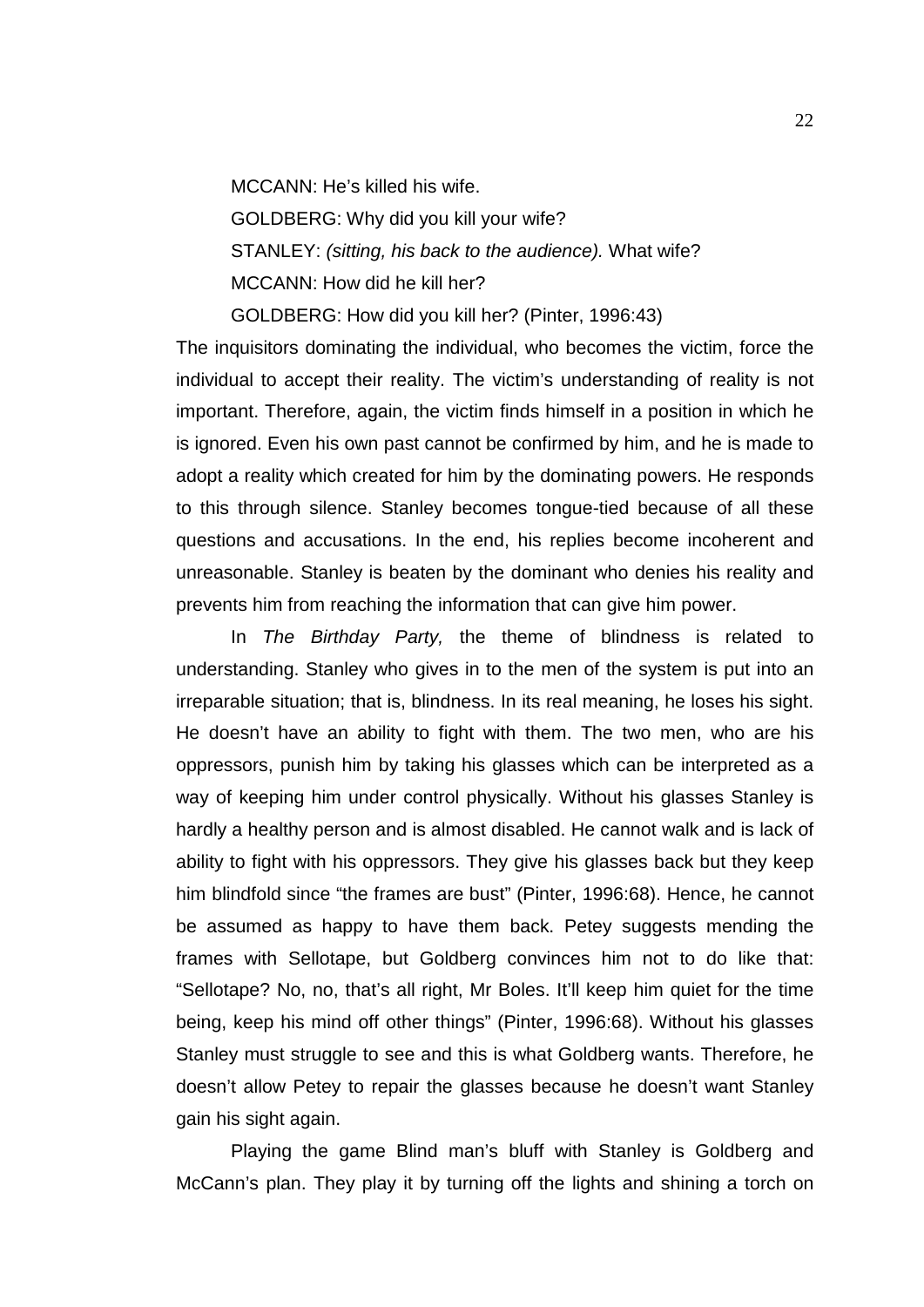Stanley. Stanley becomes the blind man and they cover his eyes. Except for Stanley's face, they leave everywhere dark. Under this light, Stanley's sight is blurred. He is literally and figuratively blinded. Everybody in the game can see everything but Stanley's view is not clear. While they are playing, McCann touches Stanley's glasses symbolically. He takes them off in order to cover his eyes with a scarf. Stanley stands blindfold*.* McCann goes back slowly across the stage to the left. He breaks Stanley's glasses. During the game, his cracked glasses are broken completely, so it is not possible to repair them. Playing game is not as innocent as it may be thought but it is a form of victimization. For Prentice, "Stanley has been reduced to a broken, possibly blind, gibbering shell of his former self" (1991:24). Although he has a potential to see, he lacks the potential to understand his irreparable situation, and also he lacks the potential to protect his individuality.

Pinter's characters are certainly in a power struggle to protect their identities and chances of living. Again Prentice indicates "in Pinter's work asserting dominance over another remains the primary means characters not only establish identity but survive in a world where to allow oneself to assume a subservient position, for even a moment, can result in annihilation – physical, psychological, or both" (1991:28). Although his characters struggle for their identities and life, they are unable to protect it as it generally results in characters' disaster. They have to accept their fate in the end as they are not strong enough to fight and as they don't have the power of knowledge.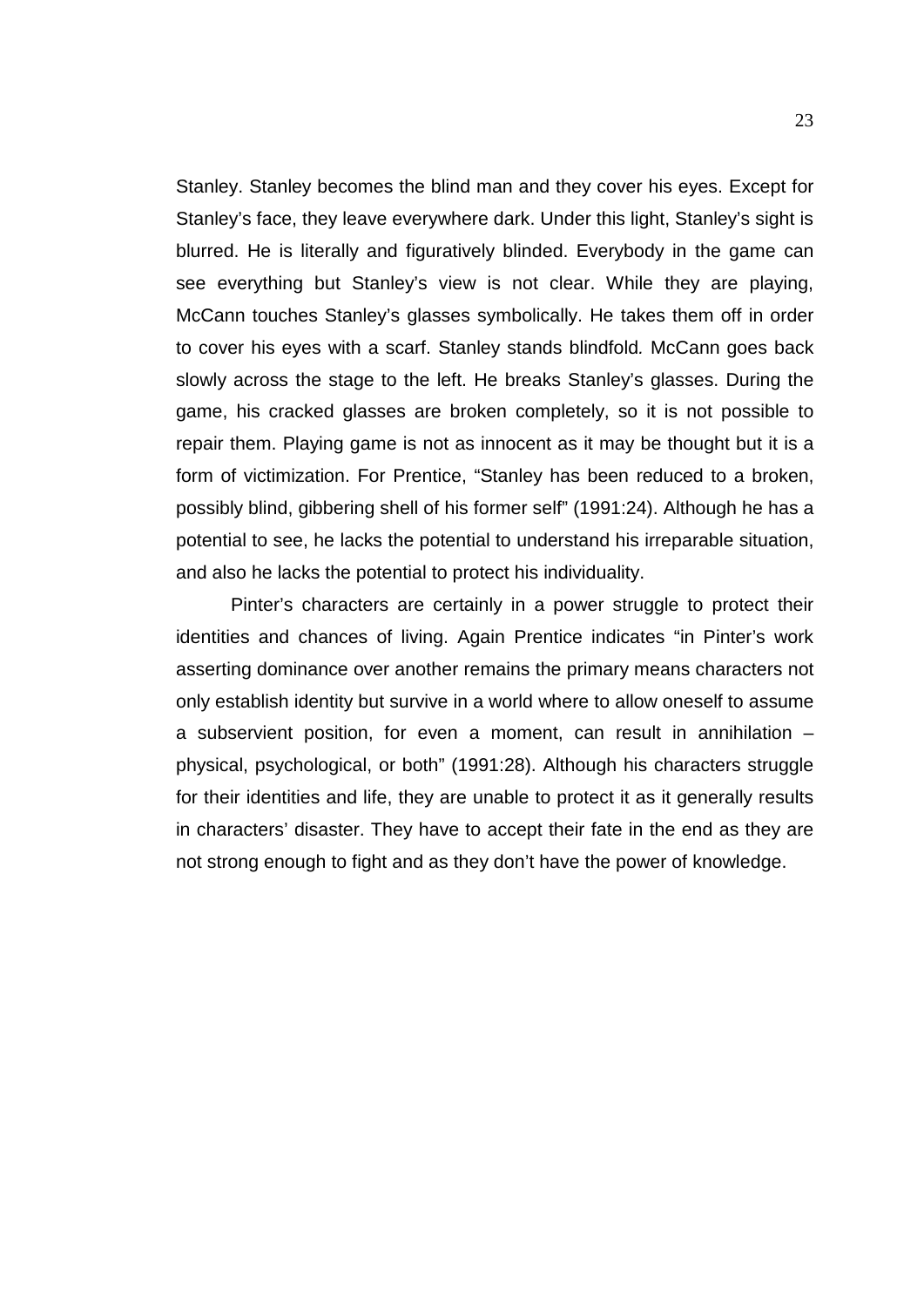### **2.2. MENACE DERIVING FROM INDIVIDUAL SELF**

In Pinter's plays, characters do not only fight with outside menace but also with menace deriving from their inner individual selves in that hostile society. Pinter depicts disillusionment of people and their disturbed state of minds very well. Apart from physical aspect of menace, a weaker character's need for love which has nothing in return because the character is deprived of understanding and friendship means psychological menace. The characters' sense of identity is also under threat if they fail in their relationships. Detaching oneself from society and being lonely causes to lose sense of self and a failure of existence.

In Pinter's works, individuals do not have a proper interpersonal communication and they are unsuccessful in a mutual understanding. For all these reasons, individuals have to face menace in them. There is a relation between menace and the conditions of isolation, deprivation and insensibility. The victims, in Pinter's works, suffer a lot because they are dissatisfied with their need for love and respect and they can't achieve a decent interaction with others. This unfulfilled love becomes a source of menace. Without love and respect, the individual is nobody, and he has a sense of being isolated and alienated by the world. In *The Room*, for instance, Rose needs to be loved and respected by her husband or the people around her. However, she cannot build up a good relation with the others, such as her husband Bert and their landlord Mr. Kidd, because she thinks if she interacts with others and knows about them this means they will know about her, too. She doesn't want anybody to cross her border and she sees them as menace which will ruin her so-called stable life. Thus, she isolates herself from the life and life leaves her alone with her fears and nonfulfillment. In this play, even the characters have a conversation with others, they talk differently. Each talks about a different thing and no one listens to another, so it cannot be called an interaction, but it is possible to say that they trap themselves in their own world and don't want to go out.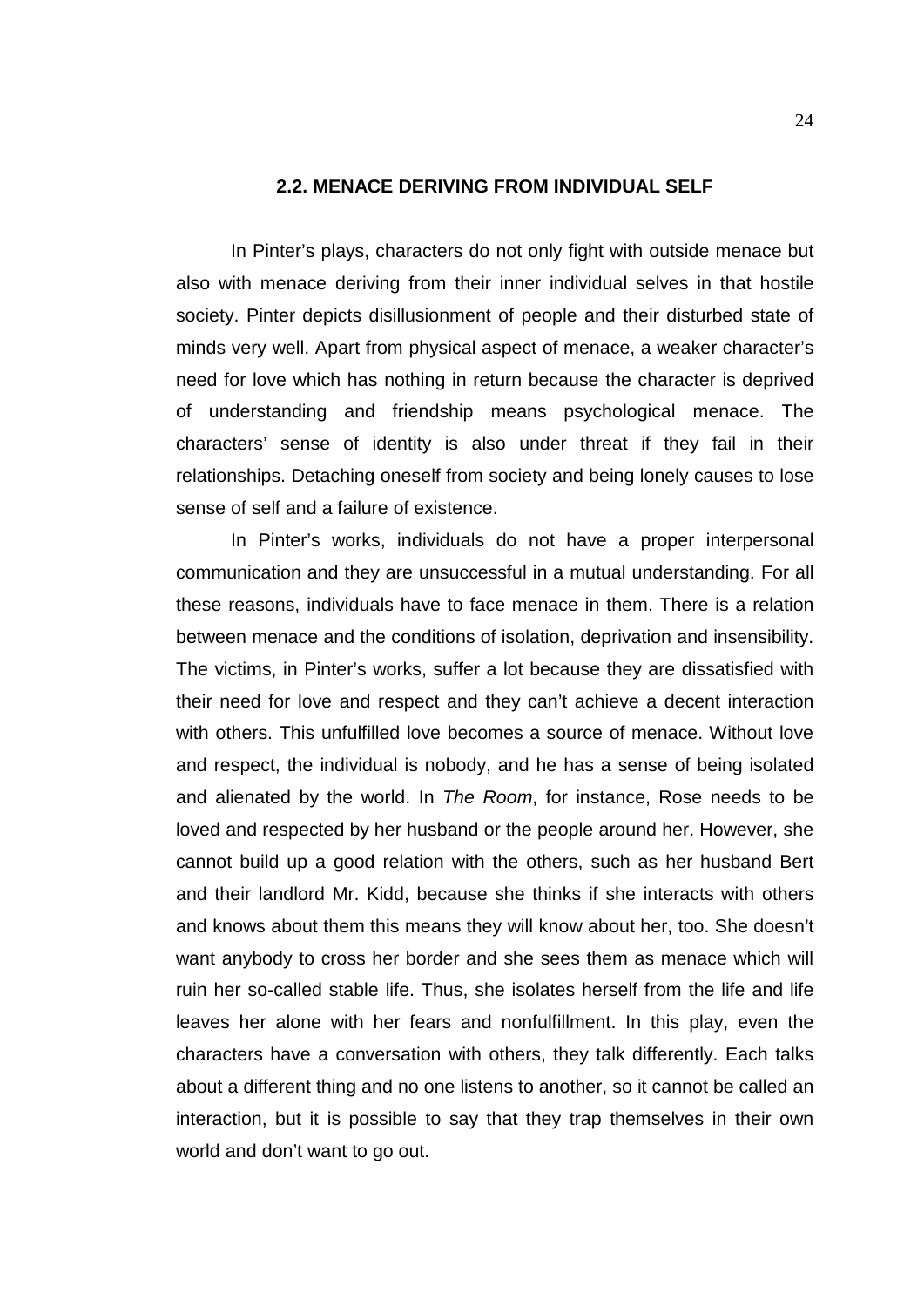Another point necessary to highlight in Pinter's works is the menace in the problems of identity. Menace of identity is, in fact, a result of other forms of menace mentioned before. When individuals encounter with a powerful system, their sense of individuality and self-esteem start to shatter. While giving individual's self-definition, it can be seen better and this self-definition is now controlled by the dominant powers. The individual starts to see himself/herself from the eyes of others; that's why, he/she loses his/her sense of self and self-confidence. Also he/she is drew into an exercise of self-torture and self-accusation.

Pinter's characters "often struggle to preserve identity and, by extension, to survive, engage in a conflict that becomes a life-and-death battle" (Prentice, 1991:23). In Pinter, it is possible to see exertion of one's existence. In relation to this, Pinter, like the existentialists, disengages himself from the rational devices of characterization, and is concerned with an existential suffering and the idea that "existence precedes essence". Walter Kerr who talks about Pinter's existential technique, suggests that Pinter involves us in a world of anxiety for existence (Burkman, 1971:7). And this anxiety leads characters to do everything for their existence. They put a great effort to protect their existence.

In the first three plays of Pinter, a character who appears to be comfortably settled in a secure little world of his own is attacked and destroyed by an evil force from outside. There is a common issue that is illusion of security, which is defined in each play as a function of the protagonist's sense of identity, his knowing who he is. "Pinter demonstrates in these plays that such security is almost *'hubristic',* calling the menacing force down upon itself, the universe that Pinter describes will not permit a confident 'I am who I am'" (Berkowitz, 1978:83). All of his plays have an assumption that no one can have a secure sense of who he is and have shown how uncertainty which stays in the centre of life controls our lives. Therefore, that any attempts to reach a secure sense of self is destroyed.

Rose Hudd, in the beginning of the play *The Room,* presents a strong identity. She is controlled by hatred to darkness and to cold – "I don't know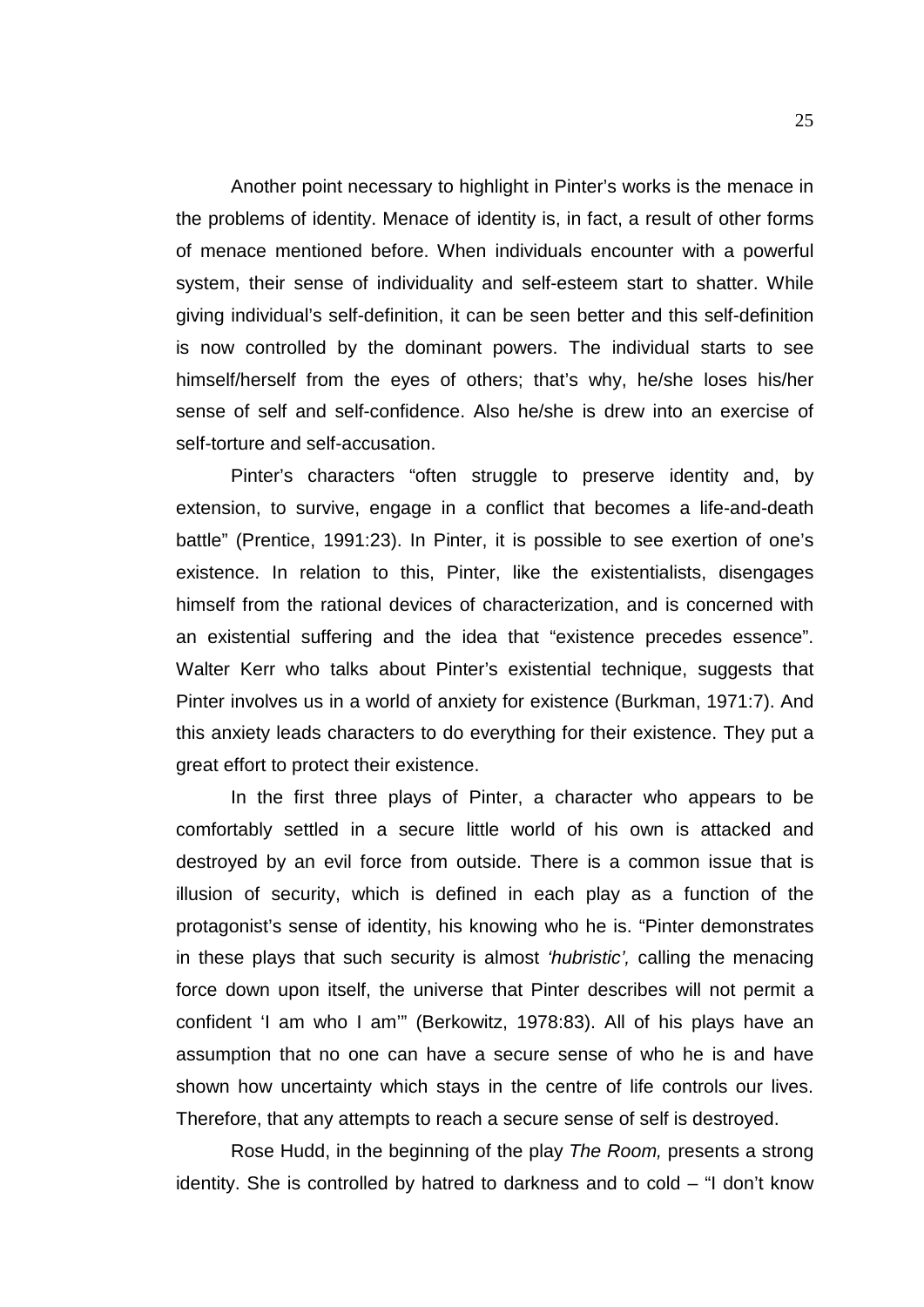why you have to go out ... It'll be dark in a minute as well, soon. It gets dark now. It's very cold out, I can tell you. It's murder" (Pinter, 1983:5). She has a one-room flat and she keeps it bright and warm; that is actually, "a protection of herself in a world defined by an almost conscious and deliberate opposition to her" (Berkowitz, 1978:84). She complains about the cold outside and reminds her husband to tell anyone who asks her that she is happy with the place she lives. Rose has a unique place for herself and she feels secure inside although she has an unavoidable fascination for the possible dangers waiting in the cold and dark, especially when she thinks of having to live in the basement of the building:

Did you ever see the walls? They were running. ... Those walls would have finished you off. I don't know who lives down there now. Whoever it is, they're taking a big chance. (Pinter, 1983:6-7)

It is apparent that Rose never goes outside her room, and she can't prevent Bert from going out even though she tries to influence him by filling him hot food and light tea, and bundling him up with several clothes. Briefly, Rose's room defines her security, and it is an extension of her personality. In order to reflect and protect her sense of self, she builds up a fence around herself saying the room is all right for her and she knows where she is (Pinter, 1983:6).

The essential thing in this play is that the menace in this play attacks the qualities of light, warmth and certainty. Rose's landlord's, Mr. Kidd, and the couple's, Mr. and Mrs. Sands, who are looking for an apartment, visits, brings an uncertainty carrying cold and darkness which is like a denial of Rose's very existence. Those visitors, actually, intruders are threats for Rose's security because they carry the unknown and arouse suspicion in her. For instance, the threat to Rose's security becomes stronger when the couple, Mr. and Mrs. Sands, brings the cold and dark up to her threshold. They cause confusion when they are talking about whether they were going up or down the dark stairs, and deny that the man has just left is the landlord. Most importantly and frighteningly, they present the first attack from the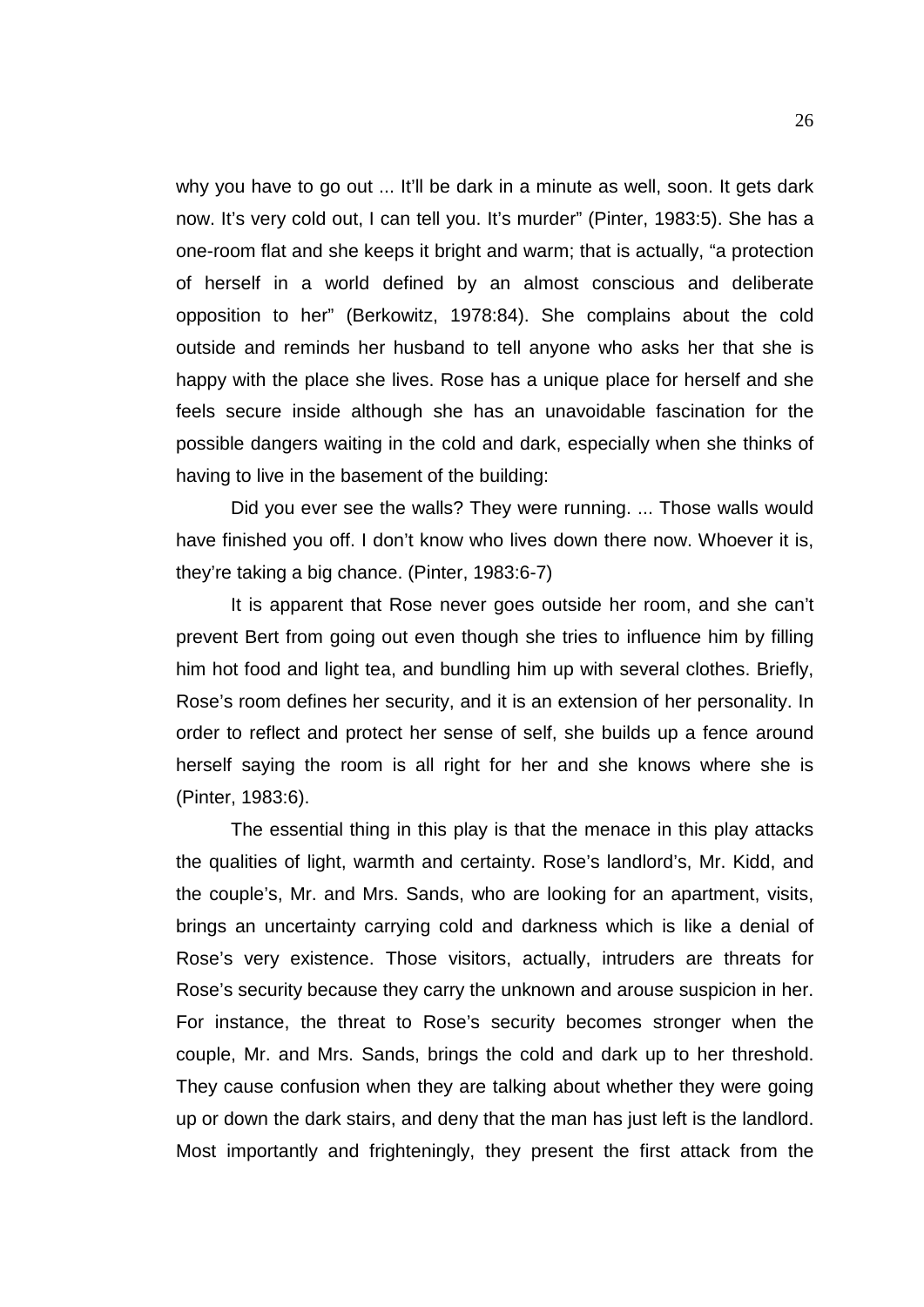enemy that is a ghostly voice in the cold, dark basement who said them that room number seven, Rose's room, was vacant.

The next visit of the landlord is a kind of preparation for Rose's encounter with a blind Negro from the basement. The Negro is a kind of human form of the darkness, coldness, and uncertainty that she is afraid of most in her life. He threatens her identity when he calls her with a different name and insists that she 'come home' to some other place. At the end of the play, Bert returns and attacks the Negro, but he has already completed his mission; that is, Rose has accepted her new identity imposed by the Negro and she doesn't have condolence from her room anymore. Finally, she becomes blind losing her sight which was precious to her. She is defeated by the enemy and she loses everything she had defined herself.

In Pinter's plays, outside powers define characters' sense of self gradually and they cannot protect their sense of self. Because of this, characters experience a menace which is based on a problem of identity. "Identity in *The Birthday Party*, and much of Pinter's work, grounded in outward position, remains relative to other people who grant or withdraw approval" (Prentice, 1991:34).

In *The Birthday Party,* Stanley is the one who is stuck in his past identity and in this past identity what he seeks is security which is a way out of his current distorted sense of self. He always mentions about his old times as a successful pianist. In a way, remembering and mentioning his past identity gives him comfort, and recalls that he had played the piano all around the world and the country. Yet, because he has a lower status now, missing his old days is the only thing he can do. According to his remembering the past, he was an important person as a pianist. However, one day, some unknown powers closed down the place where people come to listen to him. After that day, he has changed. He has become a person who has no aim in life and he has lost his status as a musician in the society. Now, he has a lower status. For all these reasons, he has no self-confidence and there is no belief in him in relation to his own capabilities any more. When Meg asks when he is going to play the piano again, he says he can't. He knows that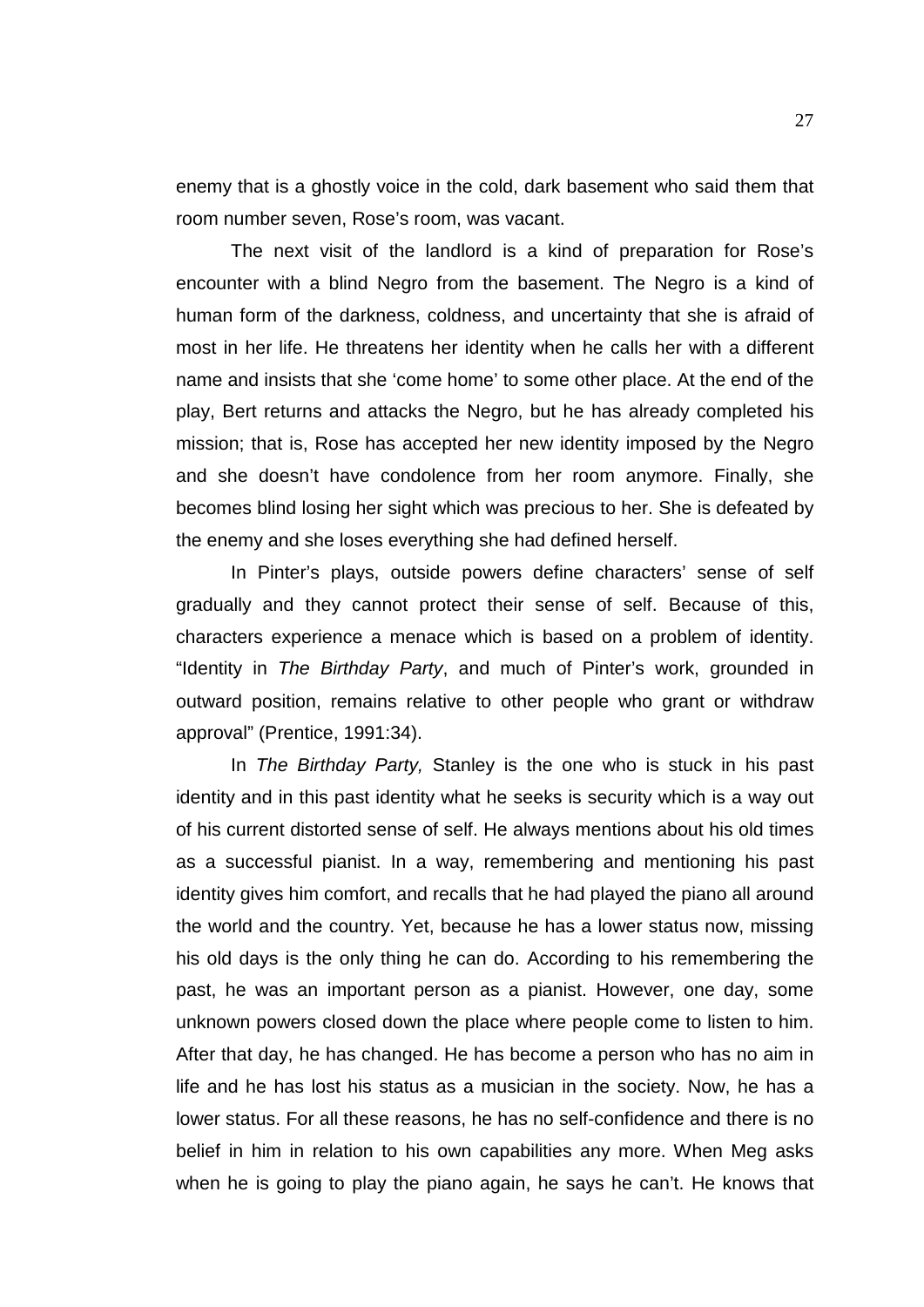everything is very different now. He says how people look at him would make Meg think he was a different man. He thinks he has changed, but he is still the same person. As a result, he is surrounded by anguish for his self. He looks for a way to assert his identity. Therefore, he asks Meg to tell him who she is really talking to when she introduces herself to him. He has a wish which many people are unsuccessful to achieve; that's to say, he desires to be accepted as a valuable individual.

The others' "gaze and actions become a mirror in which Stanley sees reflected his "essence"" (Silverstein, 1993:29). Unfortunately, he sees a self in the mirror but it is similar to the one he expects. When he is lowered to an unimportant state, menacing forces change and rebuild his sense of identity. That's why; he wishes to be someone different from himself in the eyes of the people. For this reason, he tells a lie to Lulu about his day. He says he has been at the beach because he wanted her to think he was busy and also he is not a person who is sitting at home whole day. Lulu doesn't believe him and she offers him a mirror which will clearly give him an understanding of himself. He has a new identity now but this doesn't make him happy; his selfimage doesn't shatter because he loses his self-confidence. He doesn't see himself as the old successful pianist. He feels a big disappointment in himself; therefore, he looks in the mirror again when Lulu leaves. He washes his face immediately as though he is trying to take off the image which is rebuilt for him. When he wears his glasses, he sees who he is actually. He is nothing but just a victim for whom the two men come. He comes to a realization that Goldberg and McCann are representatives of the system. Hence, a sense of guilt is imposed on Stanley, who is the victim of mental menace.

Martin Esslin states that "the problems of identity" is one of the most significant problems Pinter characters deal with, especially in *The Birthday Party* (1970:38). Stanley becomes aware of menace when the two men come to take him. Because of fear, his manners change noticeably; he becomes unreasonable like a child. Behaving like a child, Stanley can't play the boy's drum which is a birthday present from Meg. He gets hysterical by the two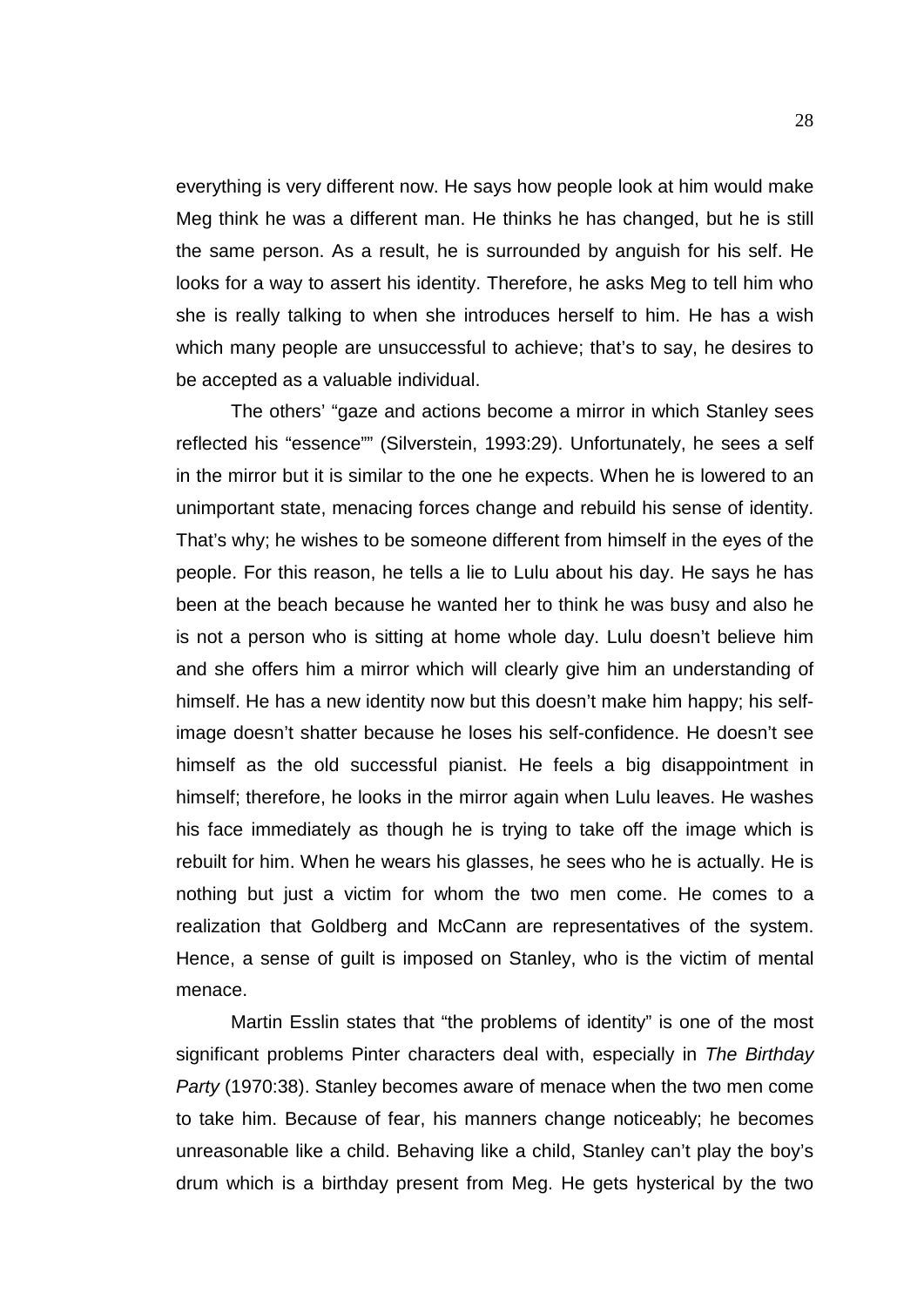men who are indifferent into his routine life. He loses his previous sense of self when he plays the drum as if he were a child though the instrument he plays is not even a piano. Playing this instrument, which is easier to play, shows that he accepts his new deconstructed identity which is formed after he is made to quit his musical profession and as well as to give up receiving people's respect. What's more, he is nothing now under the control of mysterious organization. Goldberg and McCann weaken his identity with their questions: "Who does he think he is?"; "Who do you think you are?" (Pinter, 1996:42). In conclusion, when he thinks himself as a helpless little boy, or no one, he acts in accordance with their aim of deconstructing his self-image.

After all, Stanley starts to shatter; he loses his self-confidence. He is not an individual anymore. Because the interrogation of the two men controls his ability to give a response to them, he begins to suffer from some disorders and this shows that he disintegrates as an individual.

His mental situation causes a physical breakdown. He is not able to express himself appropriately anymore and starts to stumble at the end. He starts to hesitate and become unreasonable. At the end, he loses himself completely, and "screams" (Pinter, 1996:46). Moreover, Stanley's drum is broken during his birthday party and this symbolizes the loss and the destruction of his musical identity, which he finds comfort with.

Stanley experiences an existential fear and this is shown in his intense desire for a change of name, and finding comfort in a new identity rather than his own. It is not certain to know that Stanley has already changed his name but it is implied in the two men's accusations that he has adopted an assumed name, and he accepts that he doesn't remember his real name. William claims that in this play the sense of identity is shadowy and enigmatic since "names are confused, identities shuffled" (1983:20). Stanley's original name reminds him a sense of failure, so he finds himself another name although his essence won't change with his new name. Goldberg thinks it as sin:

GOLDBERG: Webber! Why did you change your name? STANLEY: I forgot the other one.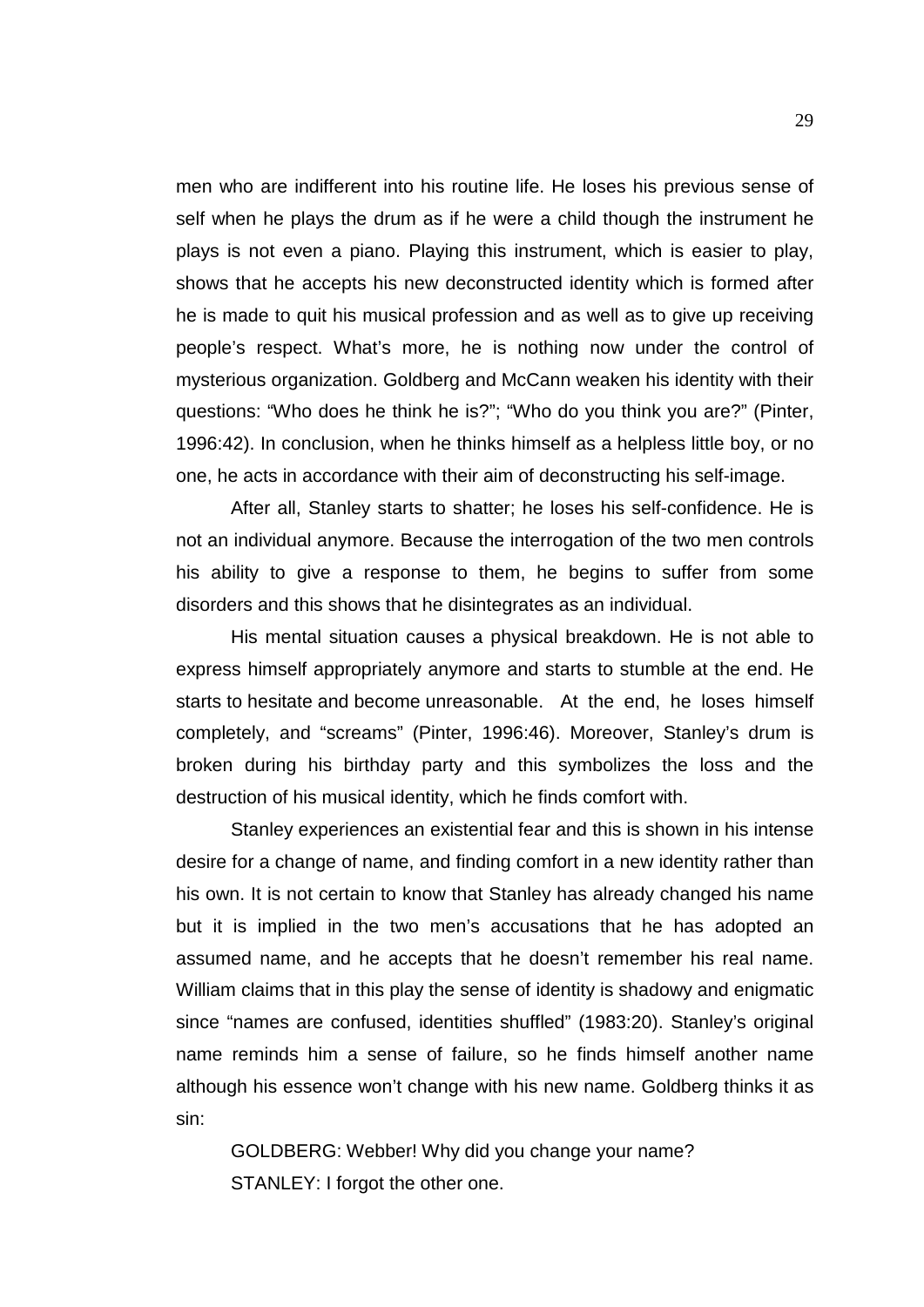GOLDBERG: What's your name now?

STANLEY: Joe Soap.

GOLDBERG: You stink of sin. (Pinter,1996:44)

He is not successful to give a proper self-definition of himself; thus, he is left without a sense of self. This menace ruins his unity as an individual and this makes him absolutely helpless against the threatful powers.

As it can be understood, in Pinter's plays, the characters lose their identity which is the only thing they build their lives on. Hence, the problem of identity is the most dangerous type of menace. Since characters lack a healthy identity, their lives end with a literal or figurative death. In the end, they bow to the inevitable hands of the system.

Pinter employs a pessimistic attitude towards his characters' end. They often meet a figurative death after a long struggle with the menace. Most of his characters are not able to get rid of the menace captivating them and most of them experience an ambiguous end. It is not important to be exposed to either a physical or psychological menace, but the characters experience a failure in terms of their protecting their existence any way.

In respect to a failed identity, *The Birthday Party* is the best example revealing the existential anxiety of the protagonist. Stanley's end of existence falls on his birthday; in other words, this indicates his being reborn into a different identity from his original one. It is also ironic that the menace draws his being to its end on his birthday. It is also ironic that the two men, Goldberg and McCann, who oppress Stanley, organize his birthday party and they say: "There's a gentleman living here. He's got a birthday party today, and he's forgotten all about it. So we're going to remind him. We're going to give him a party" (Pinter, 1996:27). It is clear that Stanley's birthday is more important for his oppressors than for himself. Therefore, it can be understood that this is an implication of the real meaning of rebirth, or death. It won't be possible for Stanley to be the same after that as they are going to make him someone who has a sense of self reformed by the organization. Goldberg has an aim to turn Stanley into a "corpse" and this is presented in his description of Stanley's, the victim's, birth: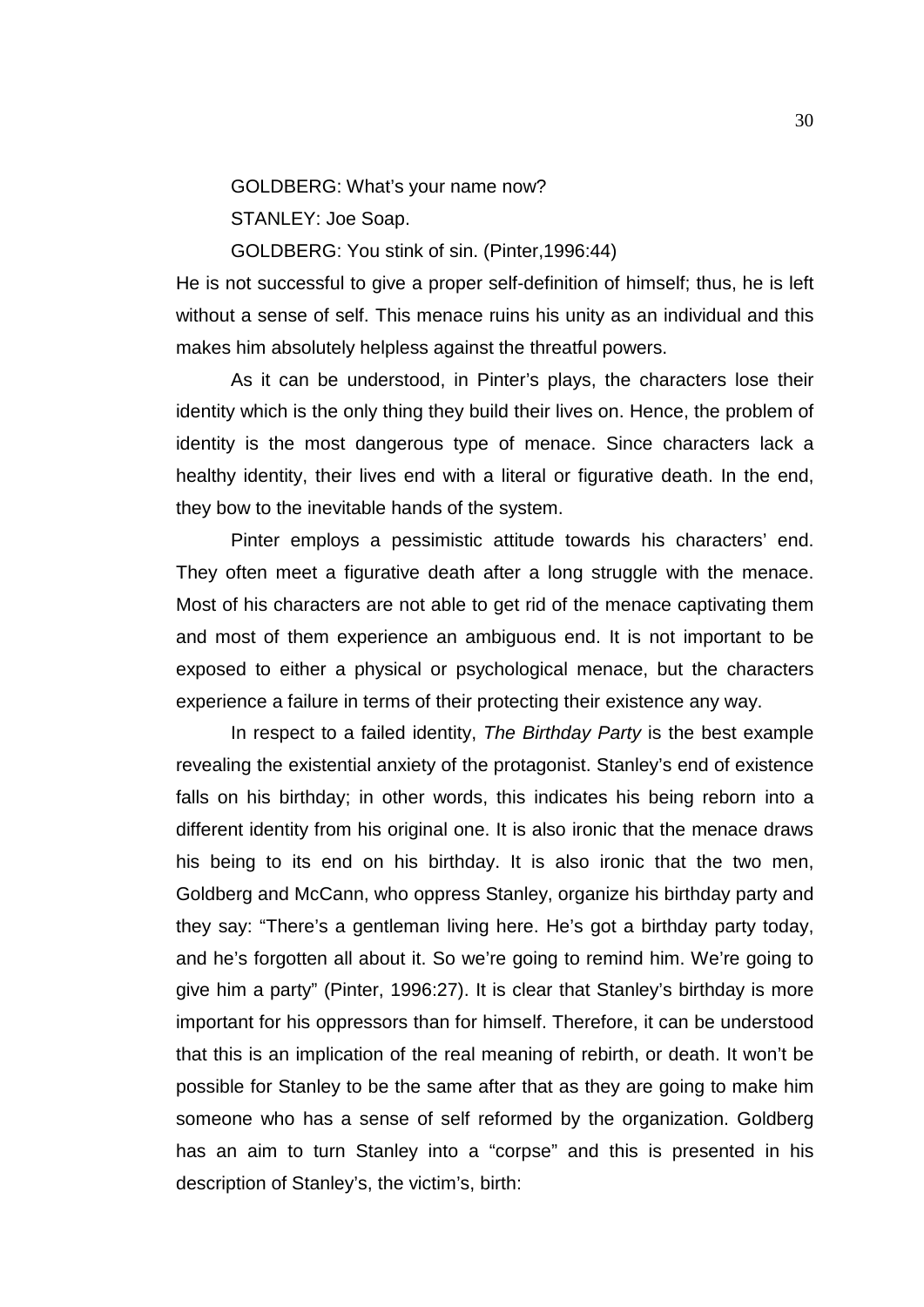What a thing to celebrate – birth! Like getting up in the morning. [...] Your skin is crabby, you need a shave, your eyes are full of muck, your mouth is like a boghouse, the palms of your hands are full of sweat, your nose is clogged up, your feet stink, what are you but a corpse waiting to be washed? (Pinter, 1996:39)

His definition shows Stanley's situation; namely, it is not only a celebration of his birth but also of his death. Because of this, he has a rough breakdown after his birthday. He becomes invisible, and he looks like a dead person. Goldberg explains his existential catastrophe. He says the celebration was too much for him. It is a nervous breakdown for him. Petey Boles is also puzzled with the rush in which his disintegration takes place: "But what brought it suddenly?" (Pinter,1996:65). Goldberg replies that it is an inevitable end with some people. He thinks Stanley's fate is not something extraordinary because he knows the fact that he is doomed to this end by the powerful system and Stanley can't escape from his end.

For the system, Stanley is just a dead man; Goldberg and McCann announce his figurative death:

MCCANN: Who are you, Webber?

GOLDBERG: What makes you think you exist?

MCCANN: You're dead.

GOLDBERG: You're dead. You can't live, you can't think, you can't love. You're dead. You're a plague gone bad. There is no juice in you. You're nothing but an odour! (Pinter, 1996:46)

For them, Stanley doesn't exist; his symbolical death can be seen because they leave him without essence or without the capacity to think or love. He becomes unresponsive and motionless at the end as if he departed from this life. He becomes unresponsive, so he looks like a dead person; he also shows no movement. The menacing organization wants to put him into a certain shape and it achieves this perfectly. Goldberg admits that he will be under their control throughout his life. They will be at the centre of his life; they will lead his every movement. Stanley has no purpose for living as he has no centre of his own and he starts to fall apart. He cannot control his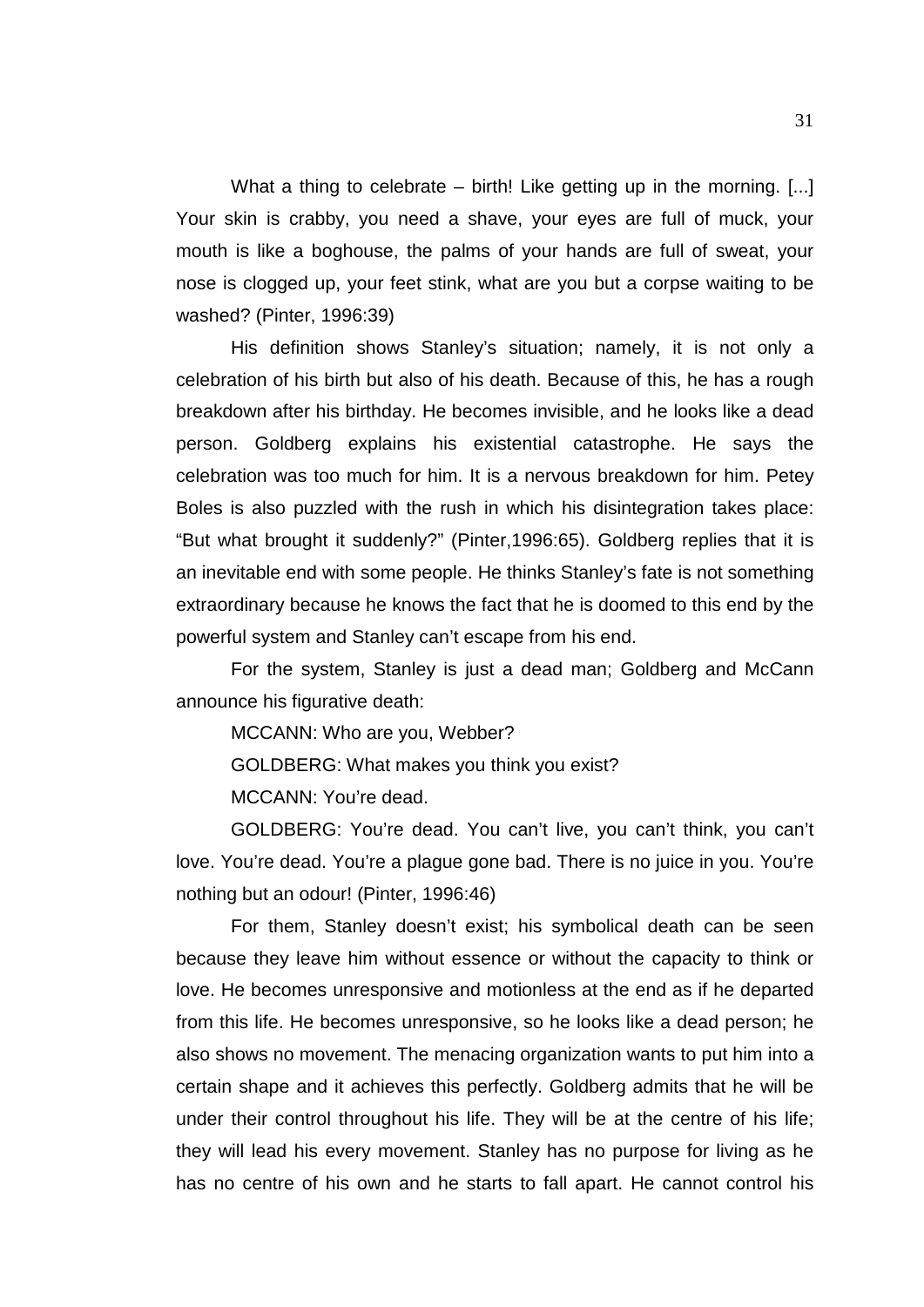body; he loses the control of his hands and his head; the loss of physical abilities shows his death and his loss of identity. To confuse and do more harm Stanley, McCann and Goldberg use a new tactic. They give him alternative promises. They say they will watch over him, give him advice and give him suitable care and treatment with lowering his situation saying he has gone from bad to worse and he is on the verge as a dead man. Moreover, they tell him that they will recreate him, "you'll be re-orientated [...] You'll be adjusted [...] You'll be integrated" (Pinter, 1996:77-78). All these messages make him completely unresponsive. He tries to speak but he can't. He just makes meaningless sounds. Esslin asserts that Stanley "is in a state of catatonic trance, unable to speak, without any human reaction" (1970:79). He fails to have a self-definition and this brings his figurative death. His real death is not suggested, but they tell Petey that "He needs special treatment" (Pinter, 1996:79), and that's why they'll take him to Monty, the unknown leader of the organization. He will be taken to Monty and this is a really destructive end for Stanley; it is not possible to talk about his existence anymore.

Stanley is accompanied by two agents of the mechanism on his way to death; they also make him dress in a dark suit and he is led by McCann. Stanley is rather obedient on his last journey. He allows his torturer to lead the way for him. "STANLEY *stares blankly at the floor"* (Pinter, 1996:75). He is sent to his death and he becomes more silent and obedient.

On the other hand, *The Dumb Waiter* brings a question which is hidden in the picture of Goldberg and McCann in *The Birthday Party*: if individuality leads to destruction, does the hope for survival lie in voluntary facelessness? The only centre that the two gun-men, Ben and Gus, working for an unknown mafia-like organization, adopt is a bureaucratic system that holds the control of their lives, giving them orders and assignments, providing rooms, beds, dishes and even matches, diverting their victims in their direction, and even cleaning up afterwards. As a matter of course, the organization has some demands in return. These demands are unquestionable in terms of obedience and they have to be fulfilled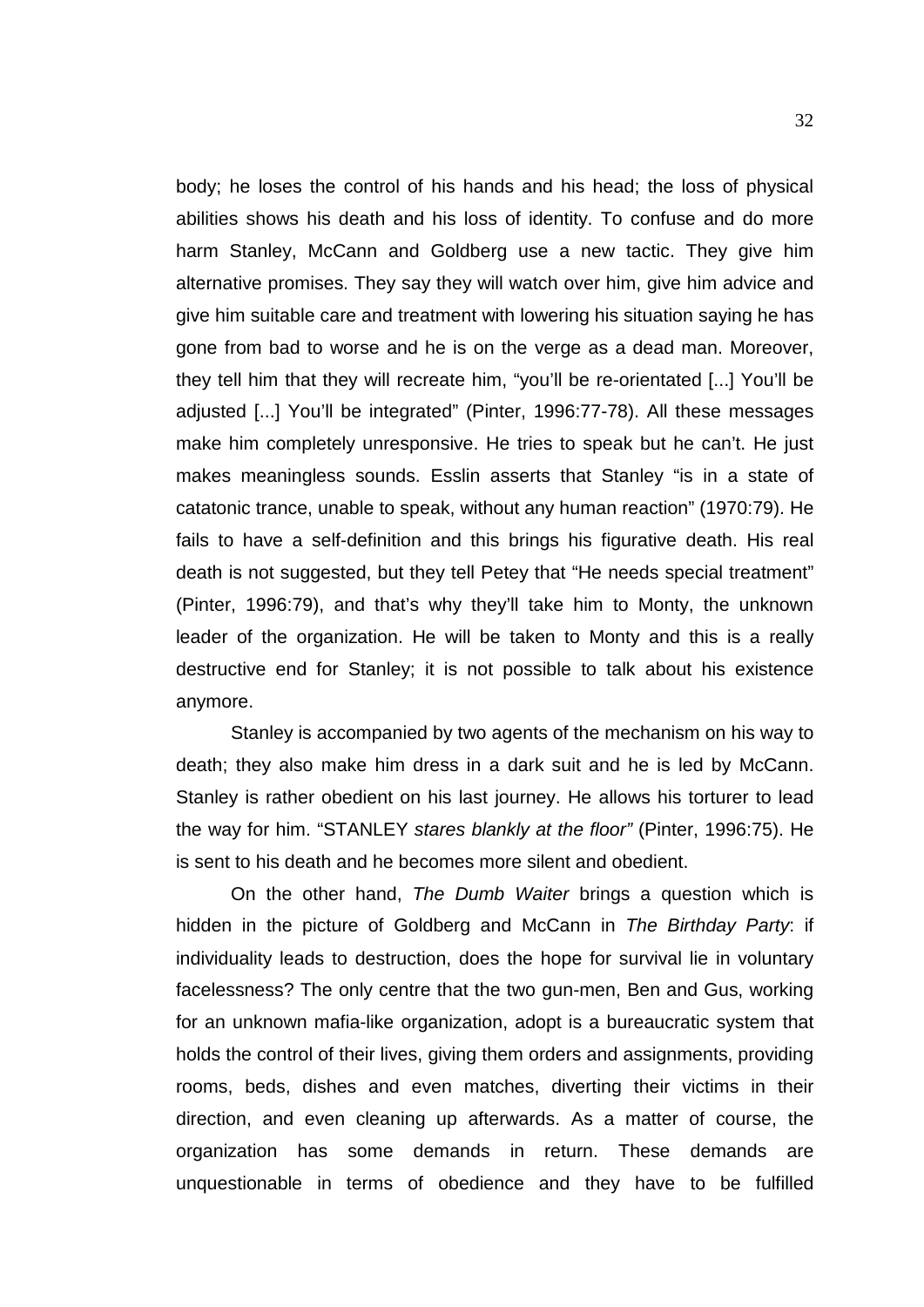unconditionally. At the beginning of the play, Gus says he would like to have a view. He wishes to have scenery to look but it isn't possible to have it in that job. Ben says he is complaining in vain because they are not working every day. Even if Ben and Gus have last pieces of individuality, this doesn't match with the demands of their job. For example, Gus likes football and he is disappointed at missing a big game:

BEN: Anyway, there's no time. We've got to get straight back.

GUS: Well, we have done in the past, haven't we? Stayed over and watched a game, haven't we? For a bit of relaxation?

BEN: Things have tightened up, mate. They've tightened up. (Pinter, 1996:3)

The deprivation of his customary cup of tea, absence of a radio, and the dirty bed sheets in this hiding place also make Gus sad. Ben does not talk much about these kind of things, which are related to individual preferences. Nevertheless, he has his own interests and tastes such as model boats, football, and newspaper accounts of violence. There is an evidence of conflict with his growing tension and anxiety and the organization and the job.

Ben and Gus are in a basement room, under which was once a restaurant. With lowering of a dumb waiter carrying mysterious orders for food the central attack on two men starts. They send up what they have as food unquestioning and being instinctively obedient, but each time they are answered with more complex orders like Macaroni Pastitsio, Ormitha Macarounada, Char Siu and Beansprouts. With a fear inside him, Gus comes to a realization that it is a kind of test:

What's he doing it for? We've been through our tests, haven't we? We got right through our tests, years ago, didn't we? We took them together, don't you remember, didn't we? We've proved ourselves before now, haven't we? We've always done our job. What's he doing all this for? (Pinter, 1996:18)

What they want to test is clear; that is, they try to see whether Ben and Gus are reluctant or not to do anything to obey orders, even the orders are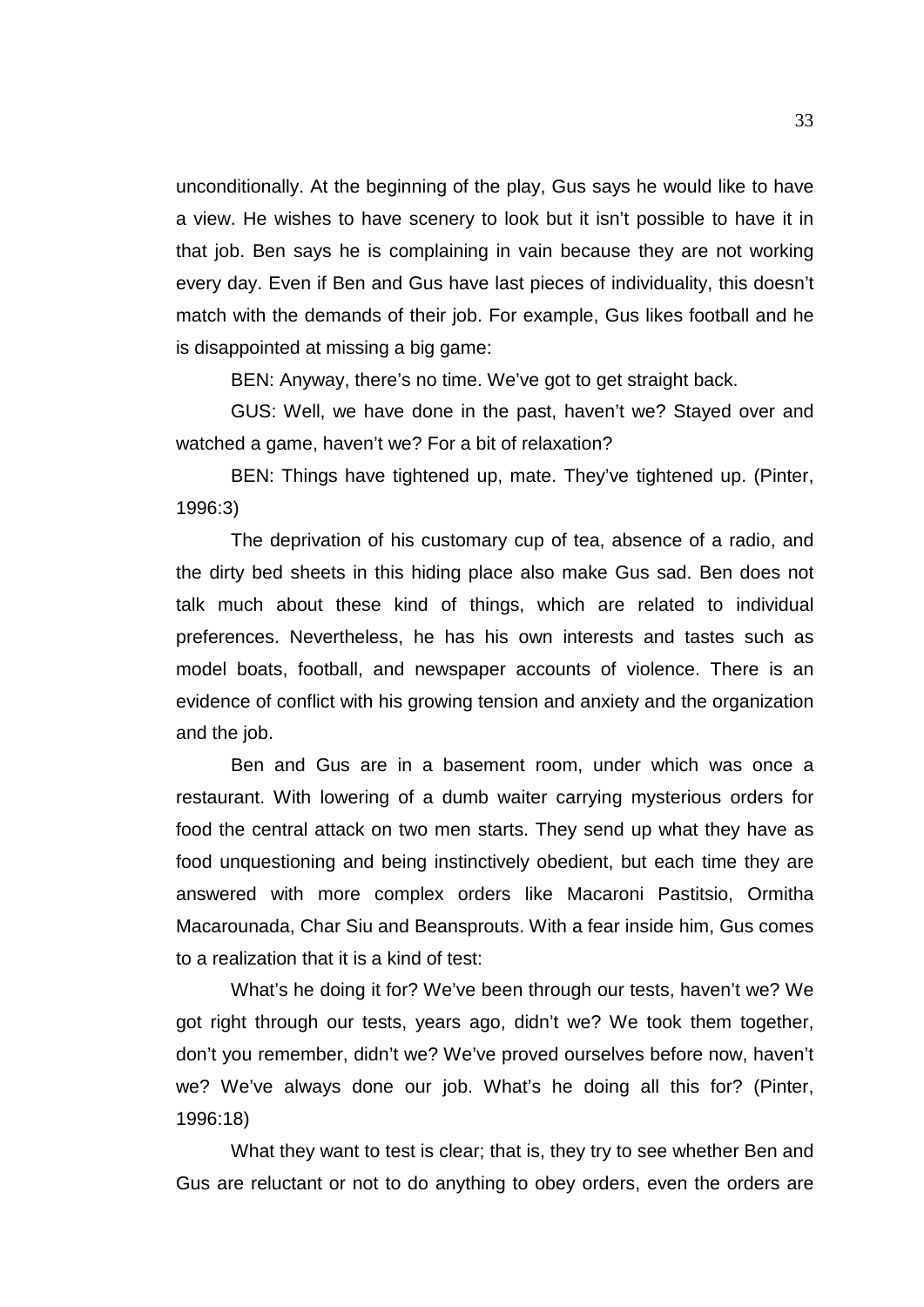impossible to carry out, and also to give up everything they have in their hands even it is not necessary and meaningful to sacrifice. Certainly, they fail the test. The organization is not satisfied with the things like biscuits, milk and chocolate bar they send up. This makes Gus speak about his personal rights ineffectively:

I'm thirsty too. I'm starving. And he wants a cup of tea. That beats the band, that does. … I could do with a bit of sustenance myself. What about you? You look as if you could do with something too. … we sent him up all we've got and he's not satisfied. No, honest, it's enough to make the cat laugh. Why did you send him up all that stuff? (*Thoughtfully*) Why did I send it up? (Pinter, 1996:13)

The climax of the play is shocking as it is in the other plays of Pinter. It is Ben who is given instructions they are waiting for, and the victim of that job is Gus. The curtain falls the moment Ben decides to kill Gus or not. Gus is the one who fails the test because he didn't know his place and dared to assume that he had a right to do anything, and now he is the one that must be destroyed. On the other hand, even though Ben has his commitment for the organization, there is no reward for Ben, too. He is even given a harder test. Berkowitz indicates "The organization – the universe of Pinter's plays – demands complete abrogation of self, and no reserve of will or independence will be permitted" (1978:89). Therefore, it is possible to say that these characters of Pinter also lose their existence as an individual. In the end, the sense of fear implies the murder of Gus playing the character who questions everything. Not only Gus but also Ben loses his existence figuratively as he continues to follow the organization's orders putting his own feelings, ideas and tastes aside and most importantly performing the probable murder of a man who he worked with and shared something anyhow.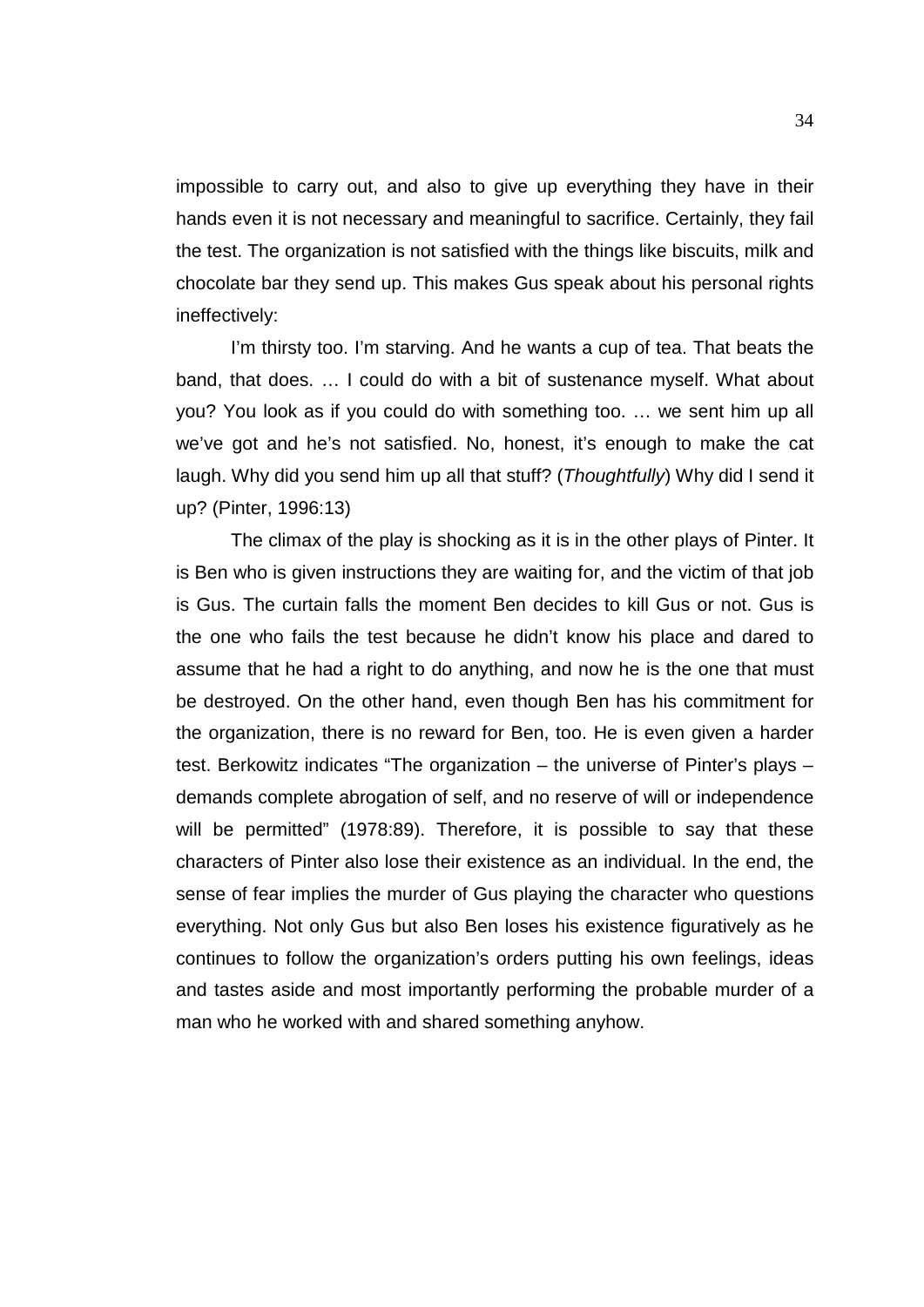## **3. REFLECTION OF EXISTENTIAL ANXIETIES**

Existing in this world and protecting their walls of existence is very important for Pinter's characters and they fight for it in different ways. His early plays, mostly, present characters that are prone to anxiety. Pinter makes his characters show peculiarities of behavior which can be identified as characteristics of anxious minds. However, because of menace mentioned above, and because they are not strong enough to fight with menace, Pinter's characters live or die with an anxiety to be able to exist. To illustrate their existential anxieties Pinter uses language. For Pinter, language is a good tool to express characters' anxieties. He uses language from different aspects. He attributes some peculiarities to language.

For one thing, Pinter's characters have a feature to talk at length. Rose in *The Room,* Gus in *The Dumb Waiter,* Meg and Lulu in *The Birthday Party* are some of them. Rose is a woman in her sixties. She seems to be a dutiful wife and very much concerned about her husband and herself. In the opening scene she speaks of many things, especially about the security she feels in the room and her obligations she owes to her husband as a wife. However, her words have indications that she is noticeably tense at heart, although her husband is there to protect her in the room.

In her first dialogue, about ten minutes, Rose speaks about the threats she feels outside, and the security she feels inside her room:

ROSE: Here you are. This'll keep the cold out … Still the room keeps warm. It's better than the basement anyway. (Pinter, 1983:7)

When Rose talks to her husband, she expresses anxiety of various kinds. In addition to her fear about the outside, she seems to be anxious about her neighbors. She says she doesn't know how the people live down there. It must be trouble. She keeps on telling him to eat because she thinks it'll do him good. Later she speaks again and she talks about darkness' coming in a minute and soon she rocks. This feeling is reflected in her words: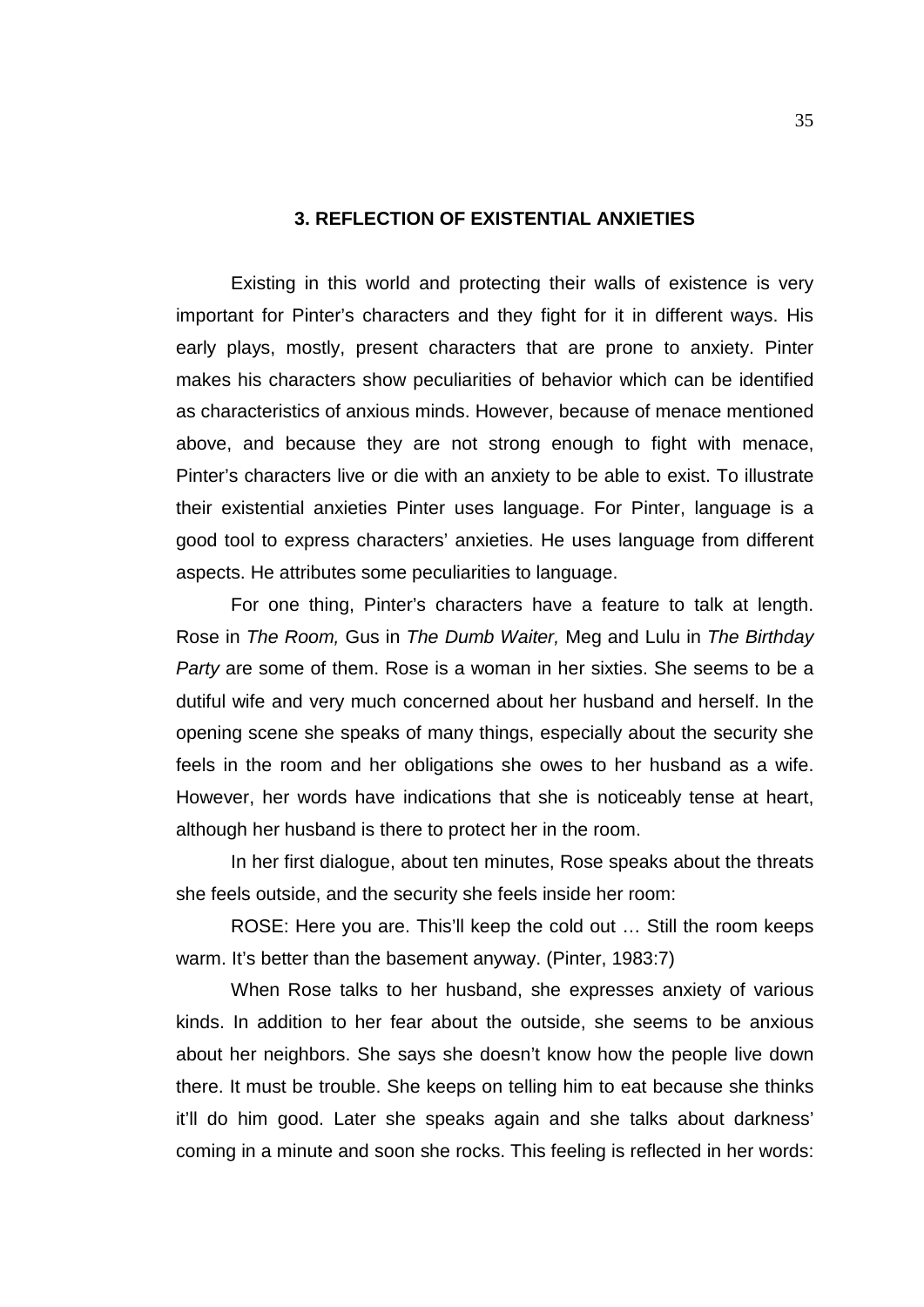In these words it is possible to see a disturbed state of mind which makes her speak in the same way for a long time.

Being right in her fear about an external interference, Riley, a stranger, comes in with a message for her. She becomes eloquent again.

ROSE: What do you think you are up to? We are settled down here, cosy, quiet, and our landlord thinks the world of us, we're his favorite tenants, and you come in and drive him up the wall, drag my name into it! (Pinter, 1983:29)

Whenever Rose talks at length, she is tense and her words indicate some unspecified anxiety in her.

In the play *The Dumb Waiter,* Gus seems as tense as Rose in *The Room.* While Gus and Ben speak through the speaking tube, Gus often becomes eloquent and rebellious. When he realizes that they are not in a position to satisfy the demands made by the authority upstairs, he goes on speaking at length about their pitiable situation and their masters' indifference. Gus says, "What are we supposed to drink?" (Pinter, 1996:63). They are totally ignorant about what happens upstairs and this causes anxiety in them. Again he asks: "You don't think they're going to sit here and wait for stuff to come up from down here, do you?" (Pinter,1996:64). According to Martin Esslin, "the main element of comedy (in the play) is provided by the brilliant small talk behind which the two men hide their growing anxiety" (1970:69). Gus's too much talking shows his effort to mask his anxiety.

In *The Birthday Party's* opening scene, Meg repeats her questions thirty three times almost serially. She does not really seek any relevant information, and have a serious desire to know when she asks questions. These questions show her anxiety indirectly. Her questions are mostly silly and insignificant, her husband, Petey's, responses are casual and indifferent in tone, too. While giving Petey cornflakes, Meg asks him:

MEG: … Are they nice? PETEY: Very nice.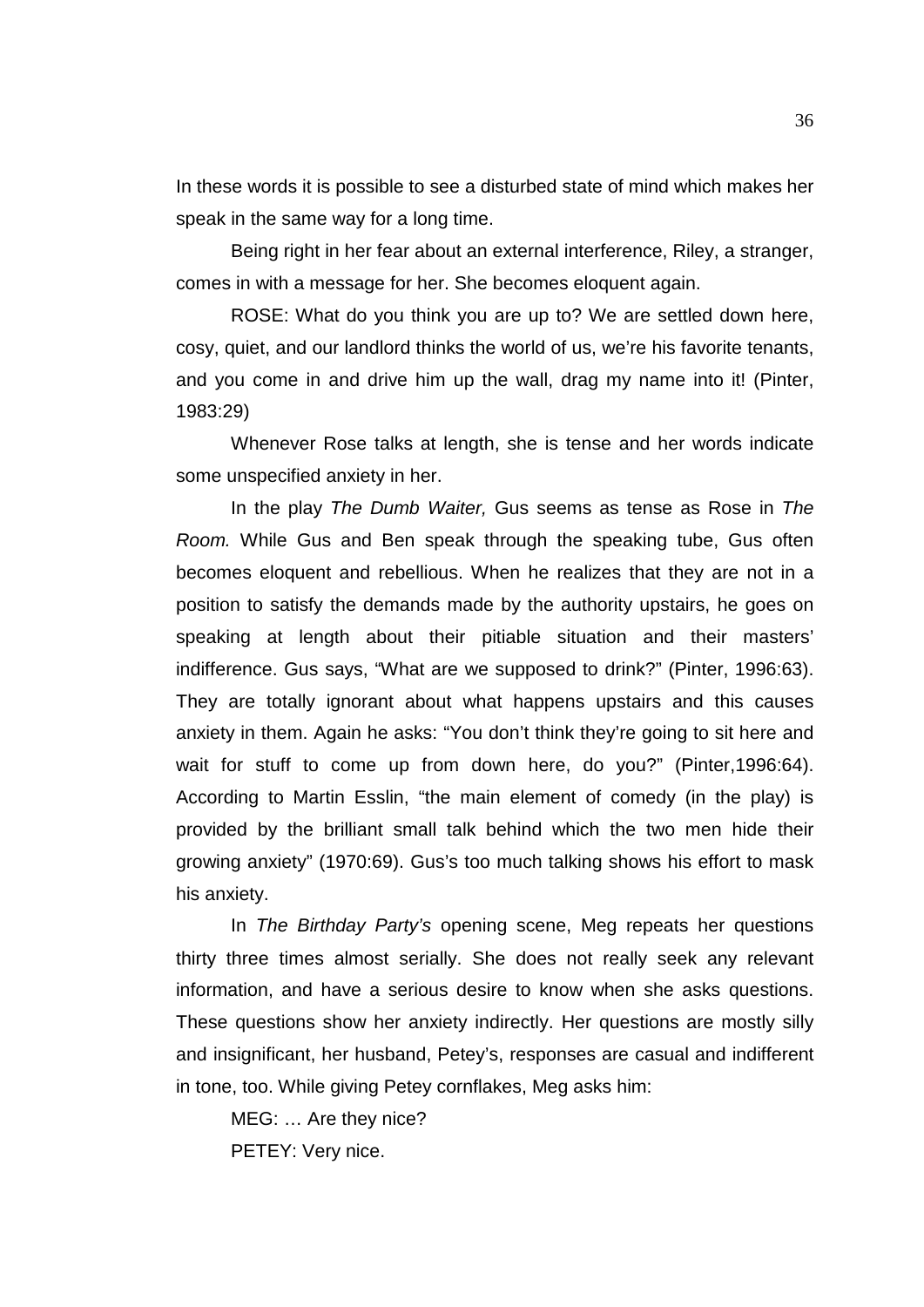MEG: I thought they would be nice. (She sits at the table.) You got your paper.

PETEY: Yes. MEG: Is it good? PETEY: Not bad. MEG: What does it say? PETEY: Nothing much. (Pinter, 1996:9 – 10)

Their small talk does not have a focus and it reveals a disturbed mind. Guido Almansi and Simon Henderson find here "the paradigm of existential chat" (1983:43). They point out that "Meg plays her futile word games for the serious purpose of having her own existence confirmed by the sound of a reciprocal voice, by the mere sequence of mutual exchange" (1983:43). This sequence of mutual exchange comes out of existential anxiety. This anxiety makes their words and sentences short and brief.

Stanley becomes sad when he hears that two men are coming there to stay. Meg realises this and asks whether Stanley knows those men and Stanley remembers the name of one of them. Meg feels his anxiety. She becomes tense, too and starts speaking in the way that as if she was sharing his state of mind.

Stanley also speaks too much when he is anxious. When he is informed of the arrival of the visitors, he asks many questions.

STANLEY: Who are they?

MEG: I don't know.

STANLEY: Didn't he tell you their names?

MEG: No.

STANLEY: (pacing the room) When was this? When did he see them? (Pinter, 1996:20)

The arrival of the strange visitors causes curiosity and anxiety in Stanley. When he hears that they have come, his curiosity grows and when Stanley is asked about his past, he becomes anxious and eloquent again:

MCCANN: (sitting at the table, left). You in business?

STANLEY: No. I think I'll give it up ... (Pinter, 1996:40)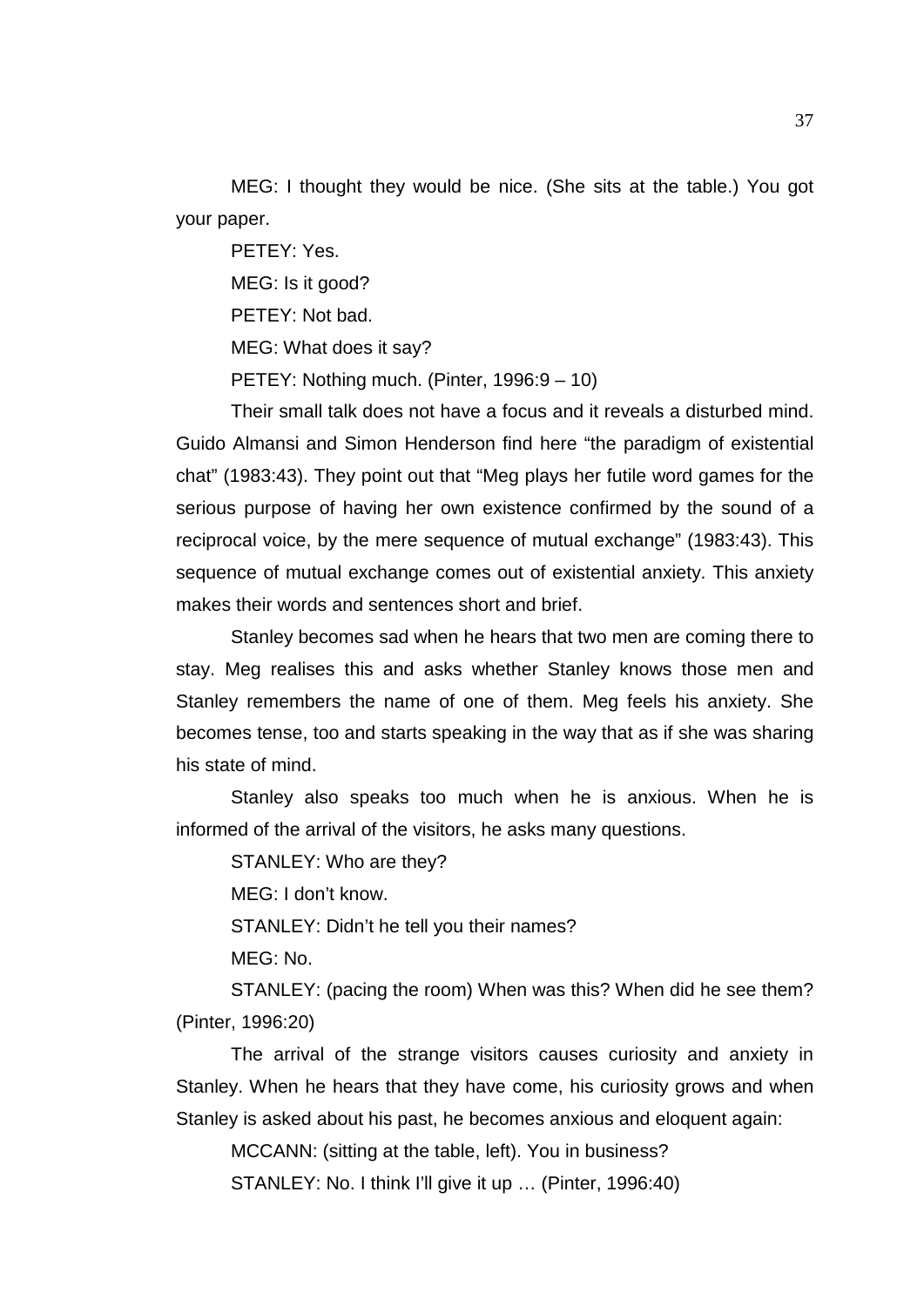Stanley behaves in a state of anxiety and tension when speaks at length. The same kind of anxiety can also be seen in Goldberg and McCann when they arrive the seaside boarding house. His short answers indicate his anxiety. Goldberg asks McCann:

GOLDBERG: McCann. What are you so nervous about? Pull yourself together. Everywhere you go these days, it's like a funeral.

MCCANN: You may be right. (Pinter, 1996:28)

Another point necessary to highlight is that Pinter's characters are not only those who talks at length to reflect their anxieties but also those who remain or prefer to remain silent or talk little. Pinter uses silences in his plays and Pinter expresses his attitude to language and silence in these quoted lines:

There are two kinds of silences. One when no word is spoken. The other when perhaps a torrent of language is being employed. This speech is speaking of language locked beneath it. That is its continuous reference. The speech we hear is an indication of that which we don't hear. (Pinter, 1977:14)

Pinter uses these two kinds of silences to express the feelings and states of mind of his characters. Pinter's some characters speak too little. People suffering from anxiety become thoughtful and absent-minded and too much anxiety sometimes makes them silent for a while. They remain silent to their surroundings and do not show reaction or respond the others properly. So, silence in some characters in Pinter can be taken as "meditative repose" that can be "a part of all anxiety disorder … the major symptom in the overanxious disorder" (Duke and Nowicki, Jr., 1986:426).

Bert, in *The Room*, Rose's husband talks too little. He is like a deaf and dumb. He almost always keeps his silence throughout the play. In contrast to Bert, his wife, Rose, is really talkative. She asks foolish and meaningless questions all the time and speaks of her concern over Bert and the security she feels inside her room. Meanwhile, Bert seems like a deaf giving no response to her, even with a nod. Bert does not answer the questions asked to him even when Mr Kidd is there with them, in the room. Almansi and Simon Henderson comment on Pinter's such characters: "There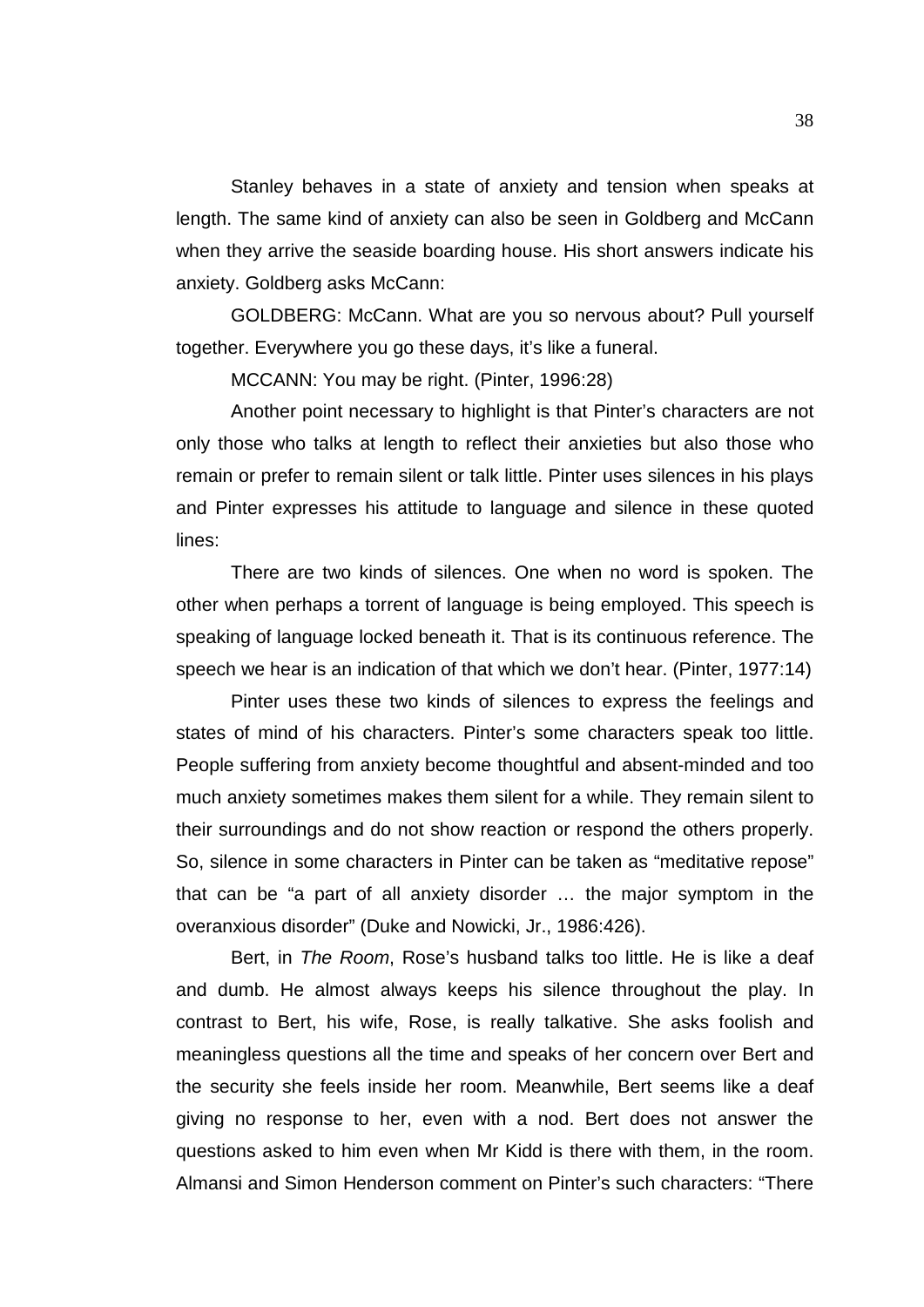is a garrulous partner, usually female, who tries to communicate with a laconic friend, usually male …" (1983:35). Here the garrulous partner is Rose and the laconic friend is Bert. Both suffer from anxiety. Rose shows it through eloquence and Bert shows it through silence.

In *The Dumb Waiter* Gus keeps on asking irrelevant questions, sometimes foolish. Sometimes what they do is like a game of words to spend time. They wait for their victims and it creates anxiety in Gus and Ben. Ben is quiet while Gus is eloquent. Gus's questions are so weary that Ben flares up at a point. He asks why he is always asking questions.

It can clearly be understood that Ben is also in a state of anxiety. However, he stays silent and he warns Gus just to do it and shut up.

They suddenly get orders from upstairs through the speaking tube and the dumb waiter but they are running short of the things ordered, so they can't really satisfy the orders and their anxieties increase. Even in that situation, they respond in their own way of characteristics; Ben is silent and Gus is eloquent. Gus speaks at length and asks: "Who knows what has got upstairs?" … (Pinter,1996:63). He protests again: "You don't think they're just going to sit there and wait for stuff to come up from down here, do you?" (Pinter, 1996:64). Here, not in the same way that Rose and Bert are but similarly, Ben is laconic and Gus is garrulous.

Pinter uses characters like these in his plays. One keeps silent and the other one keeps on talking at length. There is a talkative wife and silent husband, and a talkative friend and a silent listener. Both characters reveal their anxiety although their means of expression is different.

Another way to reflect anxiety of characters is repetition. Pinter uses repetition in dialogues. This may create laughter for audience. However, behind the repetition there lies characters anxiety.

The device of repetition, so prevalent here, is not, of course, Pinter's own discovery. It is the stock-in-trade of oratory, comedy and drama, and of all speech. But Pinter uses it with astonishing persistence, repeating the simplest phrases until they yield the secret of their character's hidden activity. (Brown, 1971:25)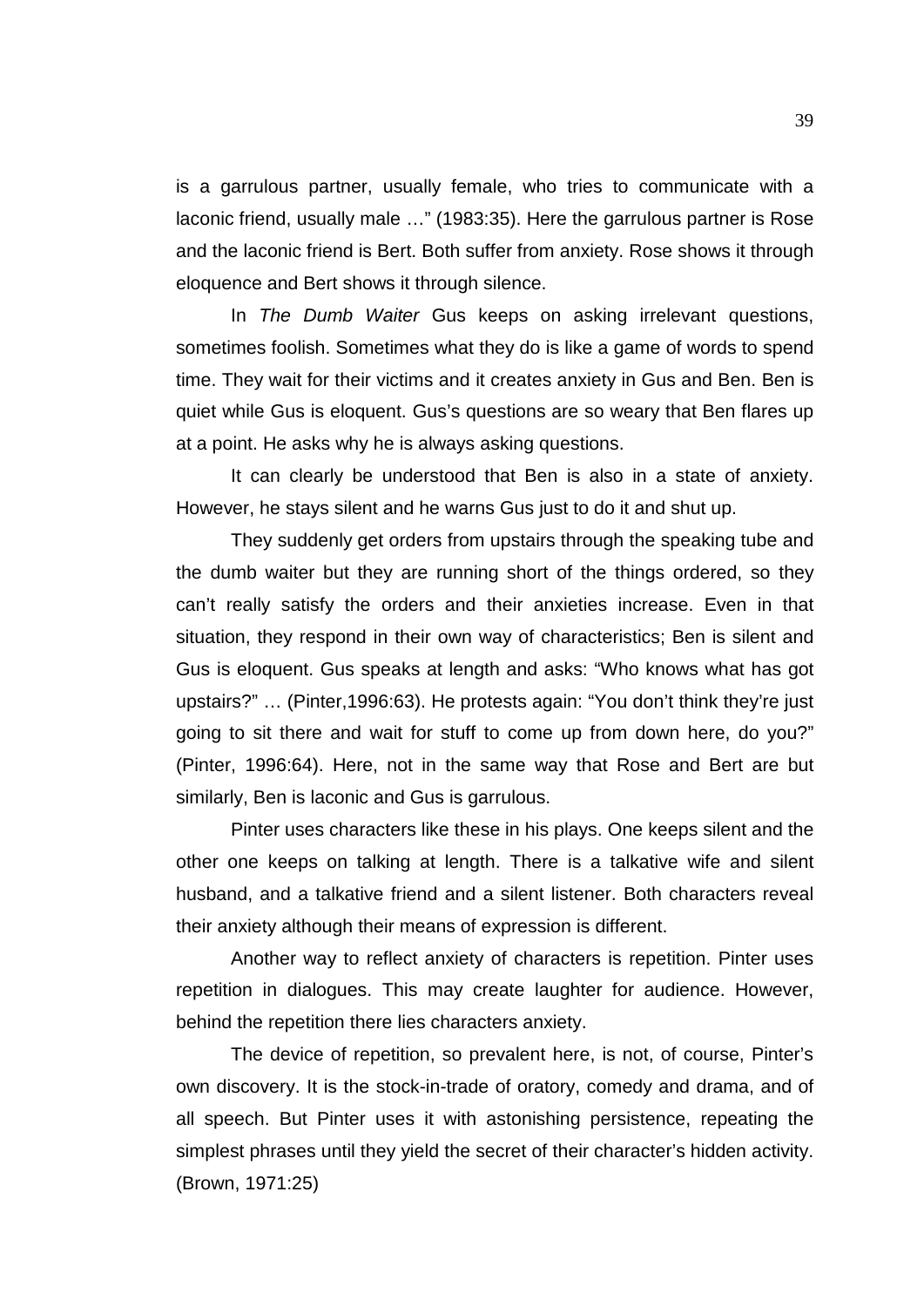Pinter's characters' 'hidden activity' is because of their anxiety. Characters have their own emotional crises in different contexts. They use certain words and sentences repeatedly which reveals their anxiety.

In *The Room*, Rose meets Mr and Mrs Sands. They start arguing about a trivial subject. Mrs Sands is a bit tense. She asks about a star during their discussion:

MRS SANDS: You didn't see a star?

MR SANDS: Why not?

MRS SANDS: Because I'm telling you, I'm telling you I didn't see a star. (Pinter, 1983:20)

Similar repetition can be seen again when Rose asks Mr Kidd whether he is the landlord:

ROSE: Listen, Mr Kidd, you are the landlord, aren't you? There isn't any other landlord?

MR KIDD: What? What's that to do with it? I don't know what you're telling about. I've got to tell you, that's all. I've got to tell you. (Pinter, 1983:25)

Rose asks about a thing that Mr Kidd wants to suppress. He is embarrassed by her questions. That's why; he repeats certain words in his speech.

Mr Kidd tells her that somebody in the basement wants to see her but Rose is not ready to entertain the visitor and she continuously gives the same answer to the question why she does not want to see him:

MR KIDD: ... Mrs Hudd, have a pity. Please see him. Why don't you see him?

ROSE: I don't know him.

MR KIDD: You can never tell. You might know him. (Pinter, 1983:27)

Petey and his wife Meg are presented sufferers from anxiety in the first act of *The Birthday Party.* Meg's anxiety is reflected through her excessive conversation over her husband yet Petey stays silent most of the time. He does not talk much and avoids Meg's questions with some repeated words. While he is chatting with his wife, the word 'nice' is used many times. As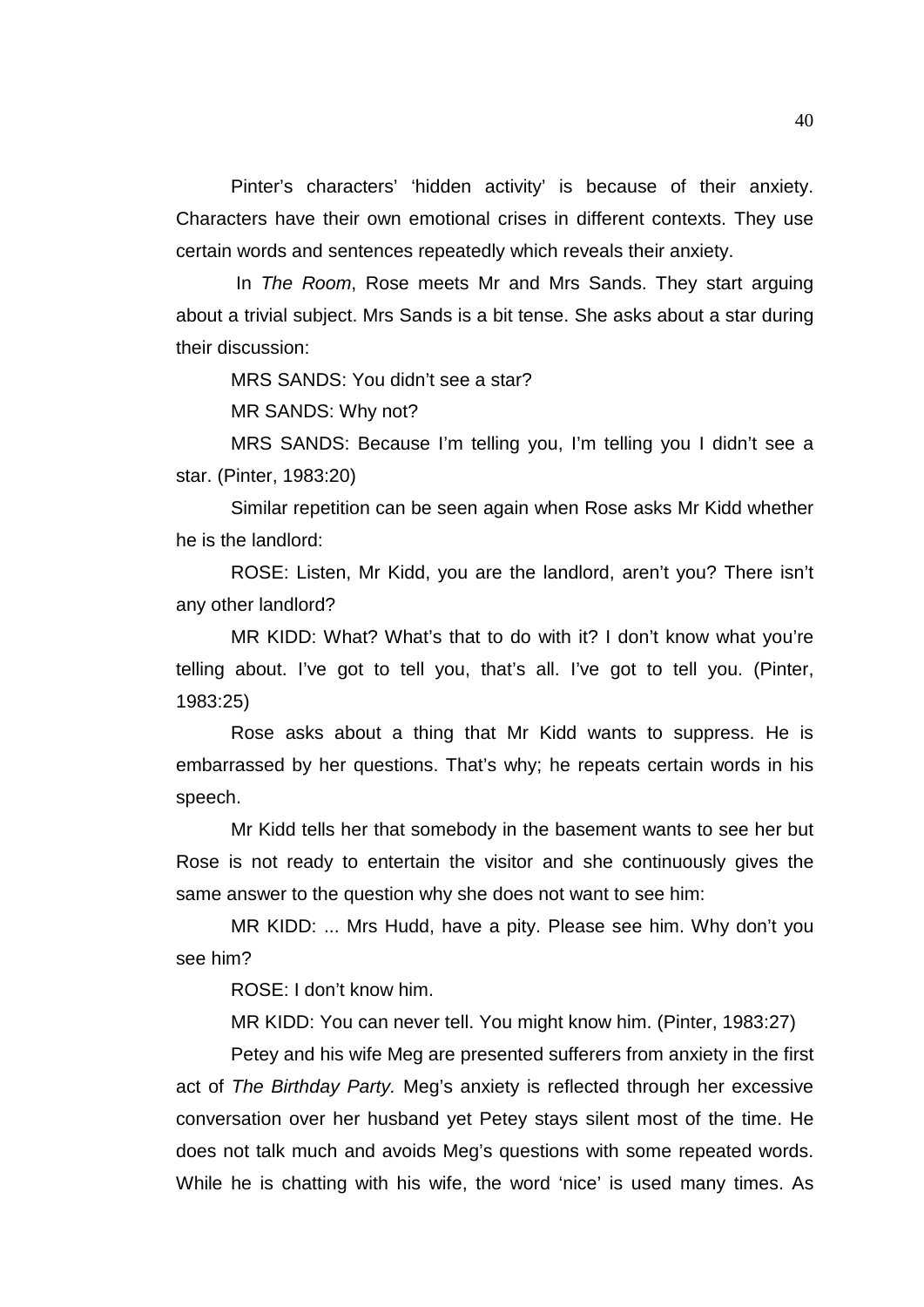Richard Dutton says "The irritatingly all-purpose 'nice', in fact recurs ten times in three very spare ages of dialogue" (1986:91). When Meg tells Stanley that two gentlemen are coming there to stay for a couple of days, Stanley asks for some details about them. Meg hides many things and she doesn't give him any satisfactory answer; instead calls him "a liar," and this is repeated several times.

When Stanley learns about the arrival of the two guests, he suddenly becomes anxious and repeats hysterically that they're looking for someone. Meg tries to make him believe the opposite by repeating, "They're not" (Pinter, 1996:24).

While Goldberg and McCann are questioning Stanley with their questions, they also repeat many questions. For instance, they ask Stanley whether he knows an external force.

Goldberg and McCann have a dispute about how they should be called when they are about to go back, towards the end of the play:

GOLDBERG: (opening his eyes regarding McCann). What – did – you – call – me?

MACCANN: Who?

GOLDBERG: 8murderously). Don't call me that! (He seizes MCCANN by the throat.)

NEVER CALL ME THAT!

MCCANN: (writhing). Nat, Nat, Nat, NAT! I called you Nat. I was asking you, Nat. Honest to God. Just a question, that's all, just a question, do you see, do you follow me? (Pinter, 1996:76)

Some of these repetitions are natural response of the characters because they want to make sure that their words have been heard. However, there are contexts in which repetitions of words or sentences are visibly out of place. This is a part of Pinter's method. These repetitions are meant to show the unsettled mind of the characters.

Another way to express anxiety is characters actions. Pinter portrays their actions which are caused by their anxieties. For instance, he uses act of violence in his plays as a reflection of characters' anxieties.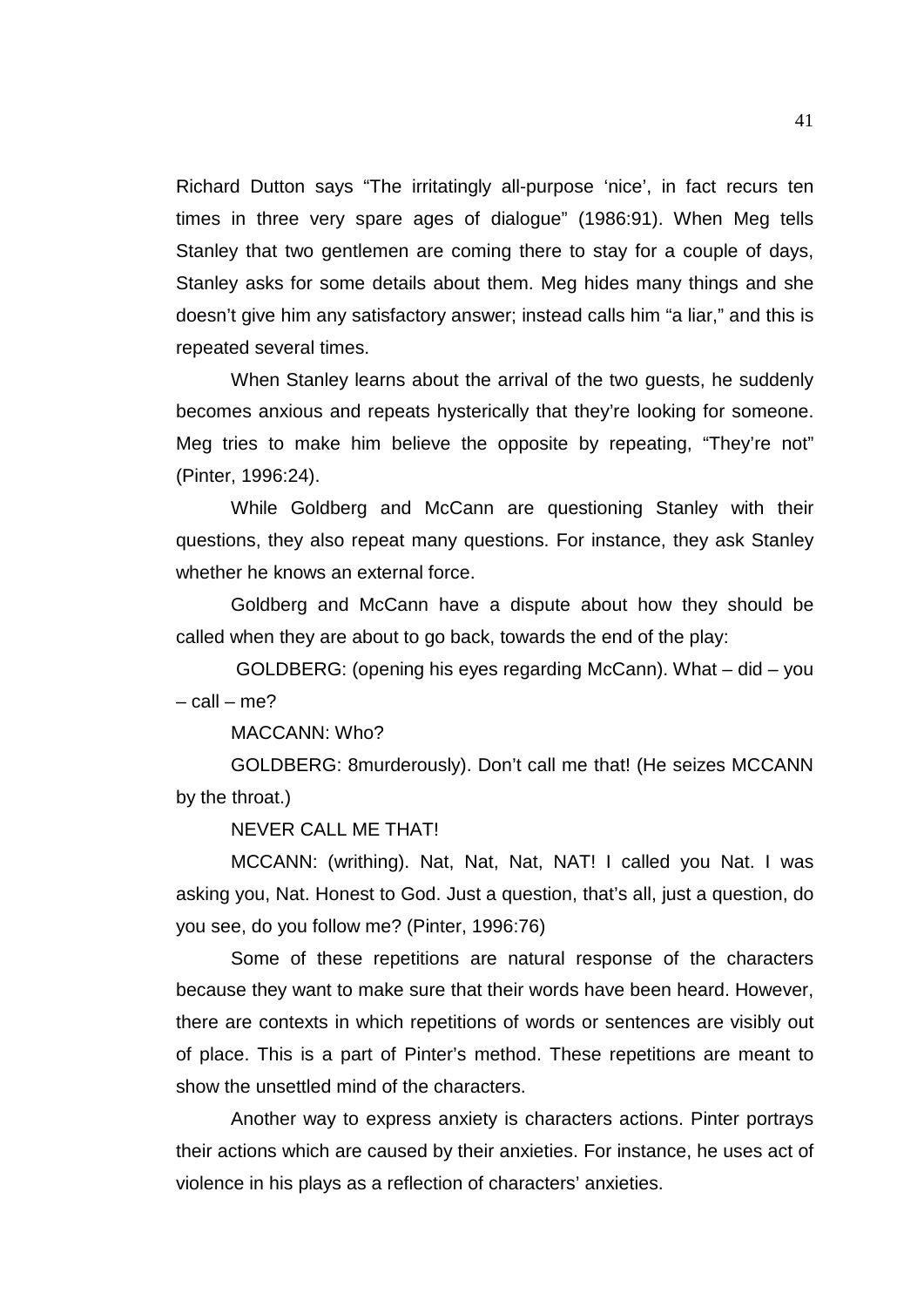A pattern of violence declares itself in Pinter's first plays – visible violence in *The Room* and *The Dumb Waiter,* imminent in *The Birthday Party* (Pesta, 1967:58).

Violence is a major theme in Pinter's plays. When the characters are filled with anxiety, they turn violent. It is visible in *The Room, The Dumb Waiter and The Birthday Party.*

In an interview with Besky, Pinter justifies his depiction of violence, saying the world is full of violence, so as a matter of course, there is too much violence in the plays. He thinks it an important and unavoidable element (1967:3). Violence in a Pinter play indicates characters' anxiety. Tom Milne sees violence in Pinter as a reflection of social problems. He says that we are, as any reader of the daily press, "living in an Age of Violence .... the individual, unable to come to terms with society, unable or unwilling to place his ideals at its service, is crushed by society" (1968:40).

Tension in the individual is expressed through violence in Pinter's plays. Some characters become violent all of a sudden expressing their inner conflicts resulting from anxiety.

Peter Hall, a well-known Pinter director, comments on the different inside of Pinter characters:

So most of the characters preserve their cool, however hot their cool is inside. Equally, physical violence can suddenly be unleashed, which is an expression of the tensions that have been developing beneath this often very urbane surface, and people crack each other over the head or beat each other up or kill each other … (1981:76)

This is true even in the case of his first play *The Room.* Bert is very cool in this play from outside, but he is actually very tense inside. His tension grows throughout the play and reaches its climatic stage when he sees Riley, the blind Negro with his wife in her room. Then he becomes violent. He is shocked to see the Negro in his room when he is back.

(He regrets the NEGRO for some moments. Then with his foot he lifts the arm-chair up. The NEGRO falls on to the floor. He rises slowly).

RILEY: Mr Hudd, your wife –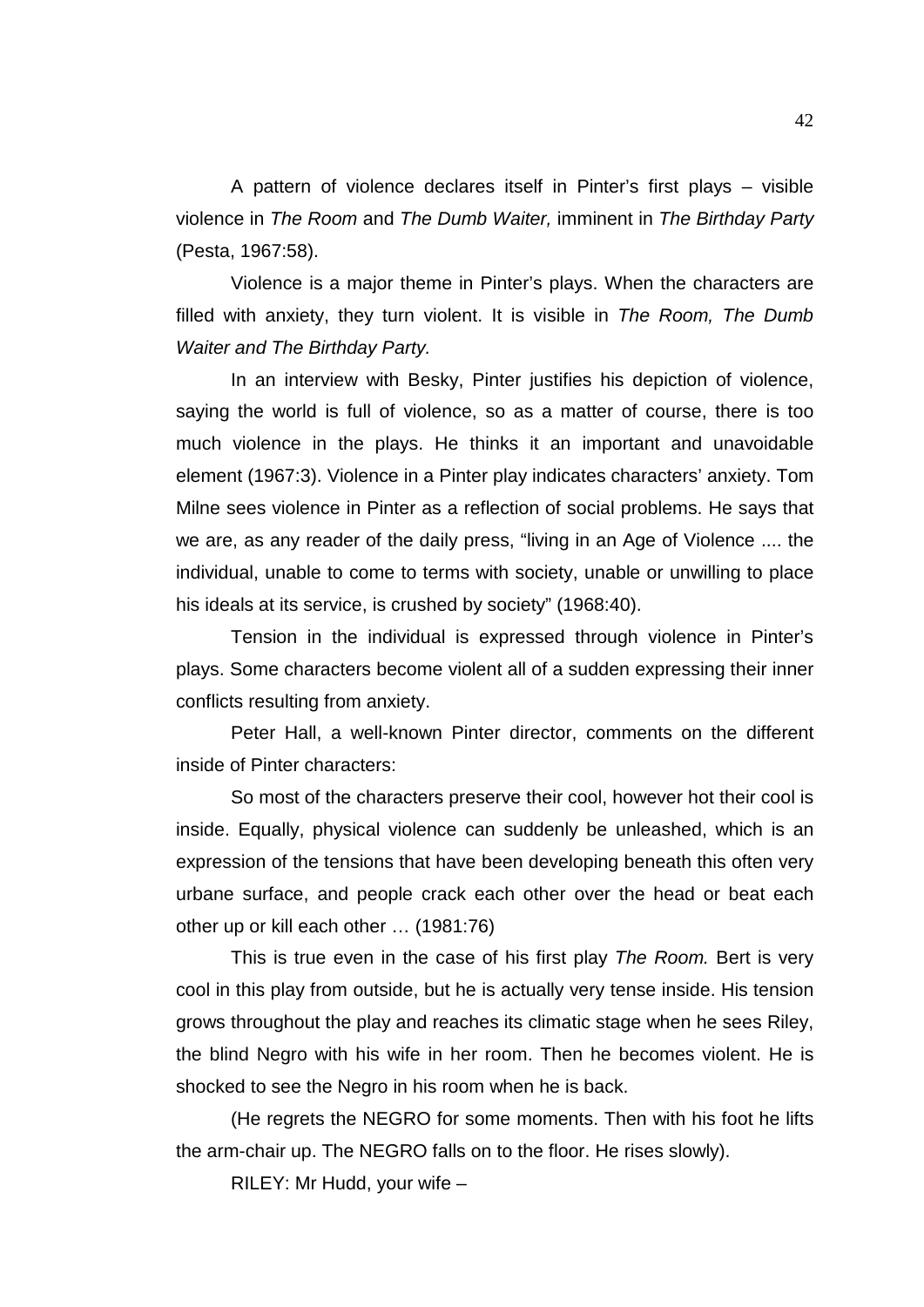BERT: Lice!

(He strikes the NEGRO, knocking him down and then kicks his head against the gas-stove several times. The NEGRO lies still. BERT walks away.) (Pinter, 1983:32)

Bert sees the NEGRO with his wife and his anxiety doesn't have any endurance. Thus, Bert's suspicion about his wife come true and he becomes violent; namely, his anxiety finds its expression in violence.

In *The Birthday Party*, Stanley becomes violent when Meg teases him while she is offering tea. His strong language shows his violent nature:

MEG: It's good tea. Good strong tea.

STANLEY: This isn't tea. It's gravy!

MEG: It's not.

STANLEY: Get out of it. You succulent old washing bag. (Pinter, 1996:18)

When Stanley rejects Lulu's invitation to accompany her for an outing, the same manner can be observed with Lulu while speaking to him.

LULU: So you're not going out for a walk.

STANLEY: I can't at the moment.

LULU: You're a bit of wash out, aren't you? (Pinter, 1996:26)

In Act II of *The Birthday Party*, Stanley becomes a victim of torture put by Goldberg and McCann, he can't keep his temper and gets violent:

Stanley rises. He begins to move towards MEG, dragging the drum on his foot. He reaches her and stops. His hands move towards her and they reach her throat. He begins to strangle her. MCCANN and GOLDBERG rush forward and throw him off. (Pinter, 1996:63-64)

Goldberg and McCann are waiting impatiently for Stanley to take him. While they are waiting, they are talking to each other and their talk reveals their anxiety and it turns to a heated exchange. During their talk, McCann calls Goldberg 'Nat' and 'Simey' and this drives Goldberg crazy. He catches him by the throat and warns him not to call him as Nat. They have a row and exchange. This is the manifestation of their anxiety and this anxiety turns out to be violent action.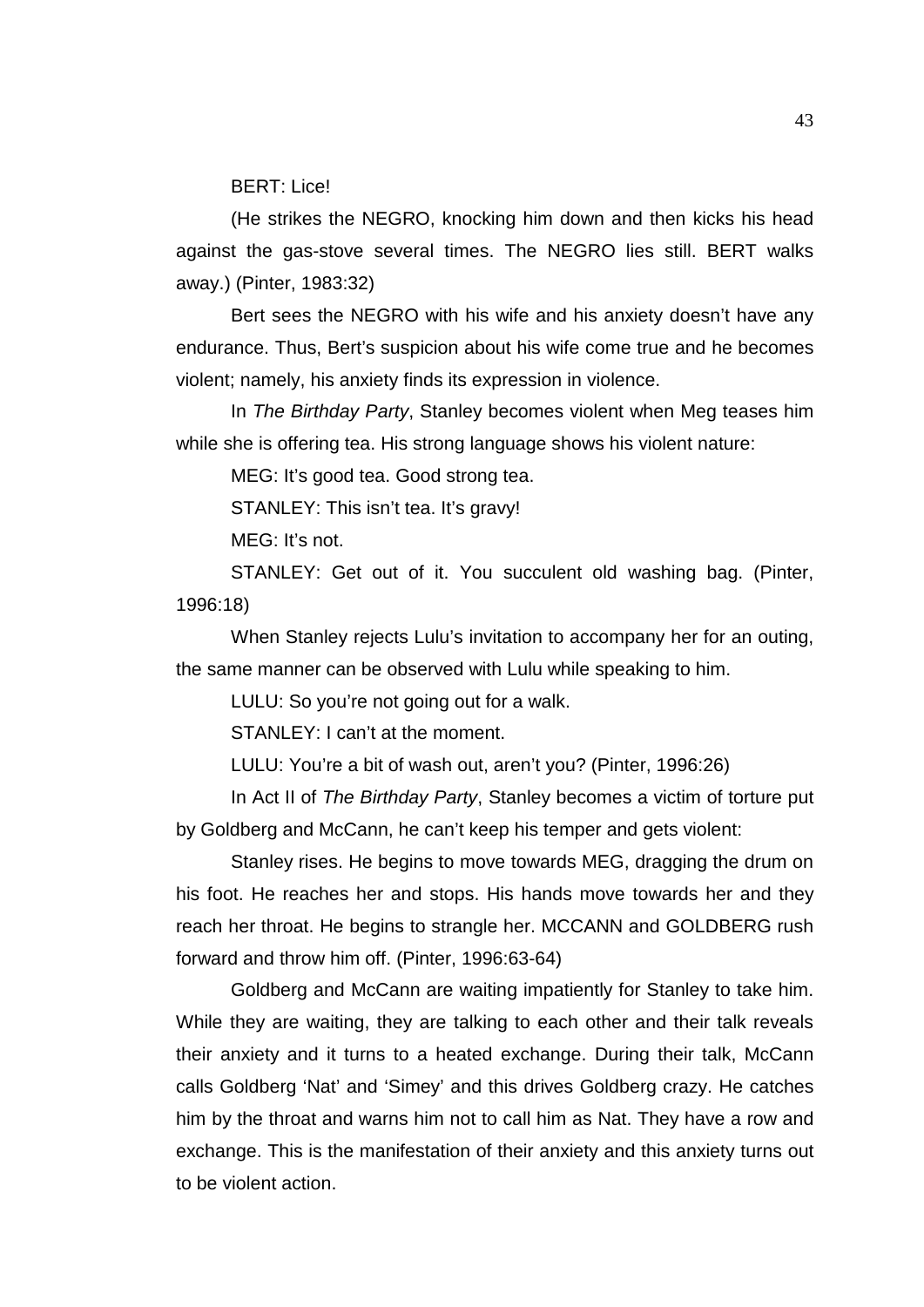In *The Dumb Waiter*, Ben and Gus become violent from time to time as they are waiting for their victims and this shows their anxiety. Ben asks Gus to light the kettle and Gus disagrees with Ben about the accuracy of grammatical usage. He tries to correct Ben by changing it into 'put on the kettle'. With this, violence comes out:

BEN: Light the kettle! It's common usage!

GUS: I think you've got it wrong.

BEN: (menacing) What do you mean?

GUS: They say put on the kettle.

BEN: (taut) Who says?

(They stare at each other, breathing hard)

(…)

GUS: What does the gas --?

BEN: (grabbing him with two hands by the throat, at arm's length).

The kettle you fool!

(Gus takes the hand from his throat.) (Pinter, 1996:47-48)

Their argument about the accuracy of the phrase easily causes a fight. This is another indication of their anxiety. Later, Gus criticizes Ben as he repeats reading of newspaper. Ben gets angry again and comes forward to give him a swipe.

Sometime later, Ben finds a pack of crisps from Gus's bag. He suddenly becomes suspicious of him and this feeling arouses his curiosity.

BEN: … Where did these come from?

GUS: What?

BEN: Where did these crisps come from?

GUS: Where did you find them?

BEN: (hitting him on the shoulder). You're playing a dirty game, my lad! (Pinter, 1996:56)

Through the end of the play, Gus gets an order through the tube for food and he gives a negative answer that they are running short of supply. When Ben hears this, he gets angry. He grabs the tube and flings Gus away. Then he slaps Gus hard.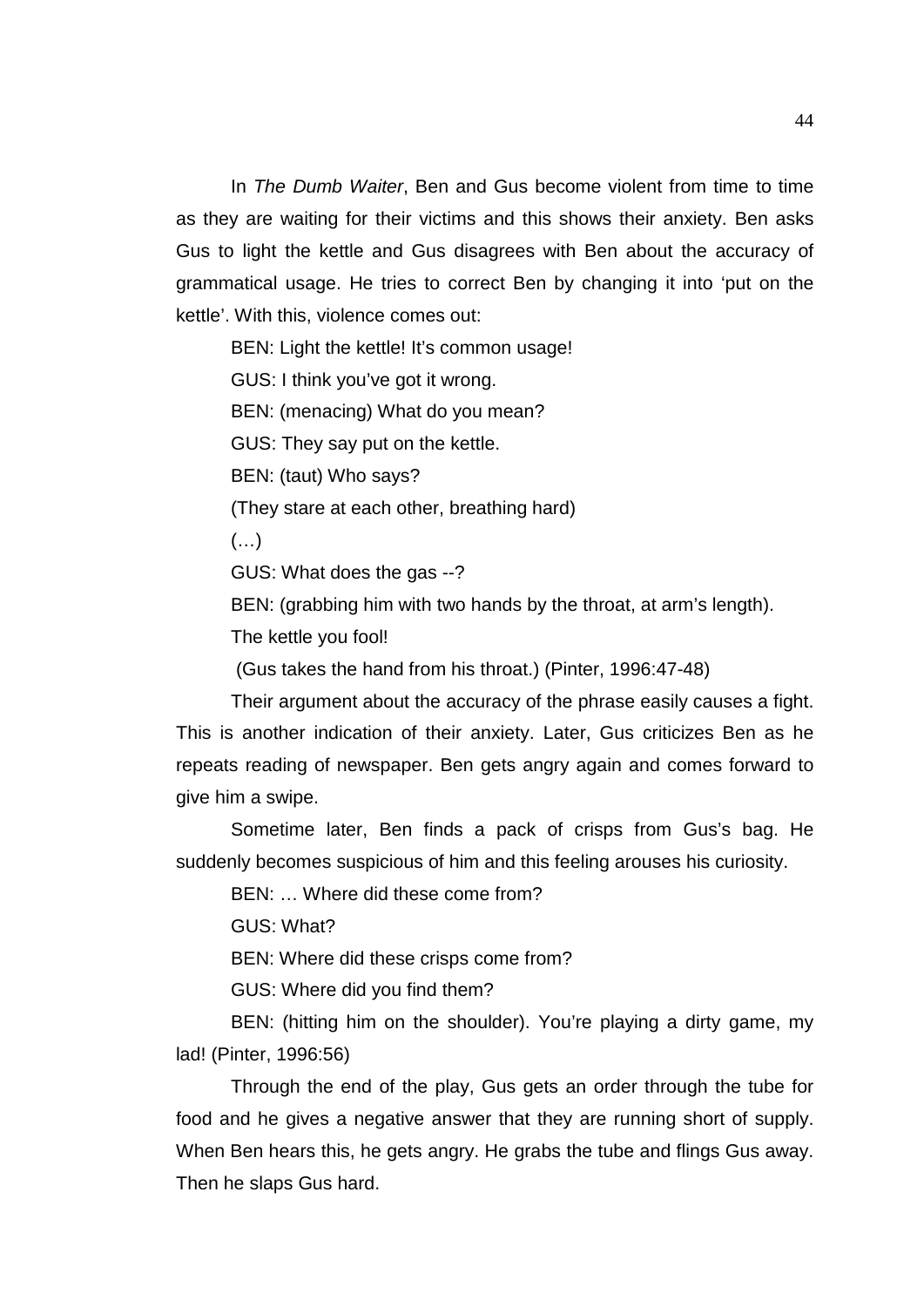Another action shown by characters as a response in Pinter's play is evasiveness. Those characters have a tendency to avoid strangers and strange and unpleasant situations. This is a way of "avoiding all situations, thoughts or feelings which might arouse anxiety" (Horney, 1937:53). They don't want 'involvement'. Barbara Kreps observes that involvement "is shunned in Pinter's early dramas, not because it is impossible, but because it is potentially threatening" (1979:55). This is more apparent in his early plays.

In *The Room*, meeting strangers makes Rose afraid. Even in her own room she is tense. She seems to be agoraphobic and sometimes xenophobic. Marshall P. Duke and Stephen Nowicki Jr. observe: "To reduce the likelihood of setting off an anxiety reaction, agoraphobic people may limit their outside activities even to the point of never leaving home" (1986:245). In a way, her lengthy speech shows her anxiety and at the same time she seems to be xenophobic. She speaks about the security of the room comparing to the insecurity of the outside, because expects an "inscrutable stranger arriving into a set piece, traditionally organized situation and threatening to overrun it" (Eveling, 1984:76). She thinks she is secure in her room. Therefore, she makes others and herself believe that she doesn't bother about others, and says to her husband that she is rather happy there, in her room. Everything is all right there. Nobody disturbs them and this is something good for her. Here it is possible to talk about a kind of 'selfalienation' caused by her xenophobia. Actually, when she meets strangers she treats them hospitably. When she is afraid since she is going to meet a stranger, she has a tendency to become evasive, just as when Mr Kidd knocks at the door.

When Mr Kidd goes out, she has a couple as guests. Mr Sands, one of them, asks her if she knows Mr Kidd. Her answer is mystifying. She says she doesn't know him exactly. They do not interfere each other. They have their own places to live, so they don't disturb each other and it must be like that.

Here she wants to keep herself to herself. She doesn't want to be with others or entertain others. She is lonely and does not want to go out of her room. It's been a long time since she went out. Mr Sands asks her about it: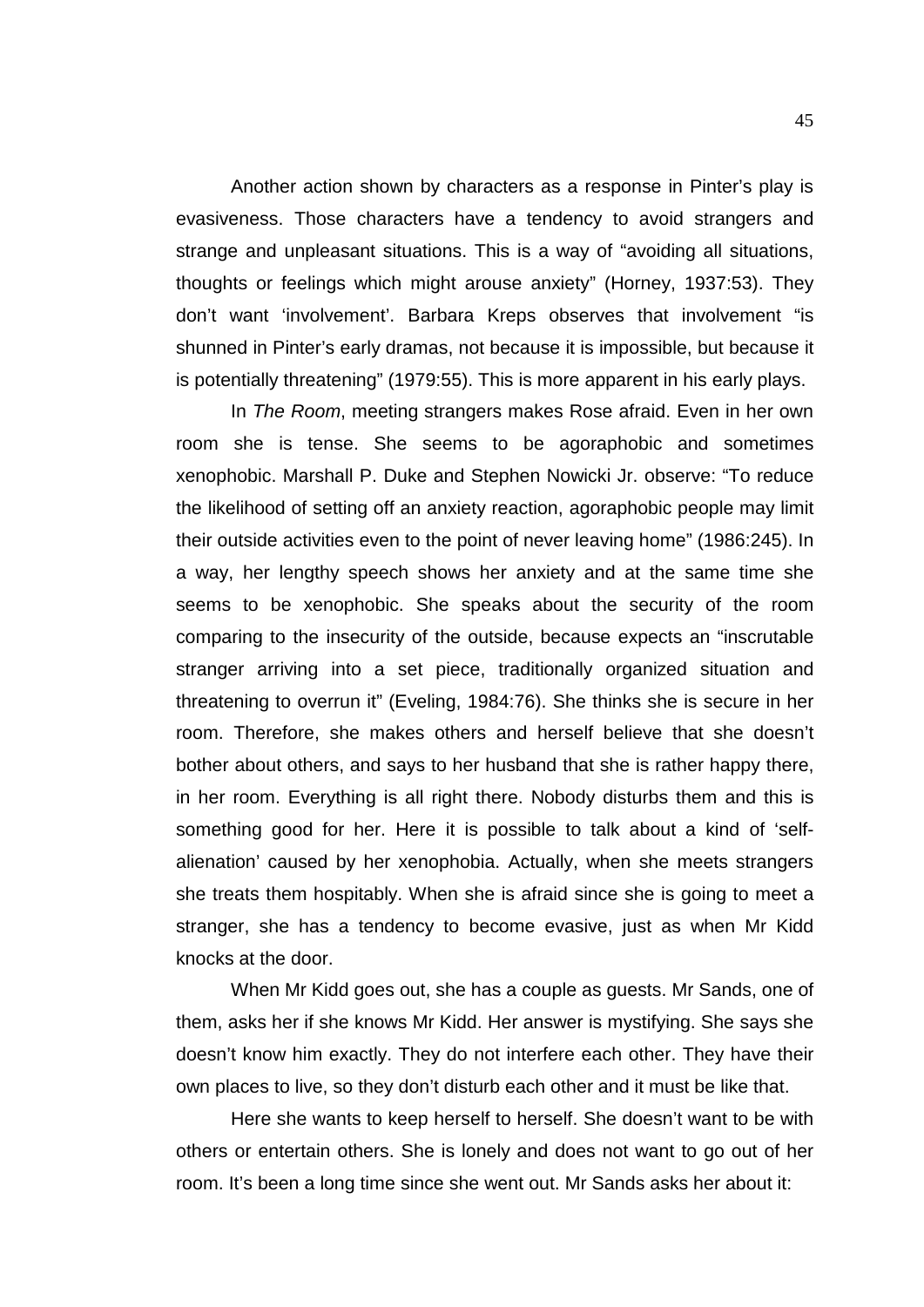MR SANDS: Why haven't you even been down there, Mrs Hudd? ROSE: Oh. Once a long time ago. (Pinter, 1983:26)

She dislikes strangers and she has agoraphobic fear of outside. With these feelings, she is not only afraid of the basement but also the outside generally. The visitors arouse her anxiety although she treats them hospitably when they come. A. C. Dobrez comments: "As always, uncertainty and confusion add to her tension" (1986:324).

In this play, Bert is also not eager to entertain strangers, and his uneasiness is expressed through his silence. Even he shows almost no response to his wife. He doesn't even have a look at the guest, Mr Kidd. They don't want to learn the message he brings. This evasiveness is caused by excessive anxiety.

It is also possible to see this action in the play *The Birthday Party*. Rose hides herself in her room. Similarly, Stanley hides himself in the boarding house. He does not want the two men there. Their coming is a shock for him. It is worth noticing the excitement he shows when he hears the news of these two men:

MEG: I'm expecting two gentlemen.

(He turns)

STANLEY: What?

MEG: You don't know that, did you?

STANLEY: What are you talking about?

MEG: Two gentlemen asked Petey if they could come and stay for a couple of nights. I'm expecting them. (She picks up the duster and begins to wipe the dust on the table.)

STANLEY: I don't believe it. (Pinter, 1996:20)

Stanley refuses to believe the two men's coming. This shows his uneasiness about meeting strangers. He goes on to say:

STANLEY: They're coming in a van.

MEG: Who?

STANLEY: Do you know what they've got in that van?

MEG: What?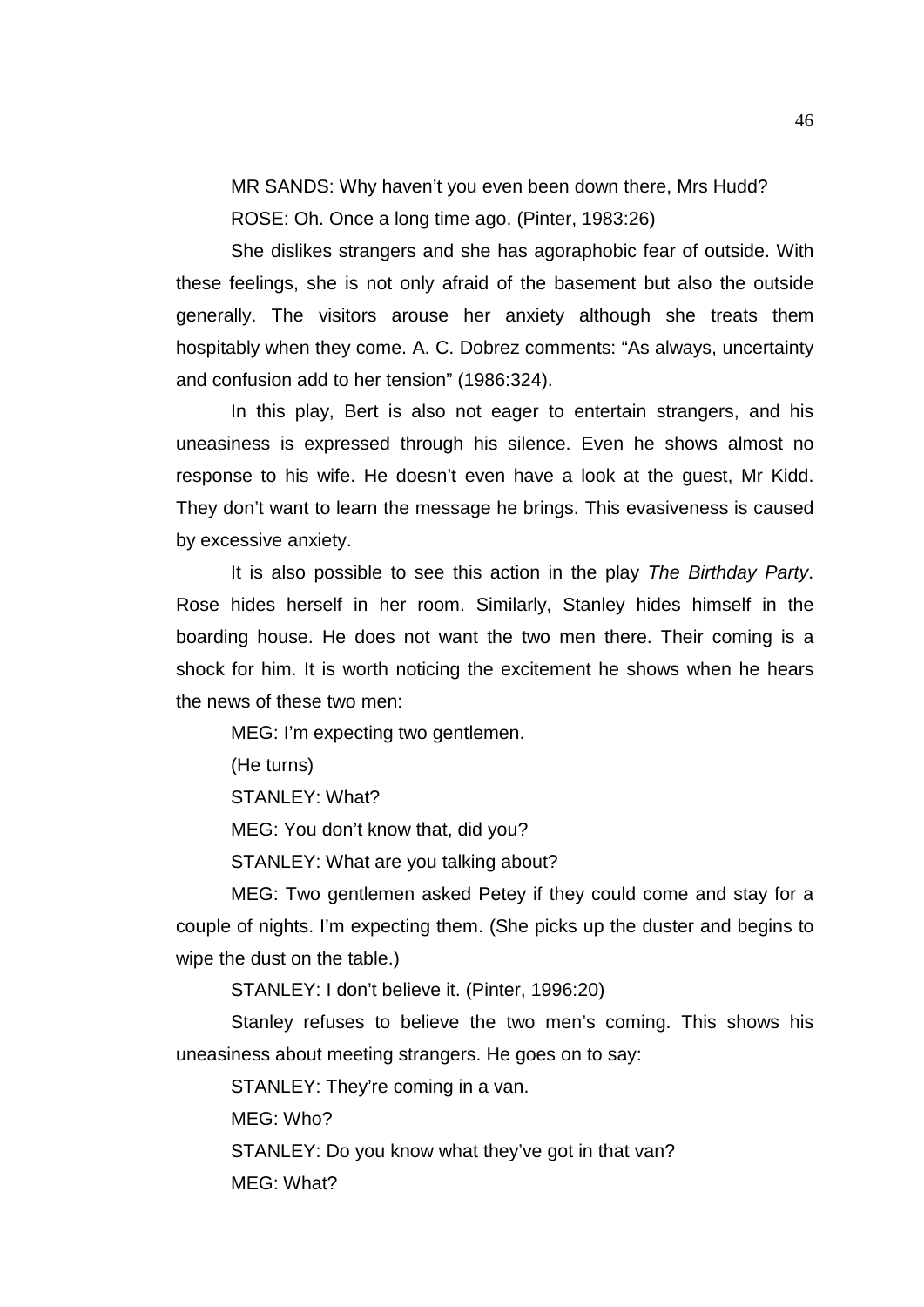STANLEY: They've got a wheel-barrow in that van. (Pinter, 1996:24)

Actually, the visitors do not bring any wheel-barrow. They haven't informed him anything like that, either. Because of his anxiety, Stanley is seeing things. When he hears the name 'Goldberg', he trembles. Meg tries to ease him realising his anxiety about the guests. She promises not to wake him up and she will make them be quiet. She also guarantees that they won't stay there long. For her he mustn't be sad because it is his birthday. But Stanley gives no reaction. He isn't satisfied with her words. He flares up and speaks to their face when they are making plans to celebrate his birthday:

STANLEY: Let me – just make this clear. You don't bother me. To me, you're nothing but a dirty joke. But I have responsibility towards the people in this house. They've been down here too long. They've lost their sense of smell. I haven't. And nobody is going to make advantage of them while I'm here (A little less forceful). Anyway, this house isn't your cup of tea. There is nothing good for you, from any angle. So why don't you just go, without any more fuss. (Pinter, 1996:45)

It is clear that Stanley says he feels very tense in their presence, and his anxiety makes him so ordinary about it.

In *The Dumb Waiter,* the two men are waiting for their victim and an envelope slides under the door. This frightens them and Ben orders Gus to open the door and check whether there is anybody. Gus seems evasive at first and behaves hesitantly and opens the door only at the second command:

BEN: Open the door and see if you can catch anyone outside.

GUS: Who me?

BEN: Go on.

(Gus stares at him, puts the matches in his pocket, goes to his bed and takes a revolver from under the pillow. He goes to the door, opens it, looks out and shuts it.) (Pinter, 1996:46)

He goes on to say: "I wonder who it'll be tonight" (Pinter, 1996:49). His words and taking his revolver indicate that he is afraid and anxious.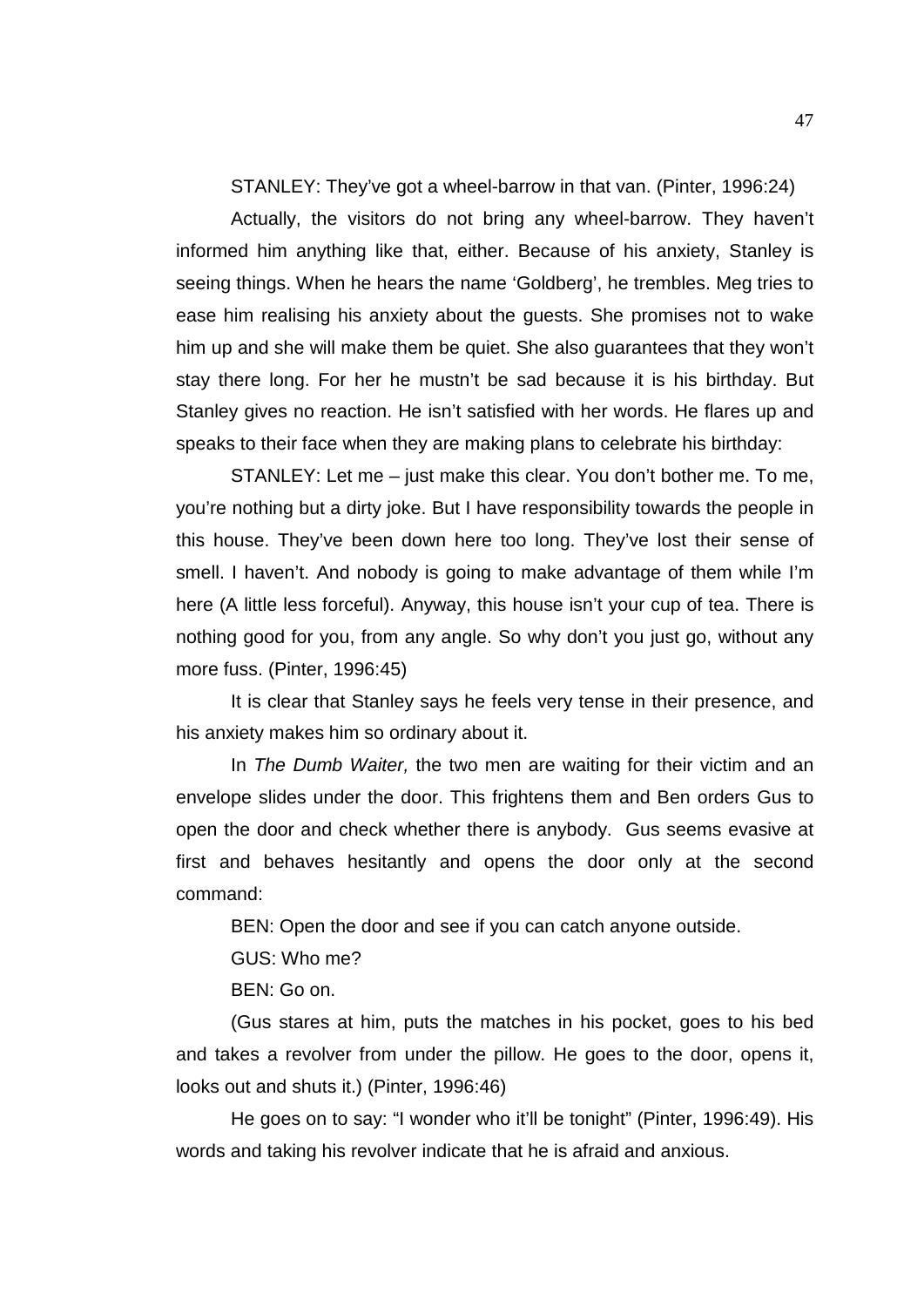What's more, some of Pinter's characters are absorbed in reading. Bert and Rose in *The Room,* Petey and McCann in *The Birthday Party,* and Ben and Gus in *The Dumb Waiter* are characters who use newspapers and magazines to hide themselves behind them. Guido Almansi and Simon Henderson comment:

Pinter's laconic males tend to hide behind the propped-up newspapers, reading out the occasional snippet, while their blabbering wives try to engage them in proper conversation … (1983:38)

In *The Room* and *The Birthday Party,* Bert and Petey are engaged in reading while their wives Rose and Meg chat. In *The Dumb Waiter* it is a male character who chats. The act of reading is meant as an action to present characters in a disturbed state of mind.

At the beginning of the play, *The Room*, the stage direction says that "Bert is at the table, wearing a cap, a magazine propped in front of him" (Pinter, 1983:7). While Rose is talking to him, Bert is absorbed in his magazine. He does not answer any of the questions thrown to him. Rose's talking is because of her anxiety and Bert's reading is a result of his anxiety; actually it is a good way for him to hide his anxiety. When Bert goes out, Rose is left alone. That moment her anxiety about the outside grows and she takes the paper, but puts it down quickly. She takes it to read but the expectation about menace outside and her loneliness make her more tense, and she puts the paper back. The same act is seen again when she is alone as Mr and Mrs Sands go out. Again she takes the paper.

In *The Birthday Party, Petey* is always seen with a paper. In the beginning of the play, he appears with the paper and reading it while his wife Meg is asking him a series of questions. The next morning, Petey is again seen with a paper. He leaves the paper behind him and McCann tears it into pieces. Petey comes back and sees the paper torn into many pieces. He takes the strips and studies them. It is as if he had to read the paper and had no way out without reading it.

The next time when he is seen absorbed in the paper is when Goldberg and McCann take Stanley away by force although he attempted to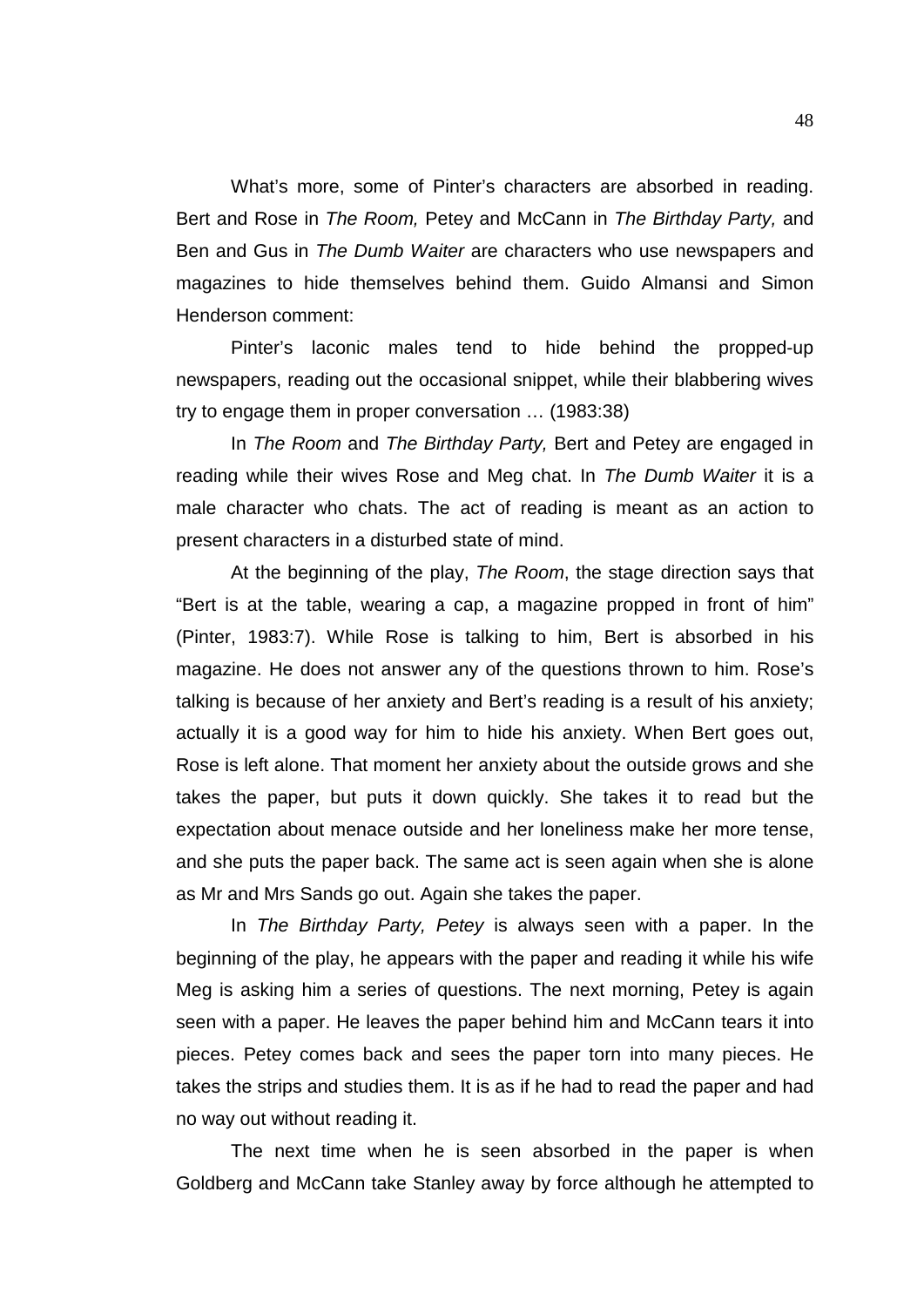prevent them. He is helpless and anxious at that moment. With these feelings, he turns back on reading the paper but not a new paper but the strip of papers left there by McCann.

Petey knows that there is some intrigue related to Stanley's disappearance. However, through the end of the play, when Meg asks him where Stanley is, he lies to her, and pretends to read even though he knows that Stanley has been taken by Goldberg and McCann. He lies because of his shyness and anxiety, as Charles Carpenter says:

Petey conceals his shame behind the daily paper, then unwittingly exposes it in the form of an emphatic wish, lying to her that Stanley is asleep. (1984:109)

In *The Dumb Waiter,* the action of reading is apparent, too. In the opening act of the play, the characters, the two thugs, are waiting for their victim. They are very tense. Ben, at regular intervals, rattles a paper and reads it while watching his partner, Gus. The first word he produces in the play is 'Kaw' (Pinter, 1996:35), which is here an interjection expressing the anxiety and impatience he feels as he goes through the paper. In the play, *The Room*, Bert is keeps on reading while Rose is talking to him. Here, Ben keeps on reading while his partner Gus talks to him. Whenever he reads something from the paper, he uses the word 'Kaw', which happens five times in the play. When they are talking about Wilson, who is most probably their master, Ben gets angry and he grabs the paper Gus is reading. Gus becomes irritated and asks him:

GUS: ... How many times have you read the paper? (Pinter, 1996:52)

This indicates that Ben is not really reading the paper for any information, but reading is just a way to cover his anxiety.

They expect their victim soon. Ben gives Gus instructions about how to handle him when he faces him. These instructions make Gus anxious. He goes to lavatory and comes back asking Ben why the matches had been sent to them if the master knew that there was no gas. This makes Ben uneasy and he asks:

BEN: What are you asking about?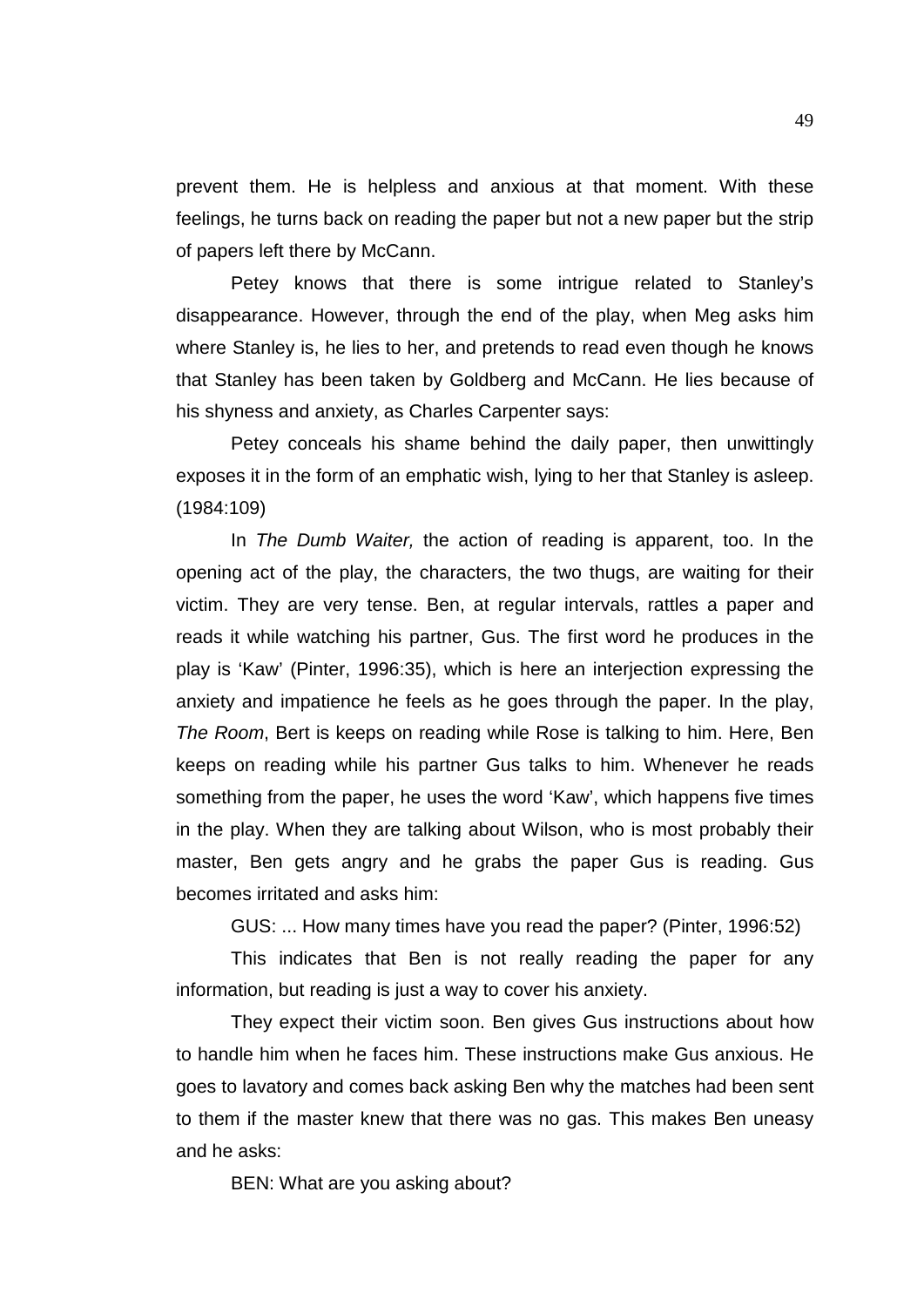(Gus stares down at him)

GUS: (thickly). Who is upstairs?

BEN: (nervously). What's one thing to do with another?

GUS: Who is it though?

BEN: What's one thing to do with another?

(Ben fumbles for his paper on the bed) (Pinter, 1996:67)

Here his question 'what's one thing to do with another' is nervous and repeated and it is followed by his fumbling for the paper. When Ben gets the last message, he seems very upset and here the stage direction makes the point clear

(Ben hangs the tube. He goes to his bed and lies down. He picks up his paper and reads ... Ben throws the paper down.)

BEN: Kaw! (He picks up the paper and looks at it.) Listen to this! (Pause) What about that, eh? (Pause) Kaw! (Pause)

Have you heard such a thing. (Pinter, 1996:69)

His picking up the paper and throwing it down again and again indicate his anxiety and agitation at the moment. Again he picks up the paper and throws it down as he gets ready to murder his victim. Unexpectedly, it is understood that the next victim is Gus. When Ben gets the message saying that he should murder his friend and partner, Gus, he is upset.

In addition to what has been mentioned above, mutual distrust can also be observed in Pinter's plays. Mutual distrust is common in modern life. Karen Horney says that "a great majority of us have to struggle with problems of competition … distrust of others and of our own selves … that may be present in a neurosis" (1937:34). This neurotic can be seen in Pinter's plays. Most of the characters are not successful in having strong and solid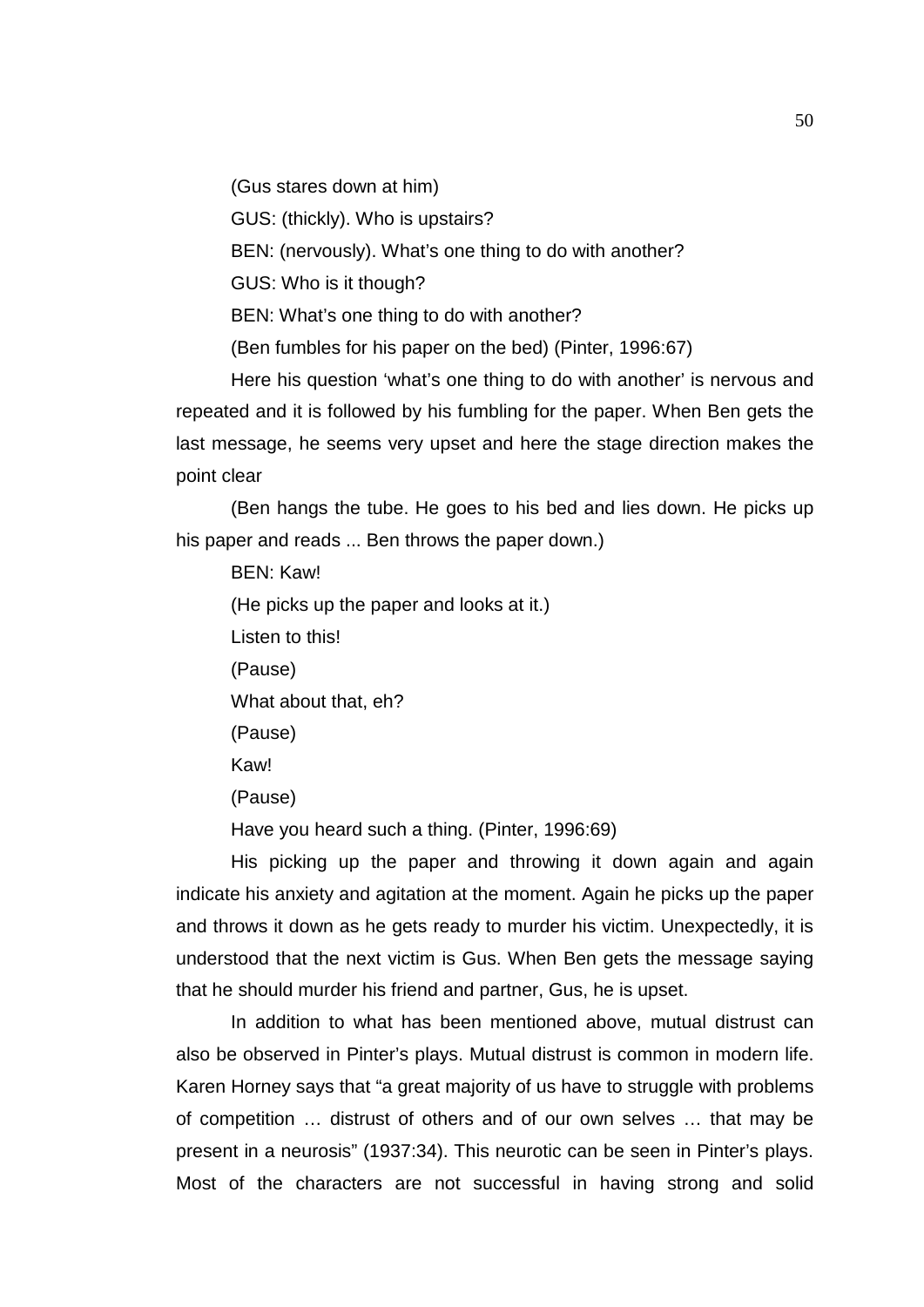relationships, though they want them. One doesn't trust another and this is the main cause of this failure. In Pinter's characters this distrust can be observed deeply. The presence of another person creates insecurity in the mind of the individual.

In *The Room*, Rose seems to be anxious in her own room even when she is with her husband. In the beginning of the play, she is talking about the security she feels inside her room and the insecurity of the outside. She appears to be concerned about her husband very much. However, later in the play, she evokes suspicion in the audience about her intentions. She is over-anxious about her husband and this seems to be fake. Through the end of the play, when she talks to a strange Negro, it is understood that she is a prostitute tired of entertaining customers:

ROSE: … oh, these customers. They come in here and stink the place out. After a hand-out, I know all about it. (Pinter, 1983:29)

There are clues in her words to Bert that she is persuading him to go out. She tells him that she had talked to Mr Kidd about him that he would be doing a run today. While Rose tries to send him out, he shows unwillingness to leave the room. This also shows his distrust of her. It is caused by his suspicion about her loyalty. As he is concerned, his anxiety comes true when he sees Riley with her. This anxiety makes him murder Riley at that moment. Rose expects punishment from outside at any moment and her punishment anxiety created by her guilty conscience causes distrust of her husband. Even her husband can turn to be a menace. She is aware of the fact that Bert can be violent and dangerous as he proves at the end of the play. Thus, she is afraid that he can be violent towards her at any time.

It is possible to see the similar distrust between Petey and Meg in *The Birthday Party*. Petey's indifference is a reflection of his distrust and his evasive answers are indication of indifference:

MEG: (…) What time did you go out in the morning, Petey?

PETEY: Same time as usual.

MEG: Was it dark?

PETEY: no, it was light. (Pinter, 1996:10)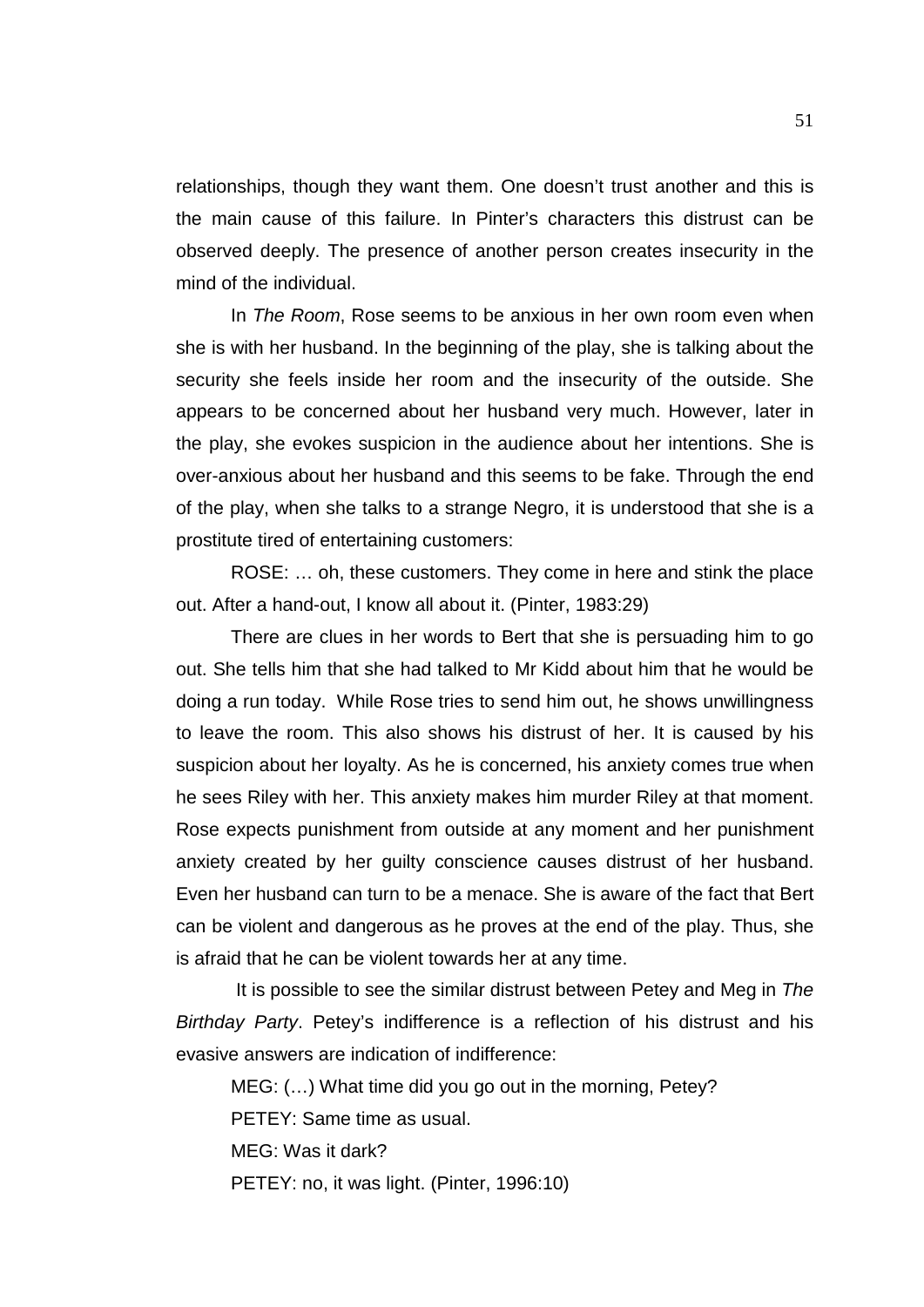Whatever attitude he has, she continues to be very dutiful to him. Here she looks like Rose appearing as dutiful and loving. Petey has some doubts about her relationship with Stanley. She has an uncertain relationship (mother / whore) with Stanley. She wants the company of Stanley.

Stanley also has his mistrust in his relationship with Meg and Lulu. He rejects to accompany them when they approach him, especially with sexual proposals:

MEG: Are you going out?

STANLEY: Not with you.

MEG: But I'm going shopping in a minute.

STANLEY: Go.

MEG: You'll be lonely, all by yourself. (Pinter, 19)

He responds Lulu's invitation like this:

LULU: So you're not coming for a walk?

STANLEY: I can't at the moment.

LULU: You're a bit of washout, aren't you? (Pinter, 1996:26)

Stanley seems to be very indifferent in both situations. His indifference is the result of his distrust of them.

Goldberg and McCann seem to be very nervous when they come to the boarding house to take Stanley away. The reason for this can be seen in their words:

GOLDBERG: McCann, what are you so nervous about? Pull yourself together. Everywhere you go these days it's like a funeral.

MCCANN: That's true.

GOLDBERG: True? Of course it is true. It's more than true. It's a fact. MCCANN: You may be right.

GOLDBERG: What's it, McCann? You don't trust me like you did in the old days? (Pinter, 1996:28)

Here Goldberg complains that McCann doesn't trust him as he trusted in the past. McCann has the same case; he cannot trust Goldberg. This mutual distrust caused by their anxiety. They've lost their trust in each other and this is one of the reasons for their anxiety. Even if they trust each other, it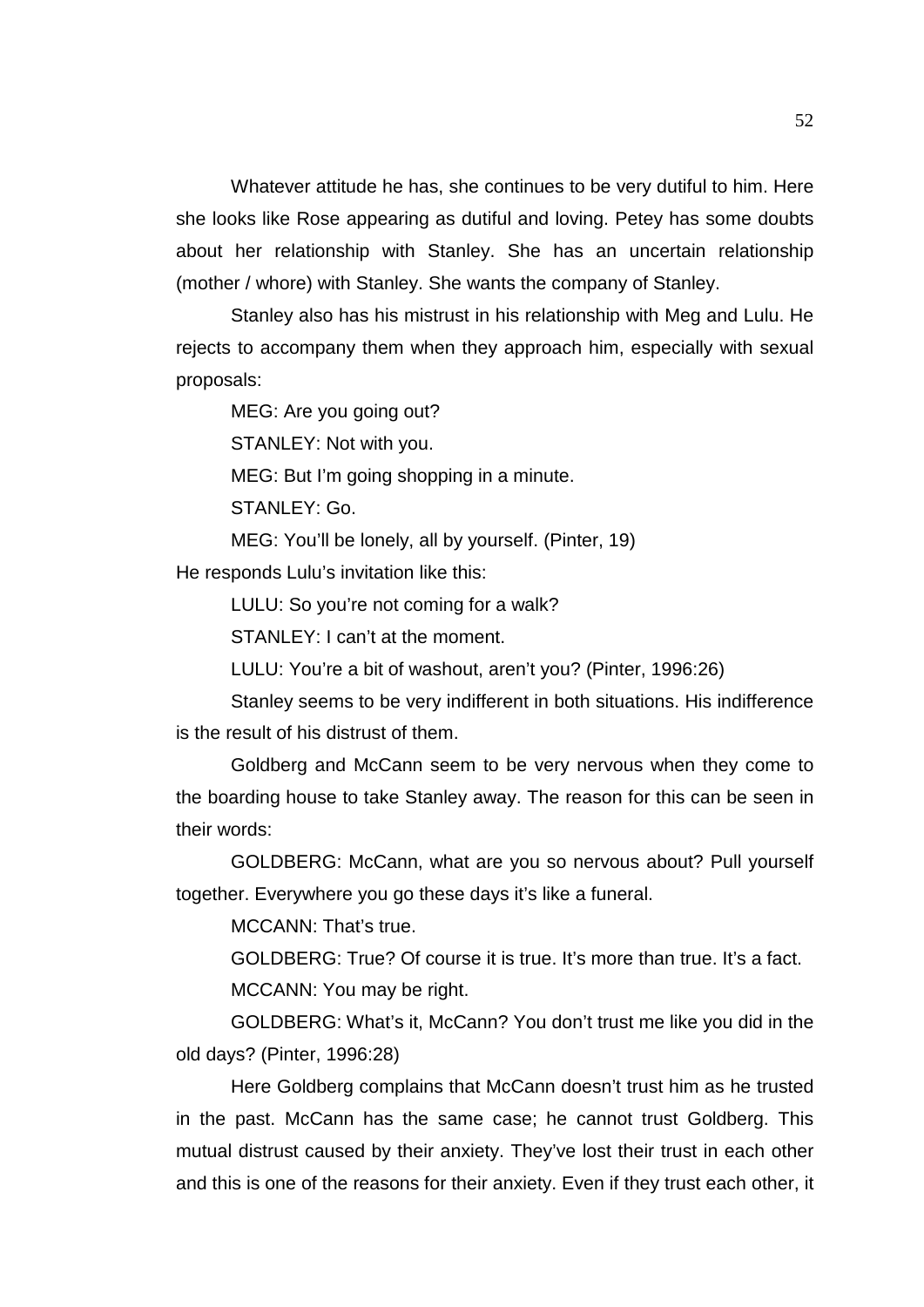is only with a fear of disillusionment of one another. The expectation of disillusionment creates anxiety in their relationship. Therefore, they distrust each other because of their anxiety.

In *The Dumb Waiter*, Ben and Gus are waiting for their victim. They have concerns about their master, their victims and even about themselves. Gus asks several questions and he doesn't feel secure about the room they are in.

GUS: I wouldn't like to live in this dump. I wouldn't mind if you had a window, you could see what it looked like outside. (Pinter, 1996:39)

This is a sign of his distrust in many other things. His distrust of his partner revealed when he wants to examine Gus's bag:

BEN: … (Gus exits, left. Ben looks in the bag. He brings out a packet of crisps. Enter Gus with a plate.)

(Accusingly, holding up the crisps.)

Where did these come from? (Pinter, 1996:56)

This question makes it clear that Ben doesn't have confidence in his partner, too. With the words of Gus, it is possible to see a similar distrust:

GUS: Why did you stop the car, this morning in the middle of the road?

BEN: (lowering the paper). I thought you were asleep. (Pinter, 1996:41)

Ben has no clear answer. He is evasive while answering the question. There is a reason behind these repeated questions and evasive answers; it is their anxiety which is created by mutual distrust.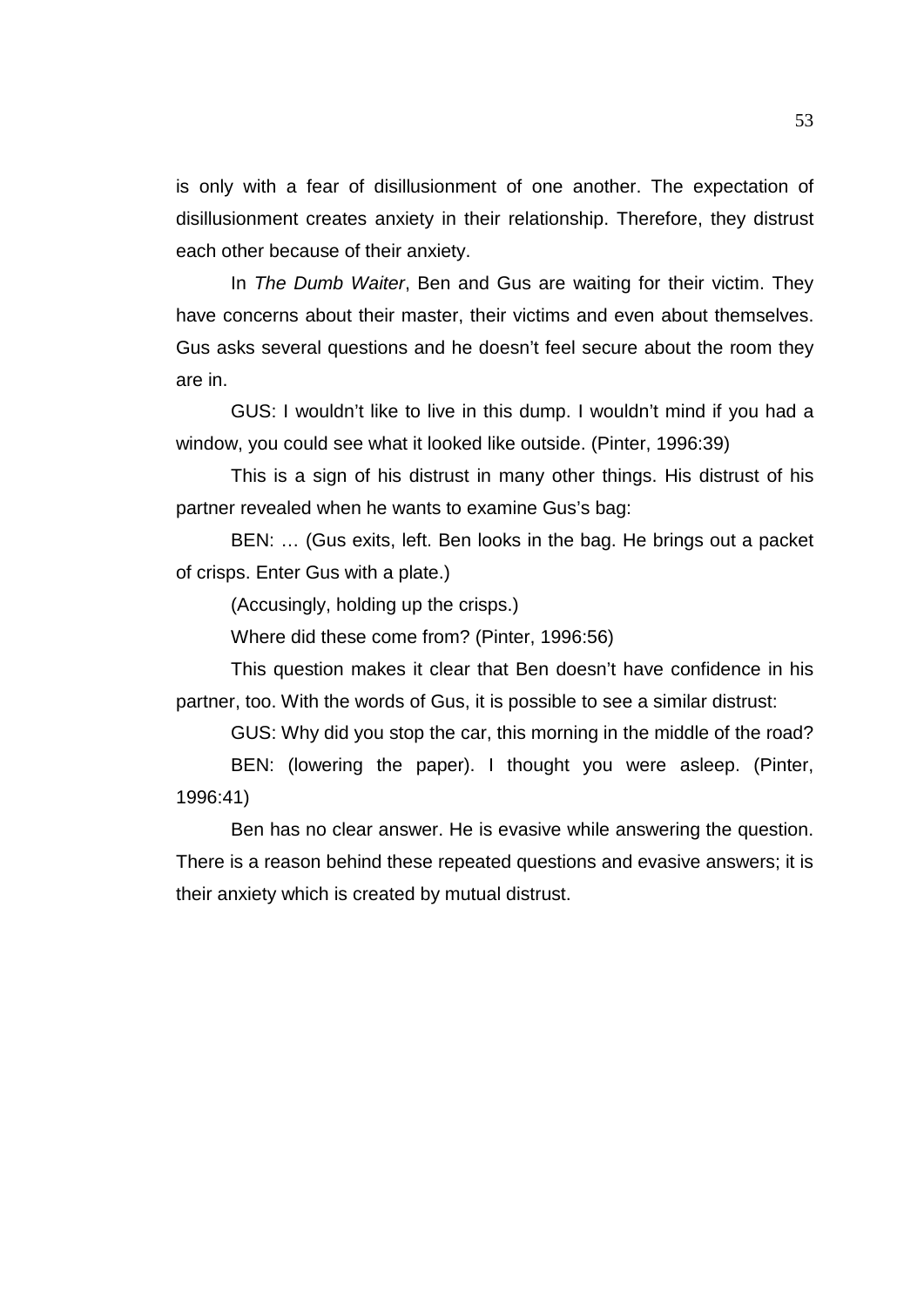### **4. CONCLUSION**

Harold Pinter is one of the admired and acknowledged playwrights of the world. He is a playwright who experienced WW II and he lived in post war society which poses a big threat to human existence. It was inevitable for Pinter to escape from its effects. That is a hostile society which affects individuals trying to protect their existence negatively. Hence, Pinter deals with the existential problems of man in this hostile society. He depicts man's experience in that. In his works man is presented to be the prisoner of uncertainties, ambiguities and ambivalences. All these situations man experiences are because of his existential anxieties created by menace and so man experiences a vacuous existence. Neither the past nor the future can protect him. He is trapped in the dark present and he realizes that there is no hope, escape or peace for him. Thus, Pinter defines man's existence in the universe as a tragic and pathetic experience.

Existence is precious for people. They don't want to lose this precious thing and they continue their lives with the idea of protecting their existence. They have to live with an anxiety to protect their existence because life is full of hindrances which are acting to block their very existence, or even to eradicate it. These hindrances dwell in their life under the cloak of different things. Almost all people see these as menace. And Harold Pinter covers this issue of menace which is threatening man's existence and causing existential anxieties in his works.

Pinter's notion of menace means a sense of imprisonment which infiltrates human existence. Characters are entrapped in a prison-like enclosed area, mostly a room, embodies this imprisonment. Menace can appear from outside of the room with the interference of some unknown powers. Actually, the anxiety, mainly, exists in relation to a remote mechanism as it has no an identifiable or concrete form. Man fails to comprehend the potential terror of outside and this decreases his chances of survival against all odds.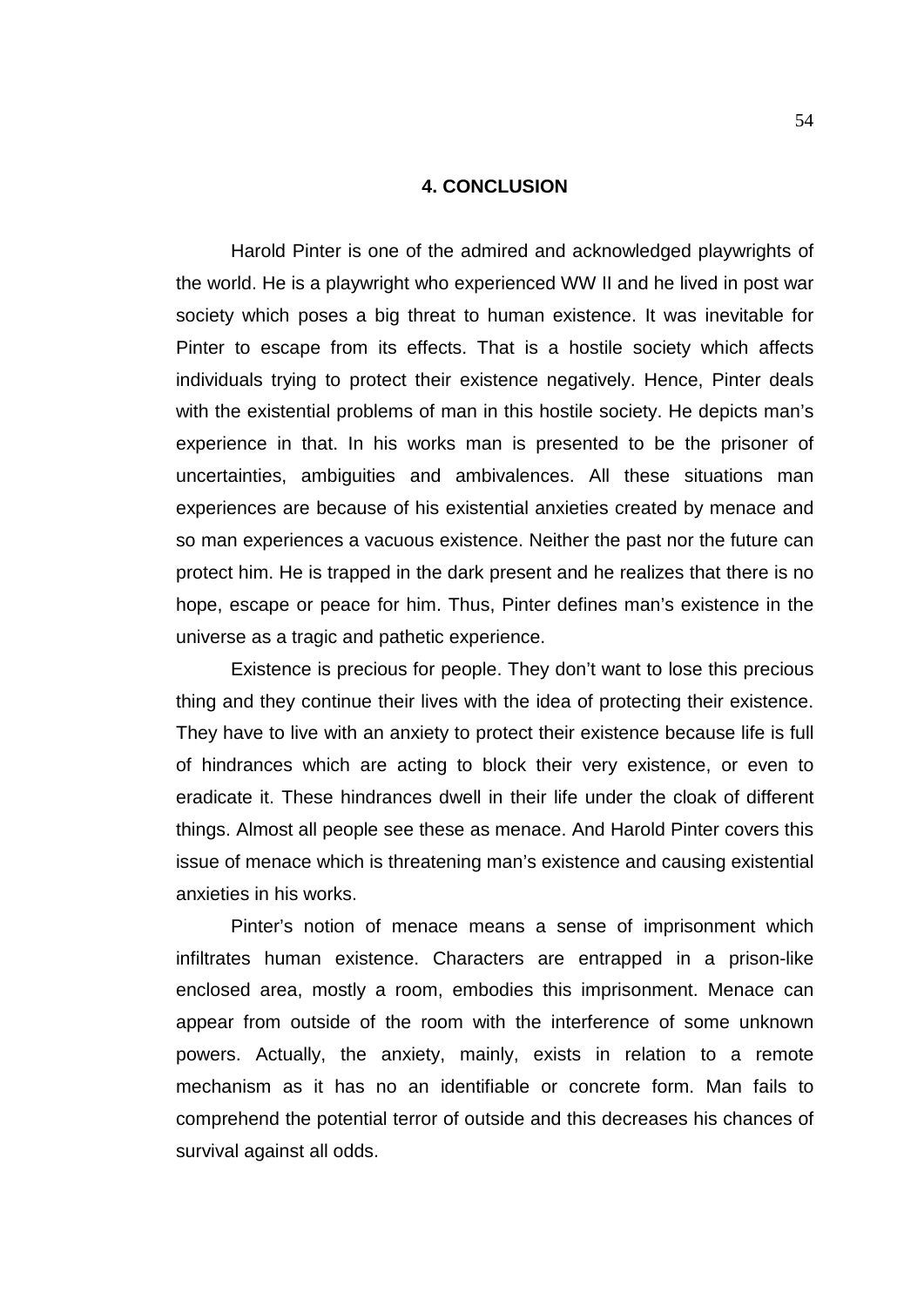Pinter's characters are destroyed by sinister people or mechanisms. Menace can suddenly come out into the room from outside. Pinter's characters face the threats coming from outside. In *The Birthday Party,* one impression the play leaves on the viewer is that he is alienated from the society and that's why, he is hiding himself in his room and he sees outside as a menace. The news of the arrival of the two guests Goldberg and McCann creates anxiety in him. Meg tries to convince him otherwise. She consoles him by making him believe that the guests aren't a threat to him. In the end, the fear of the menaced character Stanley comes true and he is victimized by the menacing members of an unknown system, who arrive unexpectedly. As Bernard Dukore says "Pinter paints a variety of pictures of modern man beaten down by the world around him, of man reduced and of man in the process of being reduced to cipher in the vast social structure" (1988:47). From an existentialist aspect, an individual is condemned to be free, and this sense of freedom alienates him from his society. In his first play, *The Room,* Pinter presents Rose as an alienated person. She bothers outside. For her, the outside is a hostile force. Apart from her room, everywhere outside is the other and the other is hell. Every guest is a nuisance for her. Menace does not leave her alone and she is haunted by it. She tries to protect her womb-like room, which is actually her existence, in her own way. However, she lives a life surrounded by these existential anxieties. Rose is aware of the existence of menace, still she tries to ignore it, but "menace does creep in" (Gale, 1977:27), and the menace felt by Rose comes true and it proves to be destructive, whether it is Riley or Bert.

Menace can also be already in the room. In *The Dumb Waiter,* Gus doesn't know who he will kill as hired gunman but he asks many questions about his duty. In the course of the play he becomes aware of a threat. Then it is understood that he is the victim, and his partner, who is already in the room, is his killer.

Moreover, as it is mentioned before, the central subject of Pinter's plays is the anxiety and menace experienced by man. Pinter conveys these mental states through the words and the behaviour of the characters, instead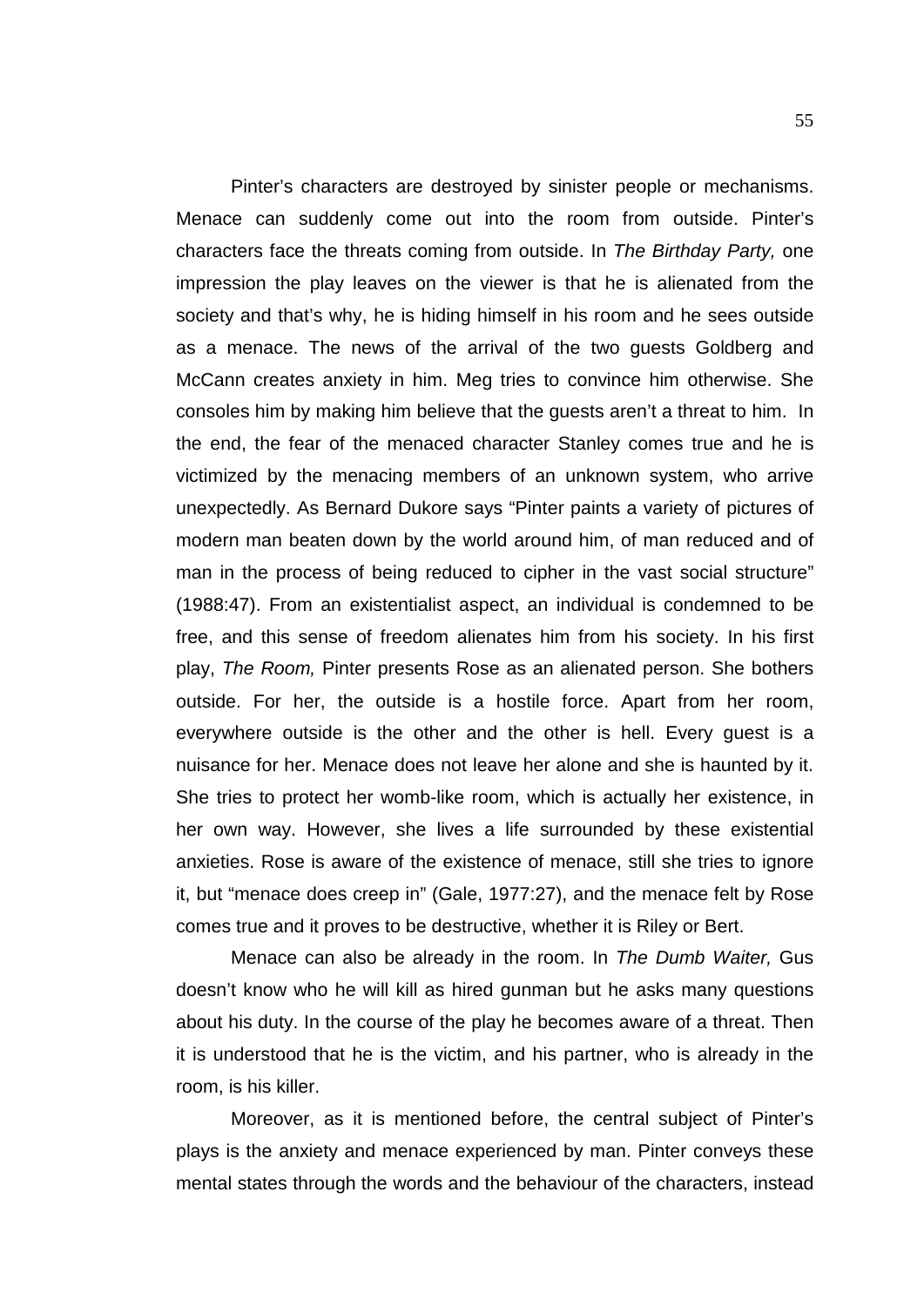of through any action in a conventional sense. Pinter shows his characters' existential anxieties in two ways; language and actions. As for the language of anxiety, Pinter uses pauses and silence. In his plays, there are some characters such as Bert, Petey and Ben who talk little and/ or have pauses or silence while interacting with others. On the other hand, Pinter's some characters are really talkative like Rose, Meg and Gus. Furthermore, some characters like Rose and Meg use a repetitive language. With respect to actions, firstly, Pinter uses characters' being evasive and violent. For instance, Ben in *The Dumb Waiter* uses violence to get rid of Gus' constant questions. Also action of reading is common in his plays. Some of his characters like Petey and Bert read most of the time instead of talking. As a result, the aim of using these different uses of language and also actions is to show how anxious the characters are when they face with menacing factors.

Although the characters' powers are insignificant, they do not give up to struggle at once. They try to do their best to challenge and overcome the menace. In order to do these, they question the system with an aim of understanding. They also find solace in their silence, or in evasion of the reality.

All in all, Pinter's characters find themselves in a trap inevitably. They struggle hard to get rid of this confusion of an undefined life but they are not successful to do it. Sometimes questioning the system is a way to fight but their questions remain unanswered. Sometimes, they try to escape from reality since they think they find comfort in a world of delusion. In this way, they just deceive themselves and also others in relation to their real identities and situations. As Prentice remarks:

Pinter places the microscope on the private level of human relationship to show once again the inevitable destruction that occurs when self-knowledge is absent, consciousness, unawakened, and characters are driven by a need to supplant any inner identity with an exterior label constructed of illusion. (1993:95)

Characters employ their own way of coping with menace to protect their existence; however, their methods become ineffective because it is not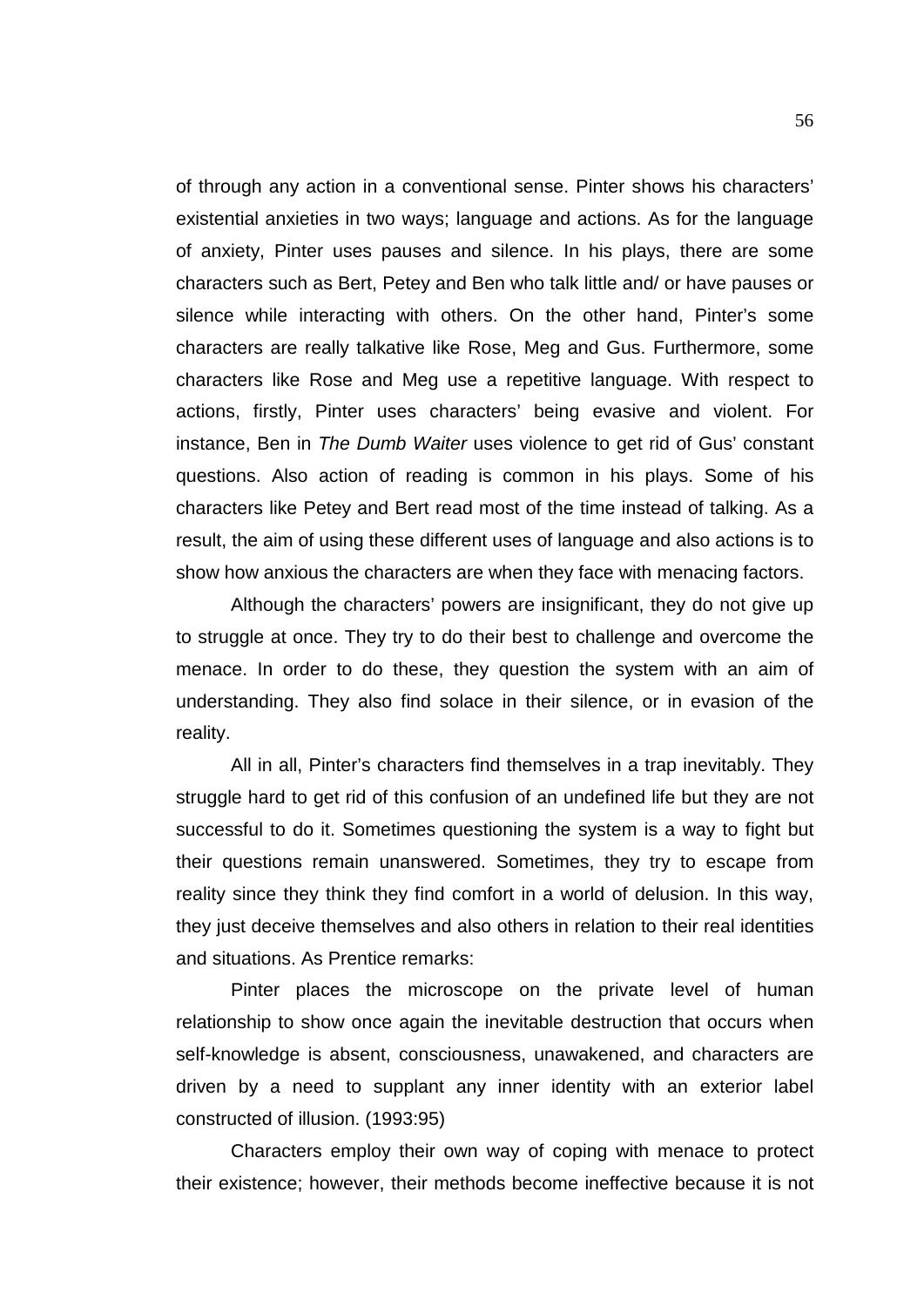easy for individuals to survive in this vortex of menace. Thus, they end up in defeat feeling an existential anxiety, in which they are no longer alive either literally or metaphorically. The challenge of the menacing systems deprives them of their energy and desire for life.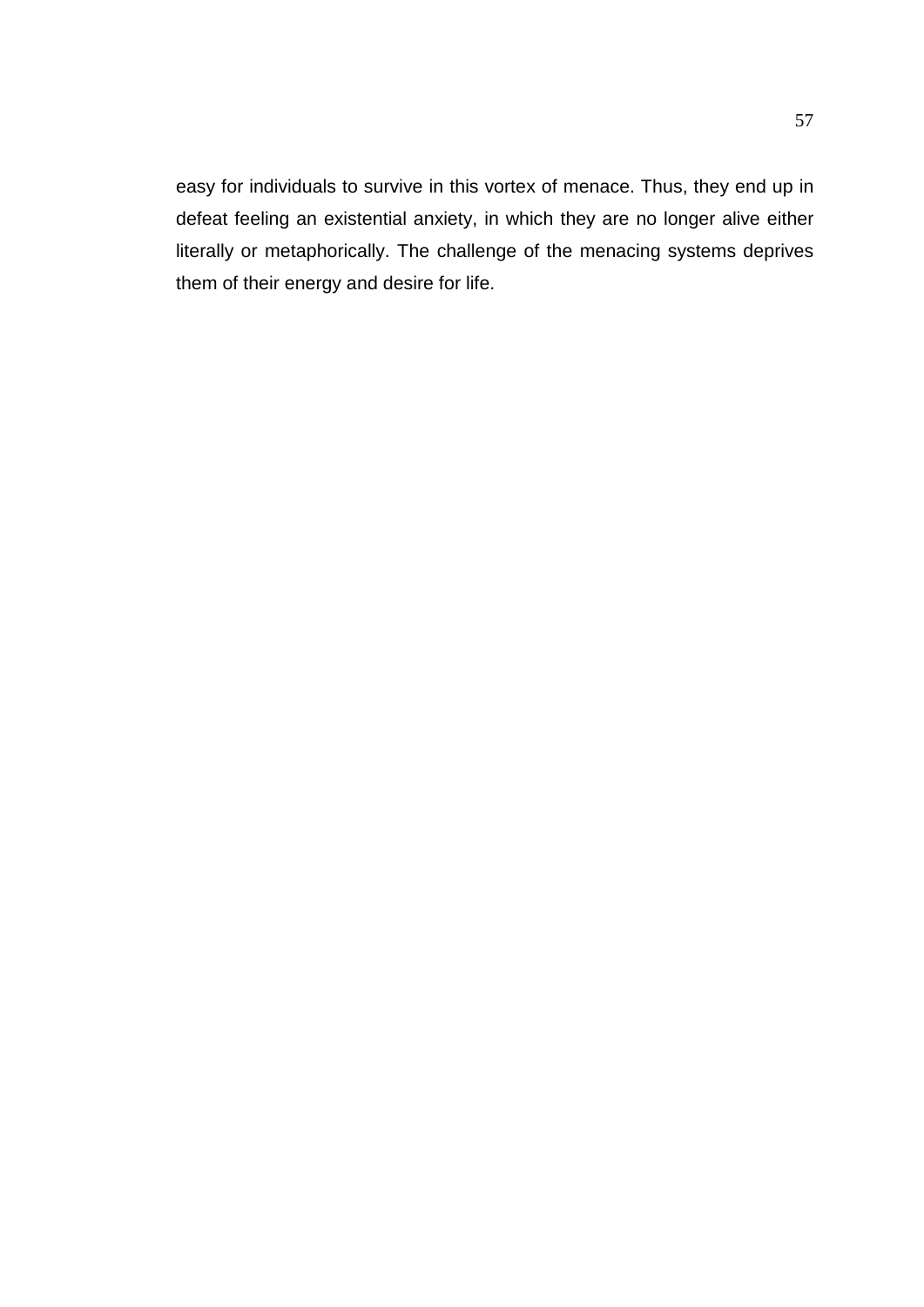## **BIBLIOGRAPHY**

ALIAKBARI, H. And POURGIV, F.; **Harold Pinter: The absurdist-Existentialist Playwright,** Journsl of Social Sciences & Humanities of Shiraz University, Vol. 23, no. 1, Spring 2006 (Ser. 46).

ALMANSI, Guido, and HENDERSON Simon; **Harold Pinter,** London: Methuen, 1983.

ARMSTRONG, Raymond; **Kafka and Pinter: shadow-Boxing: Te Struggle between Father and son,** London: Macmillan Press, 1999.

BERKOWITZ, Gerald M.; **The Destruction of Identity in Pinter's Early Plays,** Vol. 9, no. 2, 1978.

BILLINGTON, Michael; **The Dumb Waiter,** *The Guardian* 9 Feb. 2007, Guardian.co..uk. Web. 10 June 2012.

BILLINGTON, Michael; **The life and Works of Harold Pinter,** London: Faber and Faber, 1996.

BROWN, John Russel; **Theatre Language: A Study of Arden, Osborne, Pinter, and Wesker,** London: Penguin, 1972.

BROWN, John Russell; **Words and Silence: The Birthday Party,** Modern Critical Views, Harold Pinter, Harold Bloom (Ed.) New York: Chelsea House Publishers, 1971.

BROWN, Pete; **The Dumb Waiter at Trafalgar Studios,** *London Theatre Guide* 9 Feb, 2007.

BURKMAN, Katherine H.; **The Dramatic World of Harold Pinter: Its Basis in Ritual,** Ohio: Ohio State University Press, 1971.

CARPENTER, Charles; "**What Have I Seen, the Scum or Essence?: Symbolic Fallout in Pinter's The Birthday Party. Harold Pinter: You Never Heard Such Silence",** Ed. Alan Bold., London: Vision, 1984.

COHN, Ruby; **The World of Harold Pinter,** The Tulane Drama Review 6.3, 1962.

COPPA, Francesca; **"The sacred Joke: Comedy and Politics in Pinter's Early Plays",** The Cambridge Companion to Harold Pinter, Peter Raby (ed). Cambridge: Cambridge University Press, 2001.

DICK, Kay; **"Mr. Pinter and the Fearful Matter",** *Texas Quarterly* 4.3, 1961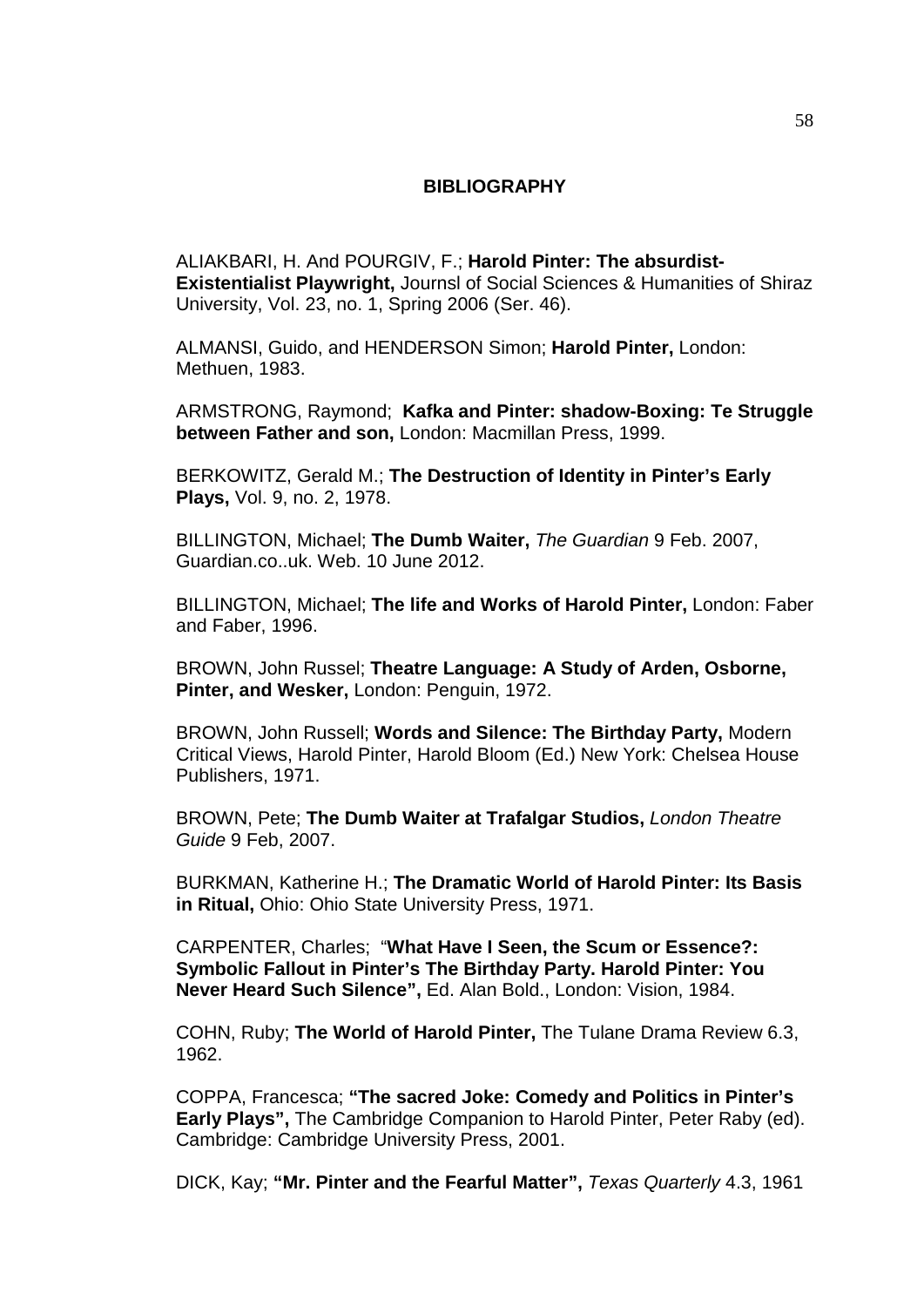DOBREZ, A.C.; **The Existential and Its Exists. Literary and Philosophical Perspectives On Works of Beckett, Ionesco, Genet and Pinter,** London: Athlone, 1986.

DUKE, Marshall P. and Stephen Nowicki Jr.; **The Abnormal Psychology, A New Look,** New York: CBS, 1986.

DUKORE, Bernard; **"The Theatre of Harold Pinter",** *The Tulane Drama Review* 6.3, 1962.

DUKORE, B. F.; **Harold Pinter,** London & Hong Kong: Macmillan, 1988.

DURING, Simon; **Cultural Studies: A Critical Introduction,** New York: Routledge, 2005.

DUTTON, Richard; **Modern Tragicomedy and the British Tradition: Beckett, Pinter, Stoppard, Albee and Storey,** Brighton, Harvester, 1986.

ESSLIN, Martin; **Pinter: A Study of His Plays,** London: Methuen, 1970.

---. **The Theatre of the Absurd.** 1961, Harmondsworth, Penguin, 1968.

ESSLIN, Martin; **"Harold Pinter's Theatre of Cruelty", Pinter at Sixty,** Eds. Katherine H. Burkman & John L. Kundert-Gibbs. Indiana UP, 1993.

Esslin, M.; **The Theatre of the Absurd.** 3rd ed. New York. Vintage Books, 2004

EVELING, Stanley; **"Pinter's Stagecraft: Meeting People is wrong." Harold Pinter: You Never Heard Such Silence,** Ed. Alan Bold, London. Vision, 1984.

GALE, Steven H.; **Butter's going up: A critical Analysis of Harold Pinter's Work,** Durham and North Carolina: Duke University Press, 1977.

HAYMAN, Ronald; **Kafka: A Biography,** New York: Oxford University Press, 1982.

HORNEY, Karen; **The Neurotic Personality of Our Time,** New York: Norton, 1937.

*"***Introduction: Writing for the Theatre***."* **Complete Works***:* **One***,* New York: Grove-Black Cat, 1977.

KNOWLES, Ronald; **Understanding Harold Pinter,** South Carolina: University of South Carolina, 1995.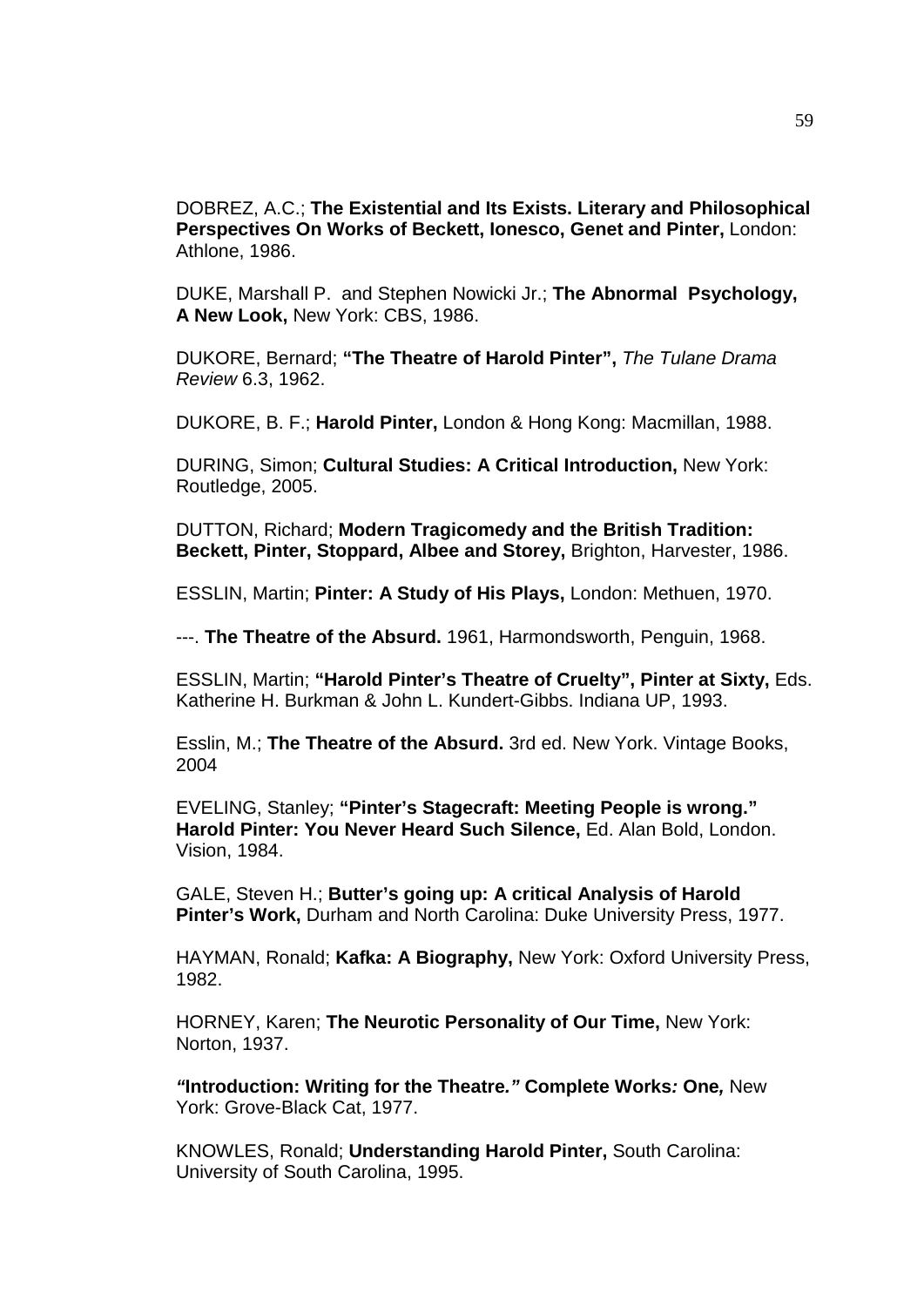KREPS, Barbara; **"Time and Harold Pinter's Possible Realities: Art as Life, and Vice Versa",** Modern Drama 22, 1979

MILNE, Tom; **"The Hidden Face of Violence" Modern British Dramatists,** Ed. John Russell Brown, Englewood Cliffs, Prentice, 1968.

OLIVERA, R.M.; **The Politics of Memory in Harold Pinter's Ashes to Ashes**. UniversidulFederal, 1999.

PESTA, John; **"Pinter's Usurpers",** Drama Survey 6, 1967.

---. **The Dumb Waiter. 1960, The Room and The Dumb Waiter,** London: Methuen, 1973.

---. **"Hall Interview", New Theatre Voices of the Seventies,** Ed. Simon Trussler, London: Methuen, 1981.

---. **Interview, "Violence is Natural" By Lawrece M. Bensky,** New York Times 1 Jan. 1967.

PINTER, Harold; **"The Birthday Party" Plays One,** London: Faber and Faber, 1996.

---. **"The Dumb Waiter", Plays One,** London: Faber and Faber, 1996.

---. **"The Room",** London: Methuen, 1983.

*.*

PRENTICE, Penelope; **Harold Pinter: Life, work and Criticism,** Fredericton: York Press LTD., 1991.

SILVERSTEIN, Marc; **Harold Pinter and the Language of Cultural Power,** Leweisburg: Buknell University Press, 1993.

SYOKES, John; **"Pinter and the 1950s", The Cambridge Companion to Harold Pinter,** Ed. Peter Raby, Cambridge: Cambridge Up, 2001.

**"The Nobel Prize in literature 2005 – Press Release",** Nobelprize.org. 13 Oct. 2005. Web, 16 Jul 2012.

WARDLE, Irving; **"Comedy of Menace",** Encore, 5, Sept.-Oct. 1958.

WEBBER, Jonathan; **The Existentialism of Jean –Paul Sartre,** New York: Routledge, 2009.

WILLIAMS, Raymond; **Drama from Ibsen to Brecht,** Harmondsworth: Penguin, 1983.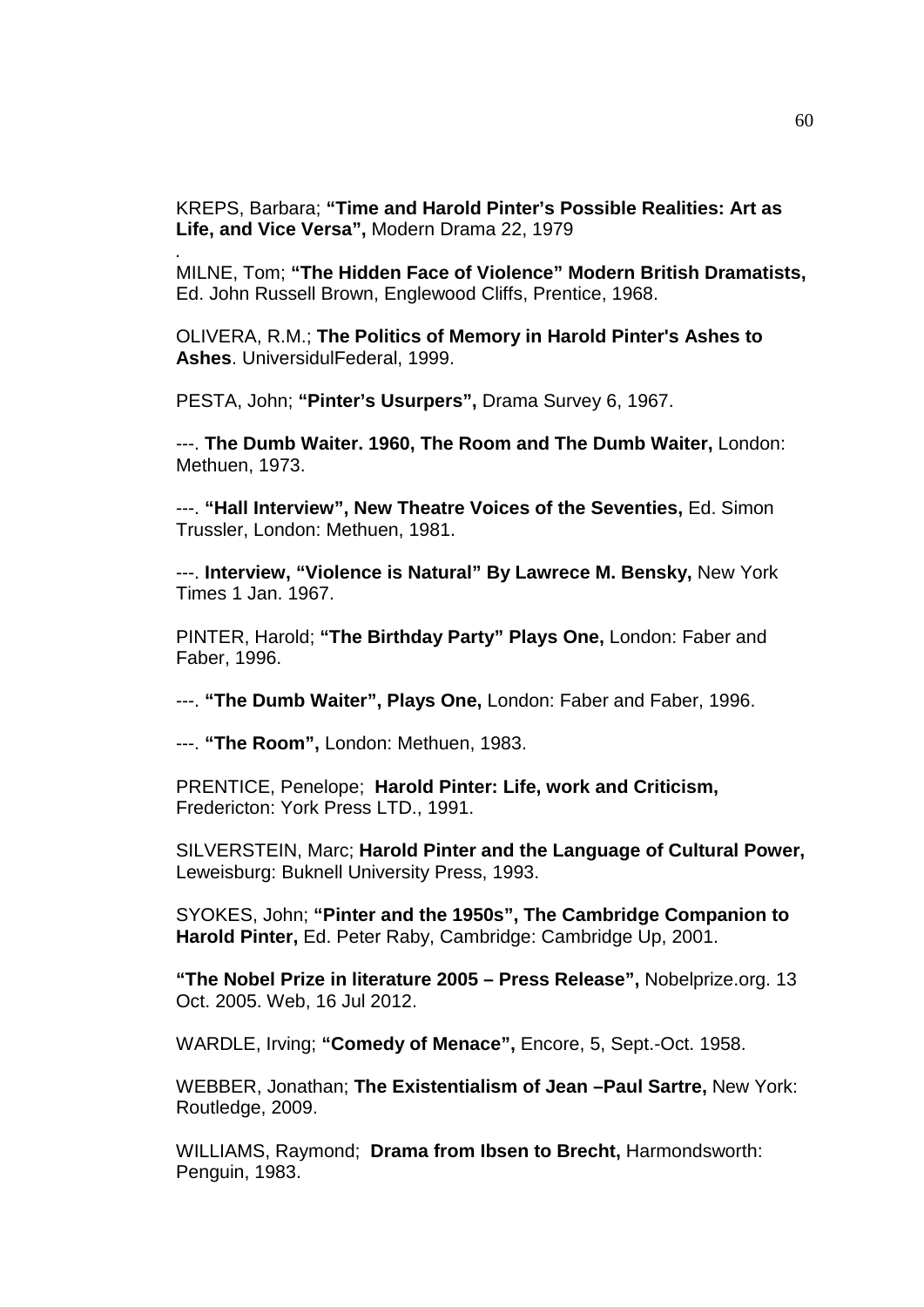# **ÖZET**

Mutlu Yılmaz B. Harold Pinter'ın Oyunlarında Tehdit Unsurunun Yarattığı Varoluşçu Endişeler. İstanbul Aydın Üniversitesi, Sosyal Bilimler Enstitüsü, İngiliz Dili ve Edebiyatı. İstanbul. 2014

Harold Pinter (1930-2008), en çok göze çarpan ve en önemli İngiliz oyun yazarlarındandır. Tiyatro ve radyo oyunları, beyaz perde için senaryolar, skeçler ve şiirler yazmıştır. Tehdit komedisi (Comedy of Menace) ile tanınmaktadır. Eserlerinde, esas olarak yabancılaşma, şiddet, kıskançlık, korku, endişe, aldatma, gizli sırlar ve cinsel siyaset konularını ele almıştır. Eserlerinde kullandığı komik diyaloglar ve sahnelerle, Pinter komedi ve trajediyi harmanlamıştır.

Yahudi asıllı olan Harold Pinter 1930'da doğmuştur. Çocukluk döneminde savaşı ve Yahudi düşmanlığını ve bunların getirdiği tüm korkuları yaşamıştır. Tüm bu yaşadıklarından etkilenmemesi mümkün olamazdı ve bu nedenledir ki ikinci dünya savaşından önce Yahudi düşmanlığına maruz kalmış ve Alman bombardımanından dolayı yaşadığı topraklardan daha güvenli bir yere gönderilmiş biri olarak, o zamanlarda yaygın olan varoluşçu düşüncelerden etkilenmiş olması anlaşılabilir bir durumdur. İkinci dünya savaşı ve sonrasında, insanlar kendilerini daha kötü, parçalanmış ve karmaşık bir toplumun içerisinde bulmuşlardır. İnsanlar savaş sonrası hayal kırıklığına uğramış ve amaçlarını yitirmişlerdir. Artık onlar için önemli olan sadece kendi varoluşlarıdır. Yaşadıkları toplum onlar için artık tehditlerle doludur. Tabi ki tüm bu tehdit oluşturan unsurlar Pinter'in de hayatını etkilemiş ve yaşadıklarını ve etkilendiklerini eserlerinde yansıtmıştır. Pinter'in karakterleri her zaman absürt varoluşsal durumlar içerisindedir ve kendi varlıklarını anlamlandırmak adına mücadele vermektedirler. Bu varoluşsal durumlar genelde karakterlerin kendi varoluşsal endişeleridir çünkü karakterler hep bir tehdit ile karşı karşıyadır. İçerisinin verdiği görünürdeki güven, dışarıda olması beklenen tehdidin dış dünyadaki tehlikeyle mukayese edilmektedir. Ancak Pinter, tehdidin sadece dış dünyada değil, ev de dahil olmak üzere herhangi bir yerde olabileceğini göstererek izleyicisini şaşırtır.

Bu tez Harold Pinter'ın oyunlarında, İkinci Dünya savaşı sonrası toplumsal hayatta ortaya çıkan tehdit unsurunun yarattığı varoluşçu endişeleri incelemeyi amaçlamaktadır ve bunun için Harold Pinter'ın Oda, Doğum Günü Partisi ve Git Gel dolap adlı eserleri çalışılmıştır. Bu üç oyunun seçilmesinin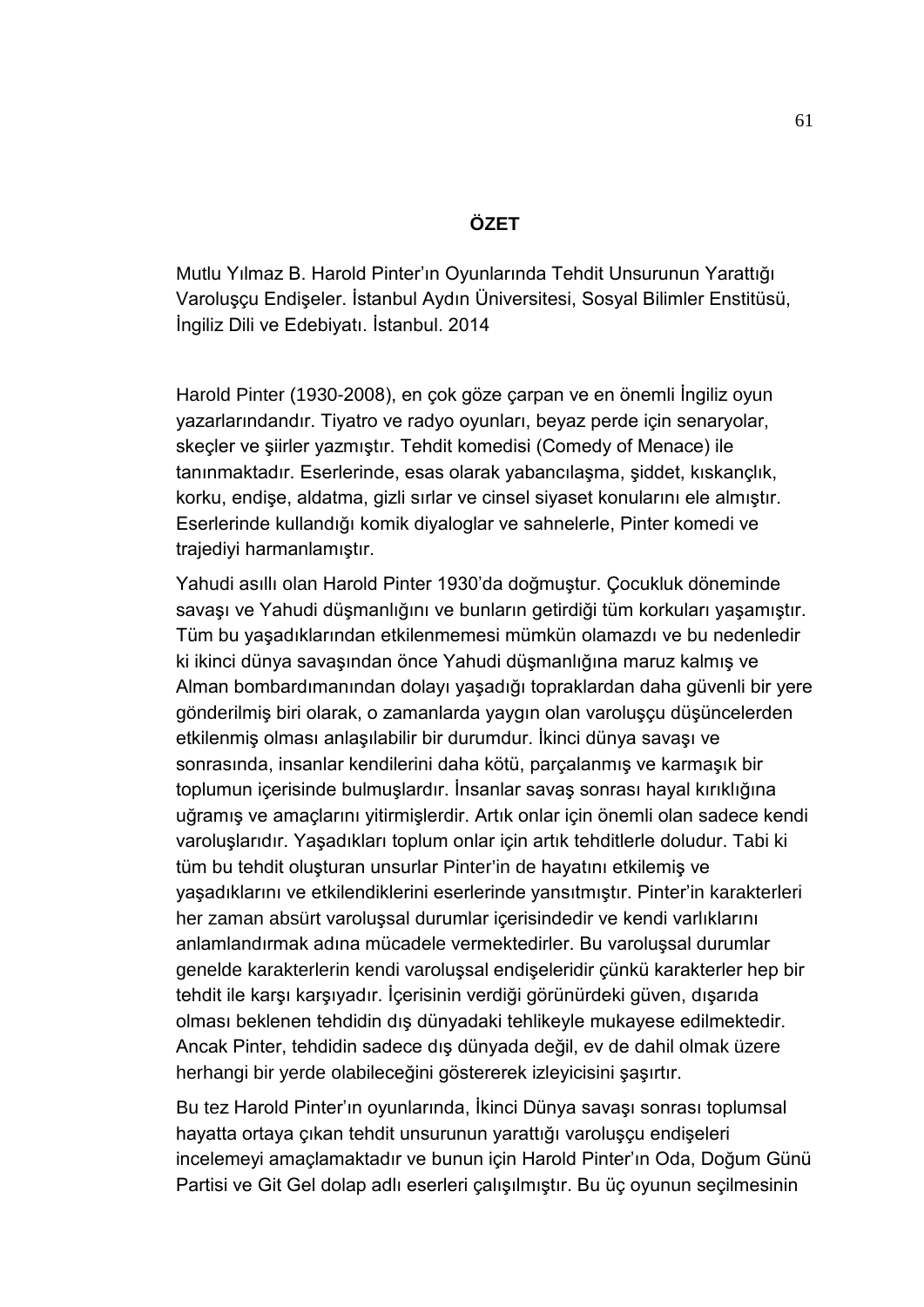nedeni bu oyunlardaki tehdidin yarattığı varoluşçu endişelerin çok açık olması ve bunun bu oyunlarda ana tema olmasıdır. Bu çalışmanın giriş kısmında Harold Pinter'ın biyografisi, eserleri ve Comedy of Menace (Tehdit Komedisi) üzerinde durulmuştur. İkinci kısımda seçilen oyunlardaki tehdit unsuru ele alınmıştır. Üçüncü kısımda tehdidin ne gibi varoluşçu endişeler getirdiği hakkında bilgi verilmiştir. Son olarak, sonuç kısmında bu tezde çalışılan konunun genel bir değerlendirilmesi yapılmıştır.

Anahtar Kelimeler: Harold Pinter, Tehdit, Varoluşçuluk, Varoluşçu Endişeler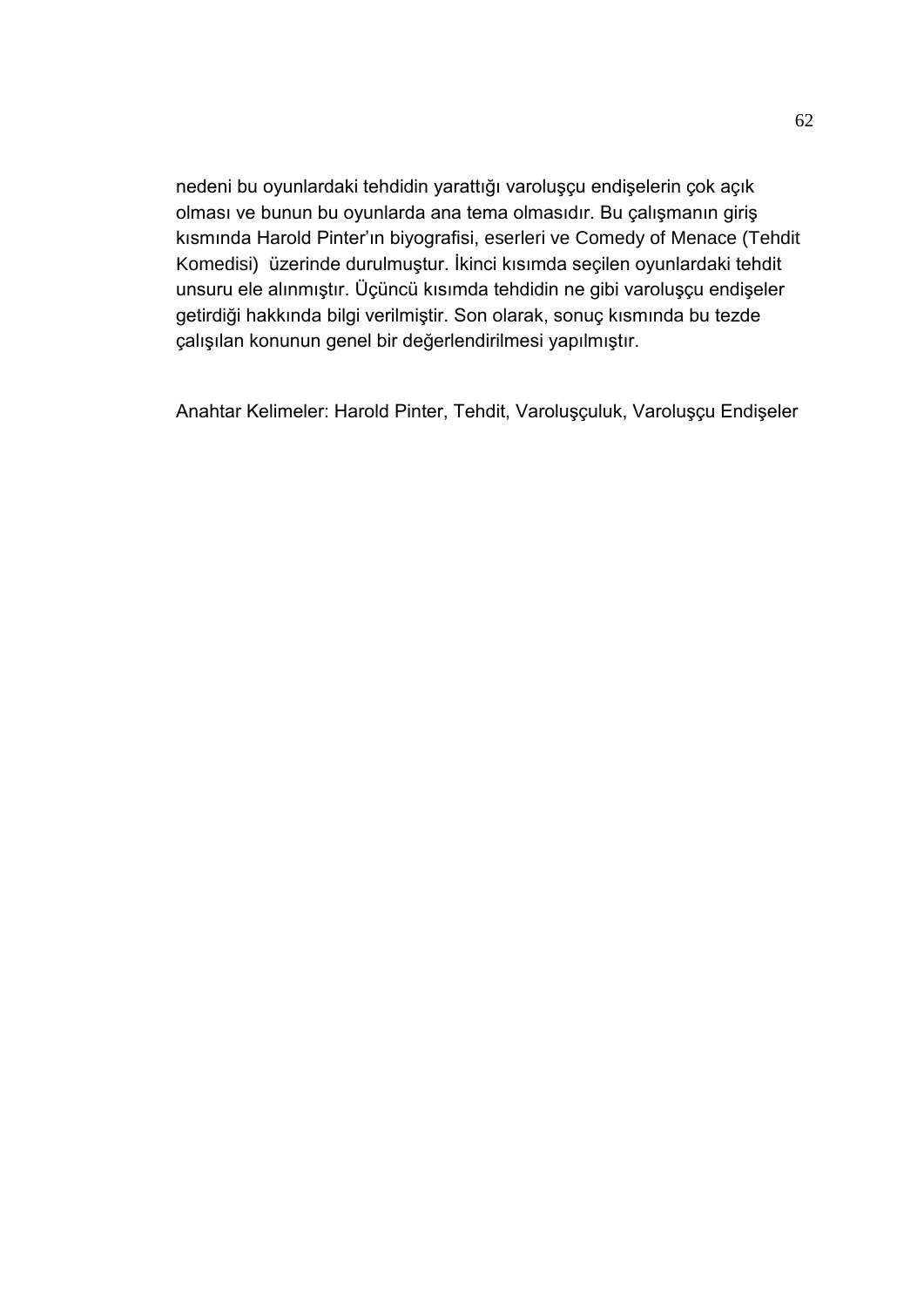### **ABSTRACT**

Mutlu Yılmaz B. Existential Anxieties Created by Menace in Harold Pinter's Plays. Istanbul Aydın University, Institute of Social Sciences, English Language and Literature. İstanbul. 2014.

Harold Pinter (1930-2008) is one of the most outstanding and important British dramatists. He wrote theatre plays, radio plays, screenplays for films, sketches and poems. Harold Pinter is well-known for his comedies of menace. In his works, he mainly deals with alienation, violence, distorted memory, jealousy, fear, anxiety, betrayal, hidden secrets and sexual politics. By inserting comic dialogues and scenes, Pinter blends comedy and tragedy in his works.

The Jewish playwright Harold Pinter was born in 1930. That is, in his childhood he experienced war and the anti-Jewish tendencies and all the fears and terrors coming from that. It wasn't possible for Pinter to remain unaffected. Therefore, it can be clearly understood that he was influenced by the existential thoughts which were in the air at that time of history as a person who experienced anti-Semitism before the WW II and who was sent to a safer place from German bombing. People found themselves in a worse, fragmented and complex society. After the war, they were disillusioned and they lost their aims in life. After all, the only thing important for them is their own existence since the society they lived in is full of threats. As a matter of course, these menacing factors played an important role in his life and he reflected what he lived and what he was influenced in his works. Pinter's characters are kept in an absurd-existential situation and they struggle to make sense of their own being. These existential situations are actually characters' existential anxieties because the characters are threatened by the menace, and in return, react to the danger of the invasion of their lives by this threat. The seeming safety of inside is compared with the danger of the outside world where the menace is assumed to dwell. However, Pinter shocks his audience by showing that the menace dwells not necessarily in the external world but can be anywhere, including the inside of the house.

This study aims at exploring existential anxieties in Harold Pinter's plays created by menace which appeared in social life after WW II. In order to do this, this study covers Harold Pinter's three plays; The Room (1957), The Birthday Party (1957) and The Dumb waiter (1957). The reason why these three plays are chosen to study is that existential anxieties and the menace